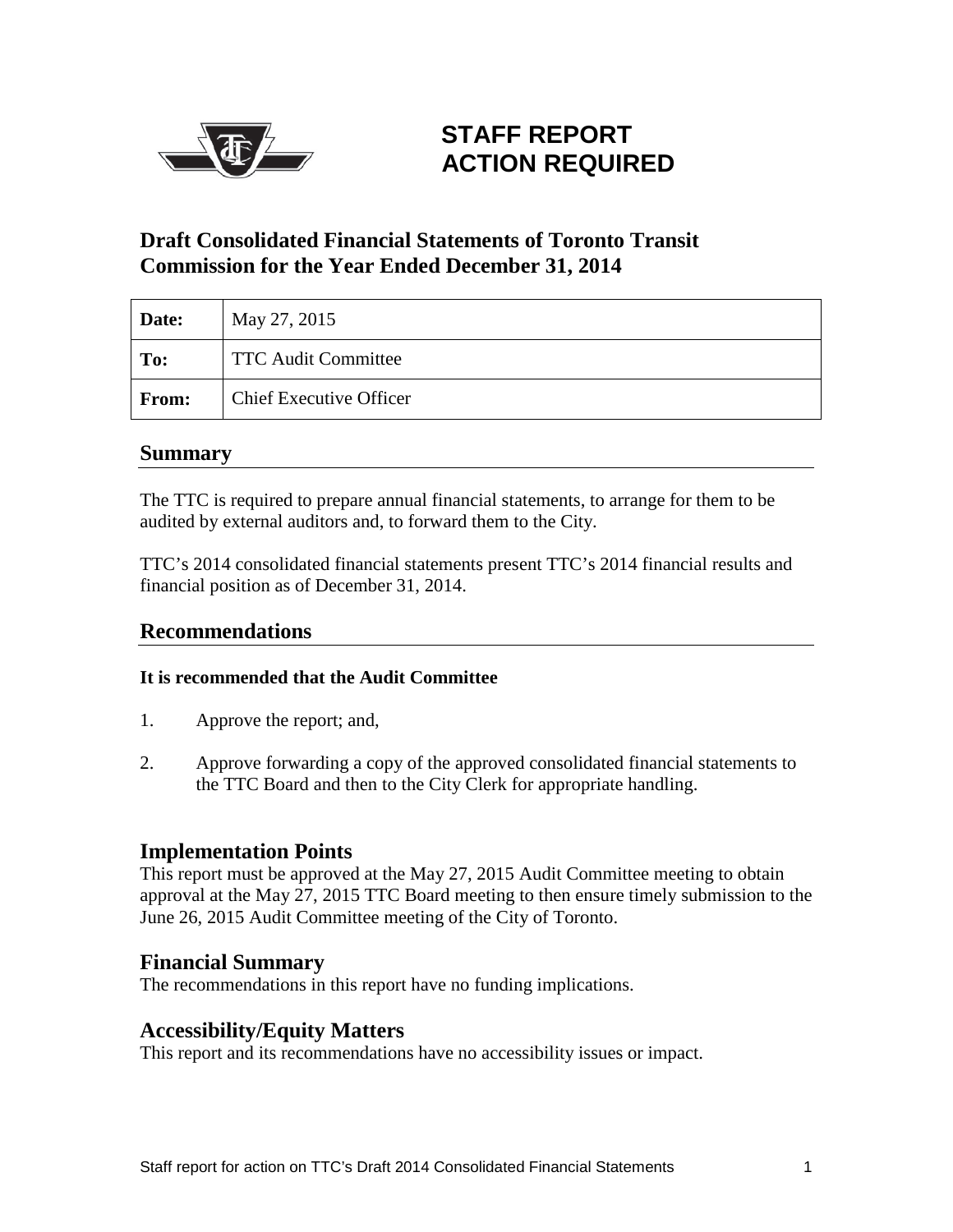# **Decision History**

TTC's Corporate Policy 6.2.0 *Financial Reporting to the Board*, paragraph 4.1 states that annual audited financial statements must be included in the TTC's Annual Report.

Furthermore, at its meetings on April 19, 2011, the TTC Audit Committee approved that the mandate and responsibilities of the Audit Committee include a requirement to "...review the annual Financial Statements and consider whether they are complete and consistent with information known to Committee members..." as set out in item 7 at: [http://www.ttc.ca/About\\_the\\_TTC/Audit\\_Committees/Audit\\_Committee\\_Meetings/2011/](http://www.ttc.ca/About_the_TTC/Audit_Committees/Audit_Committee_Meetings/2011/April_19/Agenda/index.jsp) April 19/Agenda/index.jsp

# **Comments**

The draft consolidated financial statements of the Toronto Transit Commission for the year ended December 31, 2014 have been prepared by Management. They have been audited by PricewaterhouseCoopers LLP ("PWC"), as indicated by the draft Auditor's Report (or 'Opinion') included with the attached statements. The Auditor's Report provides an opinion that the consolidated financial statements present fairly, in all material respects, the financial position of the TTC in accordance with Canadian Public Sector Accounting Standards (PSAS). After the financial statements are approved by the Audit Committee and Board, and PWC completes its file documentation, the draft unqualified opinion will be finalized on PWC letterhead.

# **Key Components of the Consolidated Financial Statements**

The attached consolidated financial statements consist of five main statements and 18 notes that provide context to the numbers that are presented on the statements. The five statements presented are:

# **1) Consolidated Statement of Financial Position**

The Consolidated Statement of Financial Position is considered to be the equivalent of the private sector's balance sheet. This statement focuses on the TTC's assets (financial and non-financial) and liabilities. The difference between the liabilities and financial assets is the TTC's net debt, which represents the net amount that will be funded from future revenue.

# **2) Consolidated Statement of Operations and Accumulated Surplus**

The Consolidated Statement of Operations and Accumulated Surplus is considered to be the equivalent of the private sector's Statement of Income and Retained Earnings. It provides a summary of the revenues and expenses for the year.

# **3) Consolidated Statement of Remeasurement Gains and Losses**

The Consolidated Statement of Remeasurement Gains and Losses outlines the changes in fair value of financial instruments designated to the fair value category (i.e. derivatives) and, of these financial instruments measured at fair value, the amounts settled and reclassified to the Statement of Operations.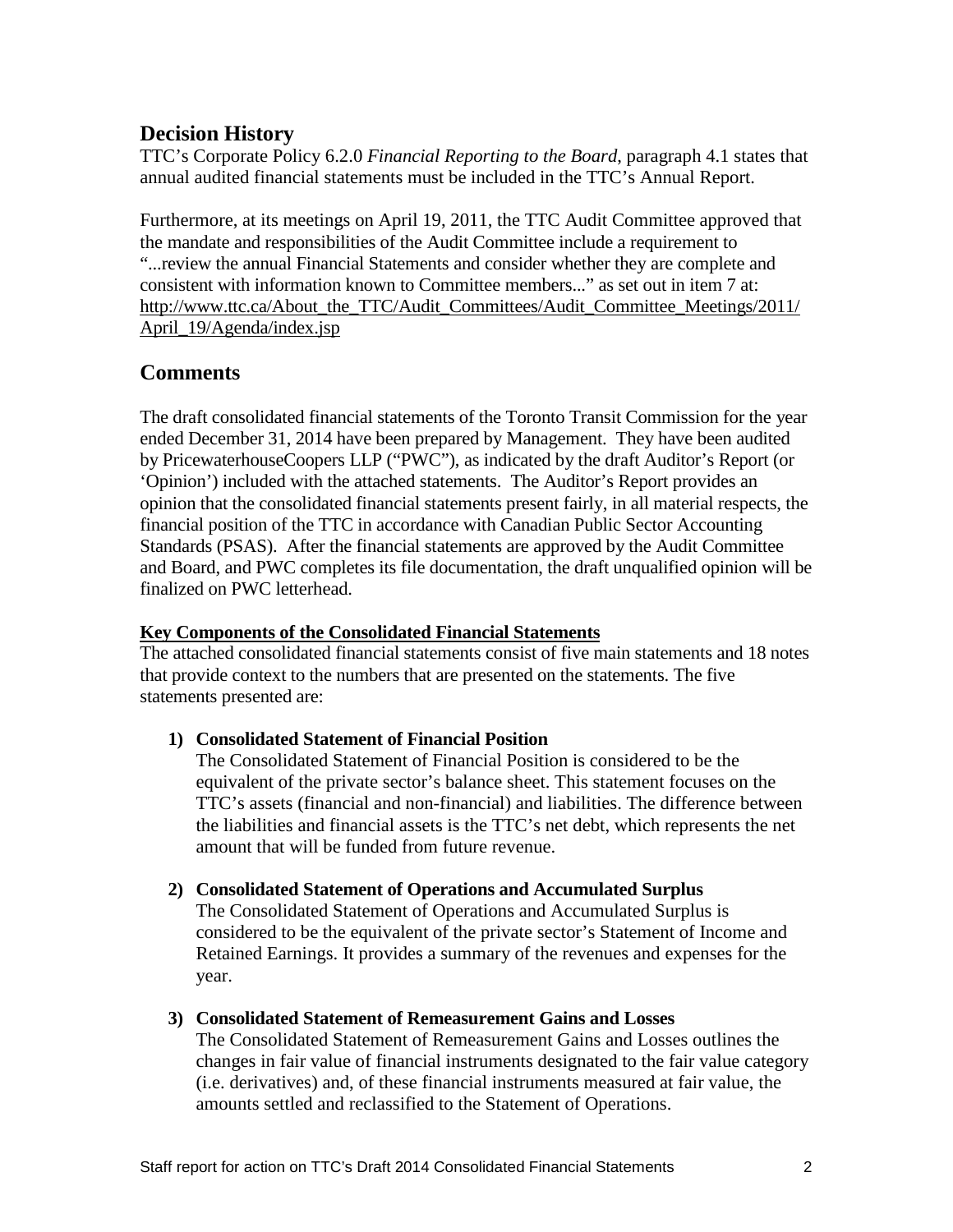# **4) Consolidated Statement of Change in Net Debt**

This statement outlines the items that have caused a change to the net debt amount that is presented on the Consolidated Statement of Financial Position.

# **5) Consolidated Statement of Cash Flows**

This statement outlines the key cash inflows and outflows to explain the change in the cash balance on a year over year basis.

# **Accounting Surplus – As Reported in the Consolidated Financial Statements**

The accounting surplus for the year as reported in the Consolidated Statement of Operations is comprised of the following items:

| <b>Item</b>                                                              | \$ Millions |
|--------------------------------------------------------------------------|-------------|
| Capital subsidy revenue                                                  | 1,181.7     |
| Depreciation expense for assets that were funded through capital subsidy |             |
|                                                                          | (304.4)     |
| Entities under the control of TTC                                        | 0.3         |
| Other expenses funded through capital subsidy                            | (9.0)       |
| Rounding                                                                 | 0.1         |
| <b>Total</b>                                                             | 868.7       |

# **Reconciliation of Accounting Surplus in Consolidated Financial Statements to Reduced Operating Subsidy Requirement**

The table below reconciles the accounting surplus to the reduced operating subsidy requirement.

| <b>\$</b> Millions                                        | 2014    |
|-----------------------------------------------------------|---------|
| <b>Surplus per Consolidated Financial Statements</b>      | 868.7   |
| <b>Adjustments for Non-Operating:</b>                     |         |
| Capital Subsidy Revenue Net of Amortization               | (877.3) |
| Other Expenses funded through Capital Subsidy             | 9.0     |
| Other Entities Under Control of TTC                       | (0.3)   |
| Rounding                                                  | (0.3)   |
| <b>Operating Subsidy Revenue per Financial Statements</b> | (537.6) |
| <b>City Special Costs</b>                                 | (3.6)   |
| <b>Adjustments for Future Recoverable Amounts:</b>        |         |
| <b>Post Retirement Benefits</b>                           | 31.3    |
| <b>Accident Claims</b>                                    | 13.9    |
| <b>Operating Subsidy Required</b>                         | (496.2) |
| <b>Operating Subsidy Available</b>                        | 546.9   |
| <b>Reduced Operating Subsidy Requirement</b>              | 50.7    |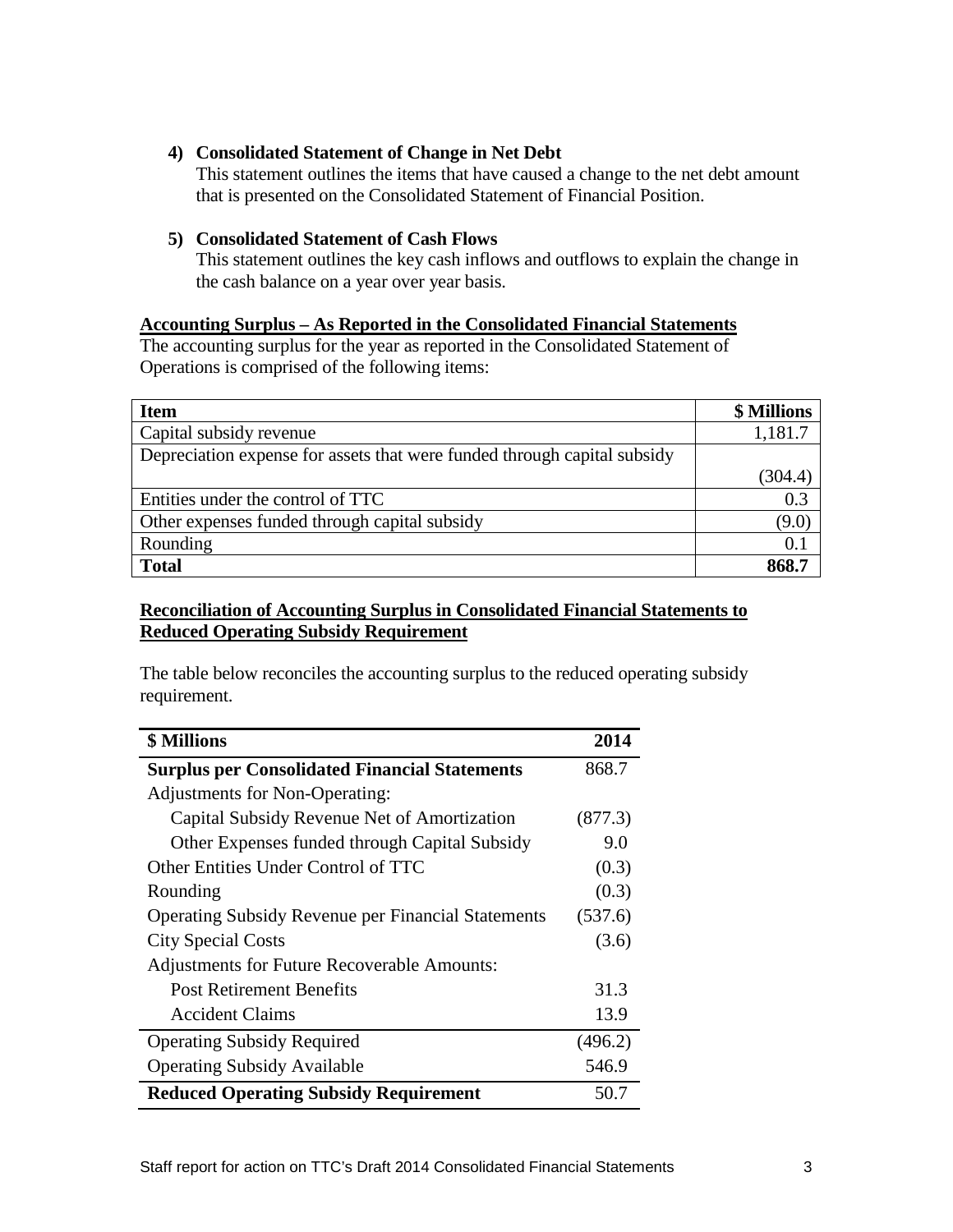Explanations for the components of the accounting surplus are as follows:

**1) Capital Subsidy Revenue and Depreciation Expense: \$877.3M (net)** Capital subsidies are used to acquire or construct capital assets. Under PSAS, these subsidies must be recognized as revenue, in the year that the TTC qualified for the funding (i.e. the year in which the capital asset was acquired or constructed). In 2014, the TTC recognized \$1,181.7M in capital subsidy revenue.

The cost of these capital assets, however, is not immediately recorded as an expense as the assets will serve the TTC for several years. Instead, a depreciation expense is recorded in the Consolidated Statement of Operations over several years as the assets are used and gradually wear out. In 2014, the TTC recorded \$304.4M of depreciation expense which is an estimate of the decline in value of TTC's assets in 2014 due to age and use.

The difference between the capital subsidy revenue (\$1,181.7M) noted above and the depreciation expense for subsidized assets (\$304.4M), is the source of \$877.3M of the accounting surplus, however this amount does not represent surplus funds. The full \$1,181.7M was spent on the capital assets acquired or constructed this year.

Typically, operating budget reports do not include the capital subsidy revenue or the depreciation expense for the related assets because these subsidies are incorporated into the capital budget process and because depreciation expense is an accounting expense that is not linked to any cash requirement.

### **2) Entities Under the Control of TTC: (\$0.3M) (net surplus)**

Budgets and periodic financial reports are presented separately for the TTC conventional transit system, Wheel-Trans operations, Toronto Coach Terminal Inc., TTC Insurance Company Ltd. and the TTC Sick Benefit Association. However PSAS requires these financial statements to be presented on a consolidated (i.e. combined) basis. Therefore the results for all entities controlled by the TTC are reported in aggregate. As a result, the \$0.3M surplus reported by the Toronto Coach Terminal Inc. is reported in these consolidated financial statements and form part of the TTC's consolidated surplus for the year.

### **3) Other Expenses Funded Through Capital Subsidy: (\$9.0M)**

The Conventional Transit Service expenses include \$0.6M of environmental expenses that were funded through the capital subsidy noted above and \$8.4M in write-down of capital projects that were funded through capital subsidy in the year originally acquired or constructed.

The above information provides some context to the amount presented in the attached consolidated financial statements. Both staff and PWC auditors would be pleased to answer any further questions that you may have about the financial statements for 2014.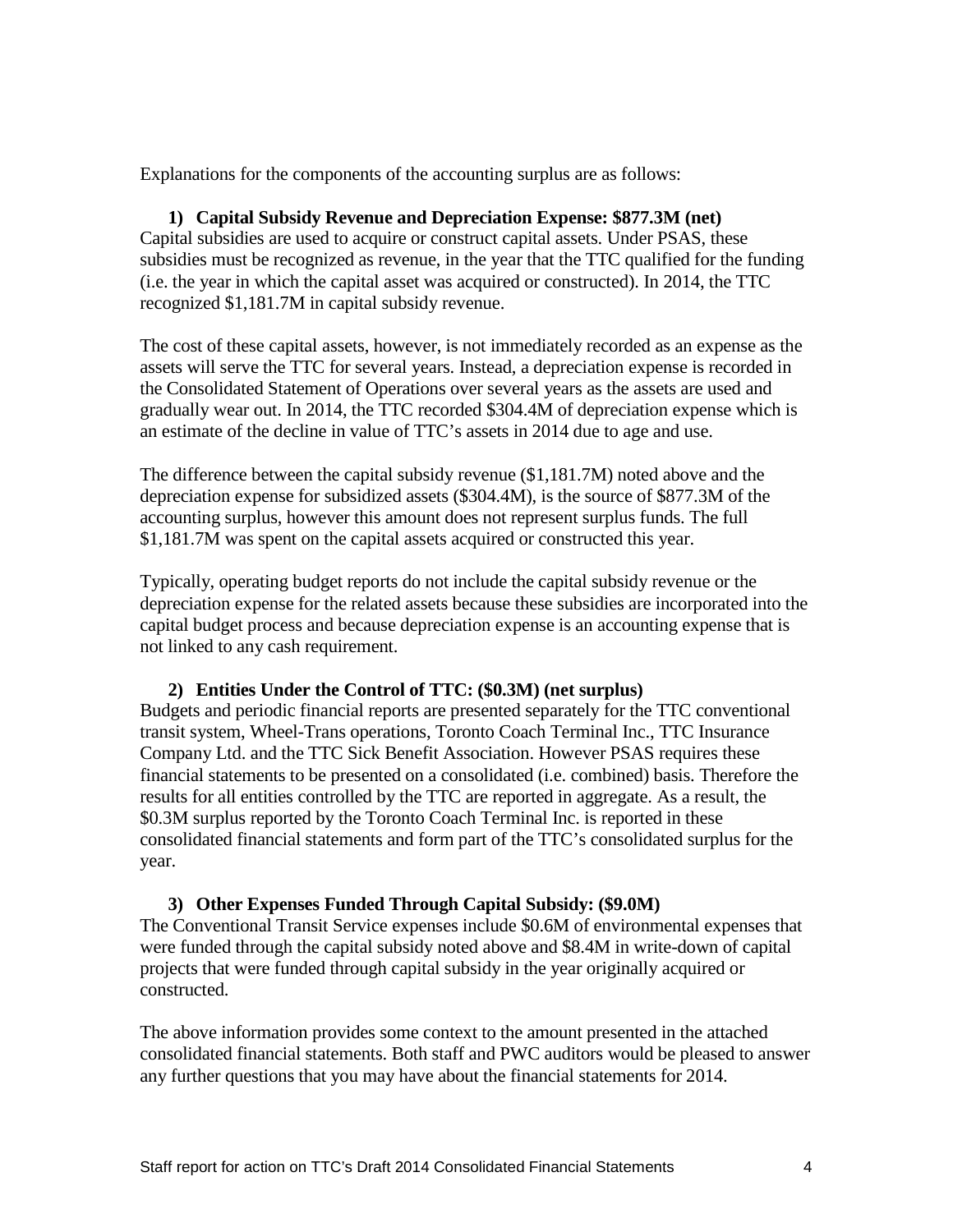# **Reduced Operating Subsidy Requirements for the Year**

It is important to note that the accounting surplus presented on the consolidated financial statements is unrelated to the 2014 operating budgets reduced subsidy requirements (i.e. non-required budgeted subsidy). The TTC had reduced operating subsidy requirements of \$47.0M for conventional transit and \$3.7M for Wheel-Trans. This represented the amount by which the operating subsidy available from the City of Toronto exceeded the amount that was actually required and used by the TTC. This is summarized as follows:

| \$ Millions                                | <b>TTC</b><br><b>Conventional</b> | <b>Wheel-</b><br><b>Trans</b> | <b>Total</b> |
|--------------------------------------------|-----------------------------------|-------------------------------|--------------|
|                                            | <b>Transit</b>                    |                               |              |
| 2014 Operating Expenses                    | 1,549.7                           | 108.8                         | 1,658.5      |
| 2014 Operating Revenue                     | 1,156.6                           | 5.7                           | 1,162.3      |
| <b>Current Operating Subsidy Required</b>  | 393.1                             | 103.1                         | 496.2        |
| <b>Current Operating Subsidy Available</b> | 440.1                             | 106.8                         | 546.9        |
| <b>Reduced Operating Subsidy</b>           | 47.0                              | 3.7                           | 50.7         |
| <b>Requirement</b>                         |                                   |                               |              |

# **Contact**

Elizabeth Thomas, Supervisor, Accounting Policy & Financial Reporting Tel: (416) 393-3299, E-mail: [Elizabeth.Thomas@ttc.ca](mailto:Elizabeth.Thomas@ttc.ca)

# **Attachments**

Draft TTC Consolidated Financial Statements for the Year Ended December 31, 2014

 $\overline{a}$ <sup>1</sup> When compared to the amount reported on the Consolidated Statement of Operations, this amount excludes: depreciation related to subsidized capital assets; environmental expenses funded through capital subsidy; write-down of capital projects previously funded through capital subsidy; the costs of certain employee post-retirement benefits and accident claims that are funded through the long-term receivable but includes the City's Special Costs (details can be found on the Consolidated Financial Statements Schedule at the end of the Financial Statements).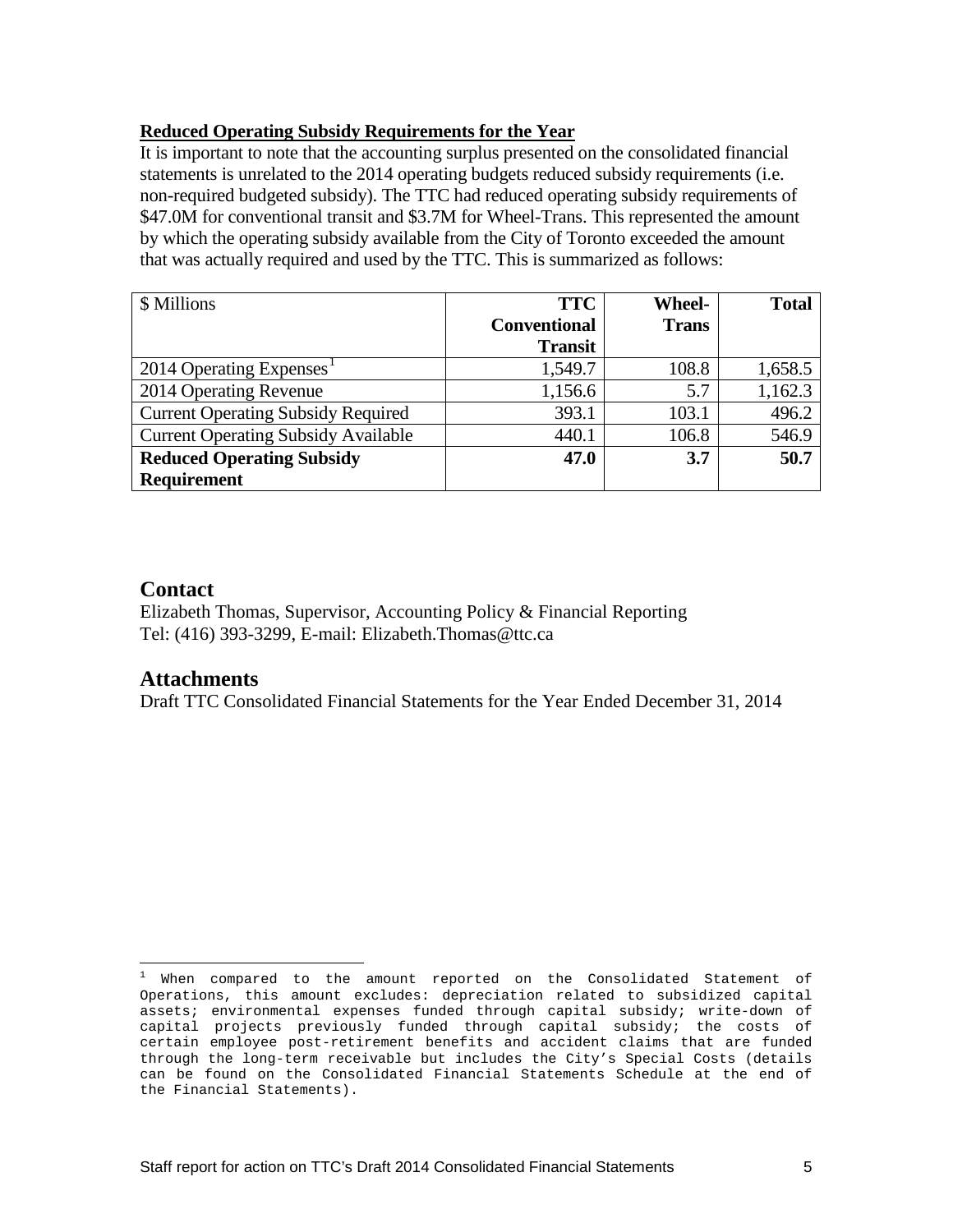**Consolidated Financial Statements of TORONTO TRANSIT COMMISSION Year ended December 31, 2014**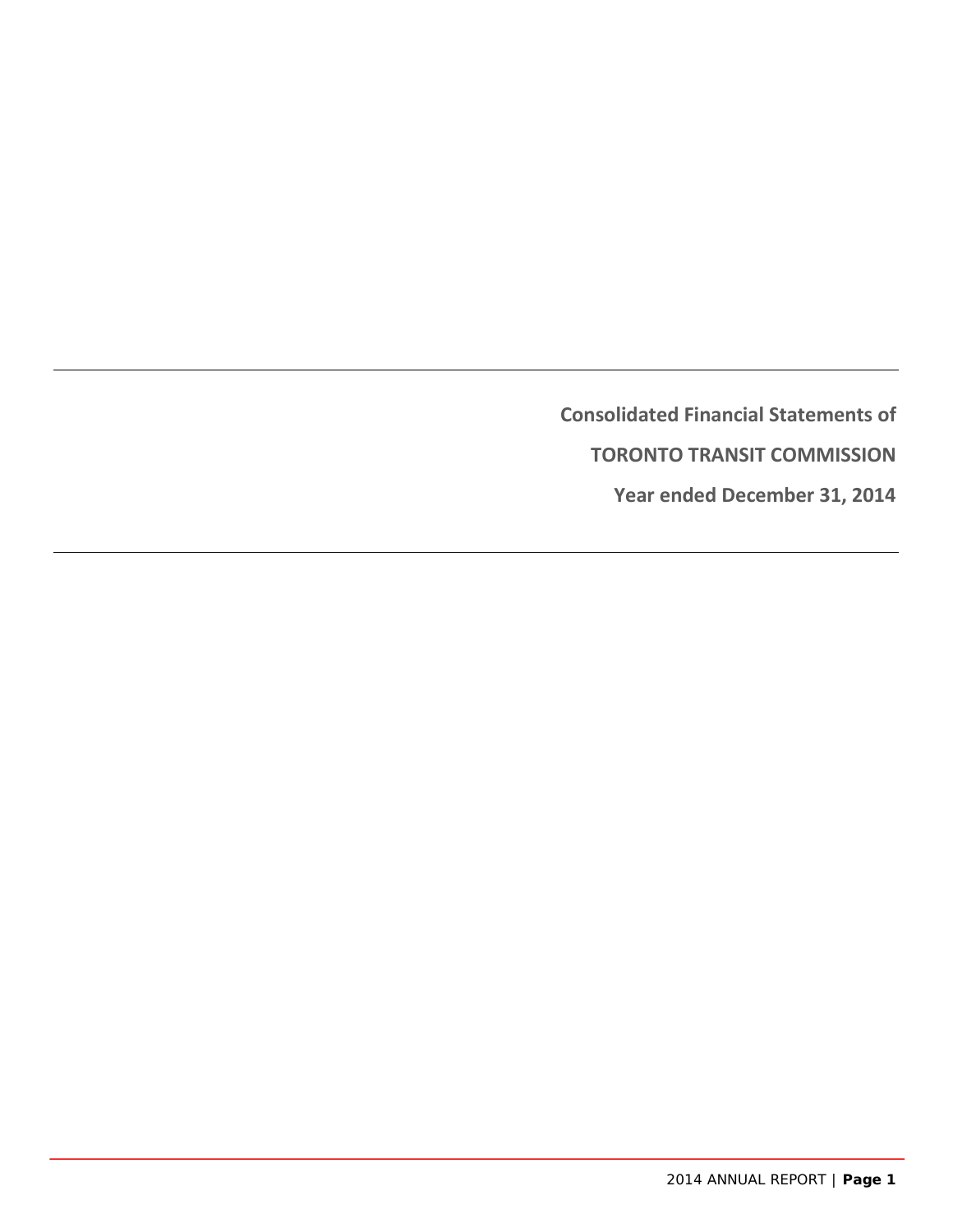

# **Independent Auditor's Report**

#### **To the Members of the Board of the Toronto Transit Commission**

We have audited the accompanying consolidated financial statements of the Toronto Transit Commission, which comprise the consolidated statement of financial position as at December 31, 2014 and the consolidated statements of operations and accumulated surplus, remeasurement gains and losses, net debt and cash flows for the year then ended, and the related notes, which comprise a summary of significant accounting policies and other explanatory information.

#### **Management's responsibility for the consolidated financial statements**

Management is responsible for the preparation and fair presentation of these consolidated financial statements in accordance with Canadian public sector accounting standards, and for such internal control as management determines is necessary to enable the preparation of consolidated financial statements that are free from material misstatement, whether due to fraud or error.

#### **Auditor's responsibility**

Our responsibility is to express an opinion on these consolidated financial statements based on our audit. We conducted our audit in accordance with Canadian generally accepted auditing standards. Those standards require that we comply with ethical requirements and plan and perform the audit to obtain reasonable assurance about whether the consolidated financial statements are free from material misstatement.

An audit involves performing procedures to obtain audit evidence about the amounts and disclosures in the consolidated financial statements. The procedures selected depend on the auditor's judgment, including the assessment of the risks of material misstatement of the consolidated financial statements, whether due to fraud or error. In making those risk assessments, the auditor considers internal control relevant to the entity's preparation and fair presentation of the consolidated financial statements in order to design audit procedures that are appropriate in the circumstances, but not for the purpose of expressing an opinion on the effectiveness of the entity's internal control. An audit also includes evaluating the appropriateness of accounting policies used and the reasonableness of accounting estimates made by management, as well as evaluating the overall presentation of the consolidated financial statements.

We believe that the audit evidence we have obtained is sufficient and appropriate to provide a basis for our audit opinion.

*PricewaterhouseCoopers LLP PwC Tower, 18 York Street, Suite 2600, Toronto, Ontario, Canada M5J 0B2 T: +1 416 863 1133, F: +1 416 365 8215,* 

"PwC" refers to PricewaterhouseCoopers LLP, an Ontario limited liability partnership.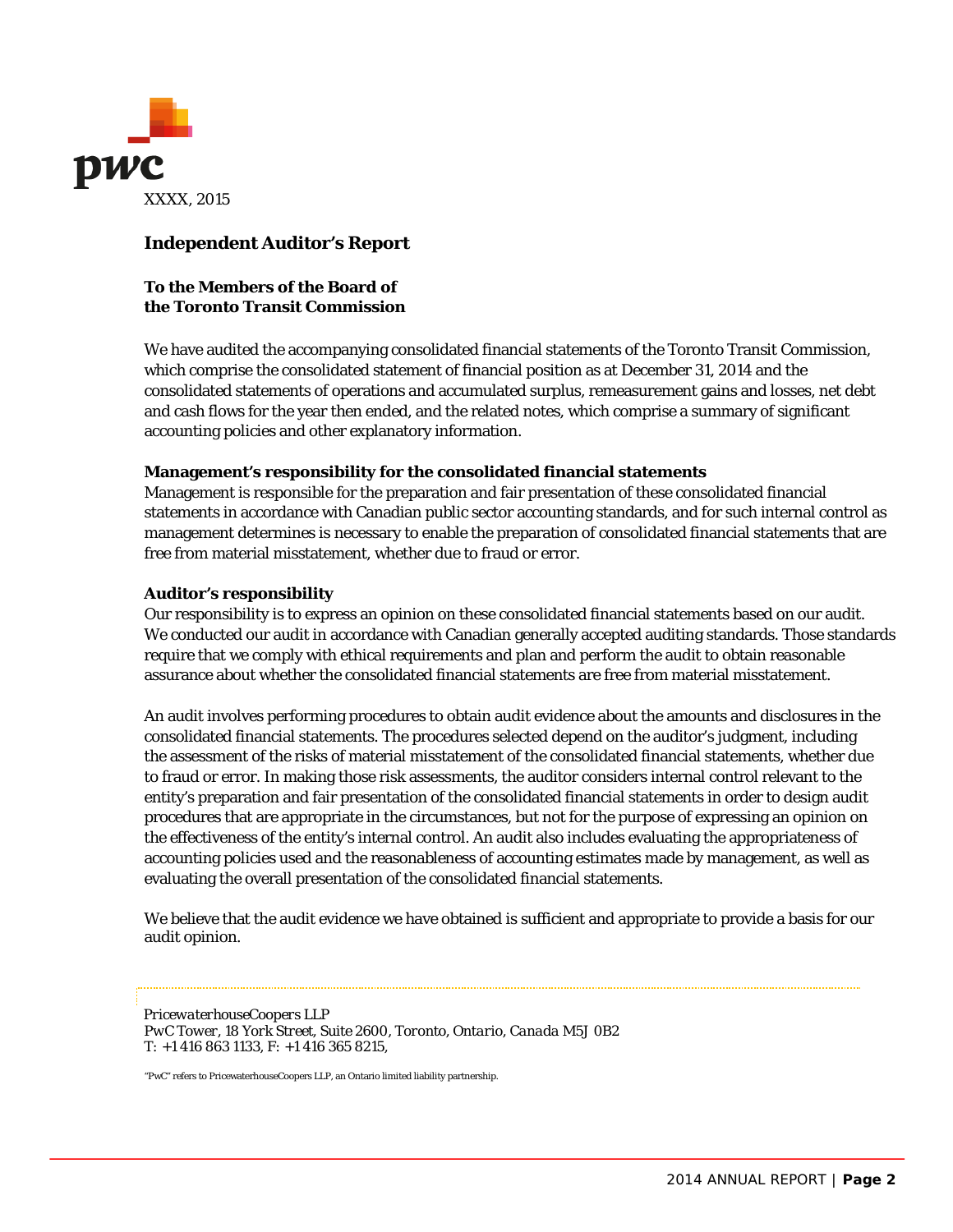

#### **Opinion**

In our opinion, the consolidated financial statements present fairly, in all material respects, the financial position of the Toronto Transit Commission as at December 31, 2014 and the results of its operations, its remeasurement gains and losses, changes in its net debt and its cash flows for the year then ended in accordance with Canadian public sector accounting standards.

#### **Other matter**

The accompanying consolidated financial statements supplementary schedules as at and for the year ended December 31, 2014 are presented as supplementary information only and is not a required part of the basic consolidated financial statements. The information in the supplementary schedules has been subject to audit procedures only to the extent necessary to express an opinion on the consolidated financial statements of the Toronto Transit Commission.

#### **DRAFT**

**Chartered Professional Accountants, Licensed Public Accountants**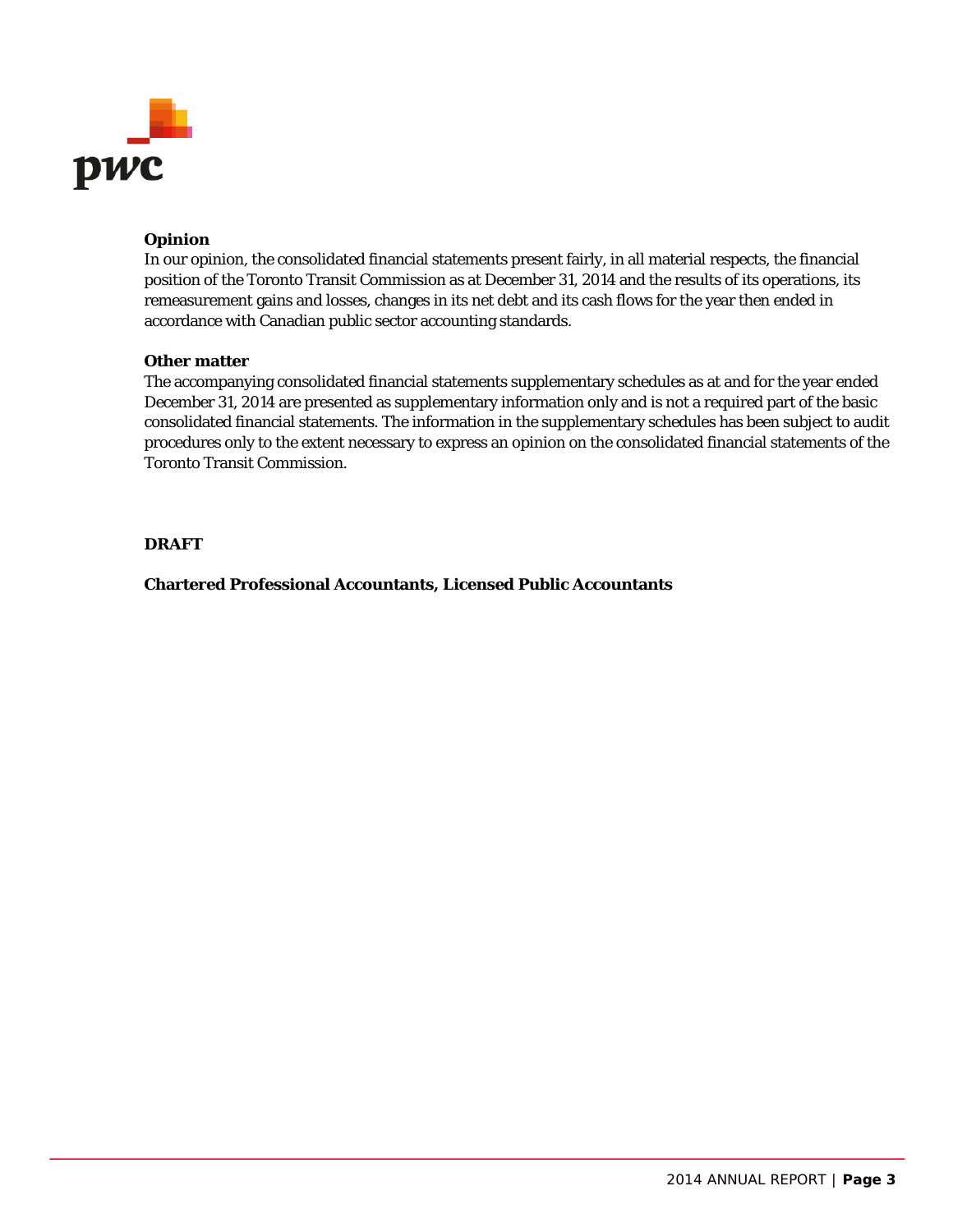*This page left intentionally blank.*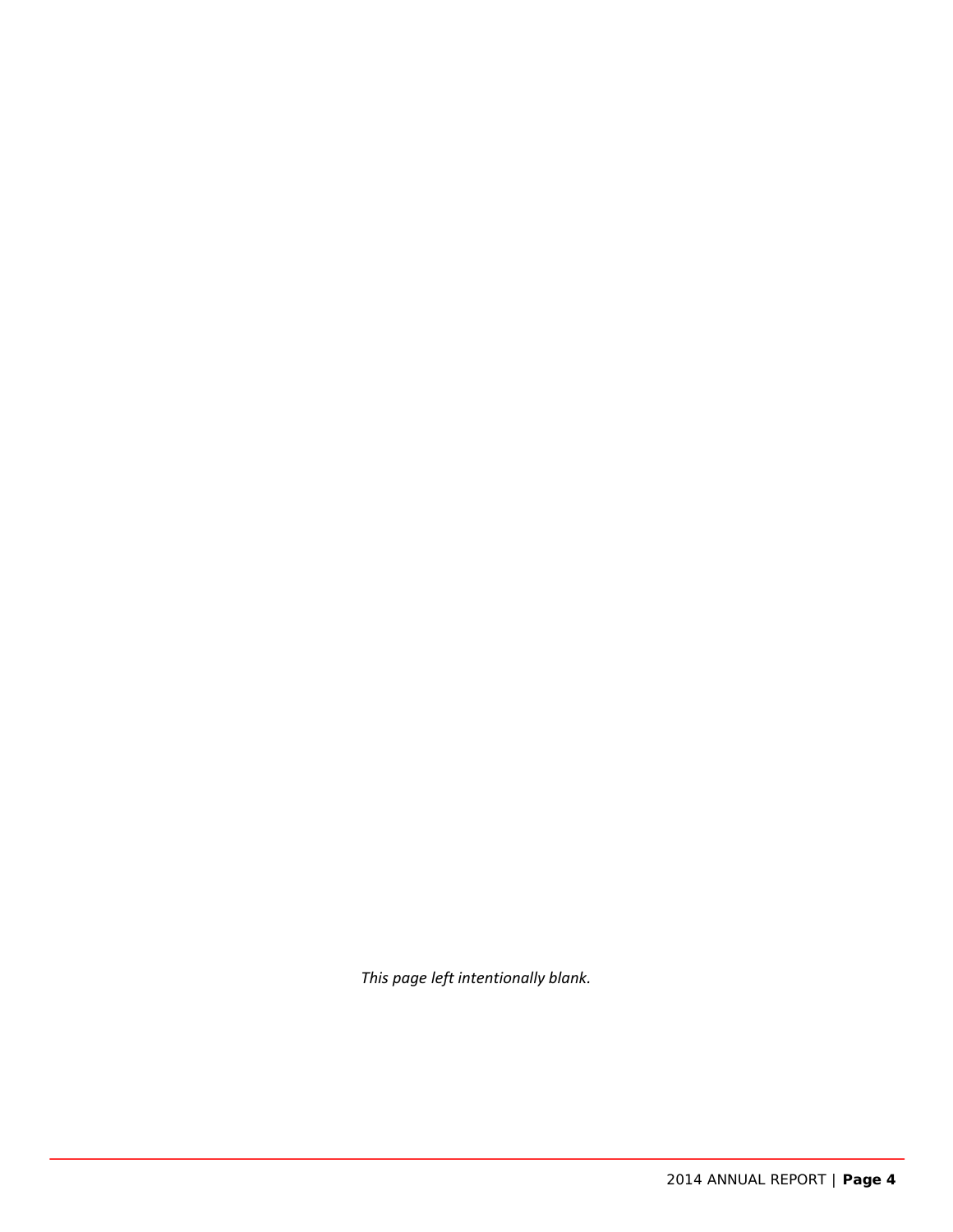# Consolidated Statement of Financial Position

As at

| \$000s                                                    | December 31, 2014 | December 31, 2013 |
|-----------------------------------------------------------|-------------------|-------------------|
|                                                           |                   |                   |
| <b>Financial Assets</b>                                   |                   |                   |
| Cash and Cash Equivalents (note 4)                        | 86,315            | 105,587           |
| Subsidies Receivable (note 5)                             | 909,710           | 836,729           |
| <b>Accounts Receivable</b>                                | 99,040            | 75,399            |
| Portfolio Investments (note 6)                            | 2,521             | 2,531             |
| Derivatives (note 7)                                      |                   | 3,887             |
| <b>Total Financial Assets</b>                             | 1,097,586         | 1,024,133         |
| <b>Liabilities</b>                                        |                   |                   |
| <b>Accounts Payable and Accrued Liabilities</b>           | 555,415           | 525,405           |
| Deferred Passenger Revenue                                | 78,190            | 79,295            |
| Unsettled Accident Claims (note 8)                        | 170,329           | 156,437           |
| Employee Future Benefits (note 9)                         | 526,655           | 485,978           |
| Environmental Liabilities (note 10)                       | 6,750             | 14,500            |
| Derivatives (note 7)                                      | 17,037            |                   |
| <b>Total Liabilities</b>                                  | 1,354,376         | 1,261,615         |
| <b>Net Debt</b>                                           | (256, 790)        | (237, 482)        |
| <b>Non-Financial Assets</b>                               |                   |                   |
| Tangible Capital Assets (note 11)                         | 8,052,088         | 7,188,262         |
| Spare Parts and Supplies Inventory                        | 123,564           | 120,080           |
| Prepaid Expense                                           | 1,517             | 1,752             |
| <b>Total Non-Financial Assets</b>                         | 8,177,169         | 7,310,094         |
| <b>Accumulated Surplus</b>                                | 7,920,379         | 7,072,612         |
|                                                           |                   |                   |
| Accumulated Surplus is comprised of:                      |                   |                   |
| <b>Accumulated Operating Surplus (note 12)</b>            | 7,937,416         | 7,068,725         |
| Accumulated Remeasurement Gains / (Losses)                | (17, 037)         | 3,887             |
|                                                           | 7,920,379         | 7,072,612         |
| Commitments and contingencies (note 18)                   |                   |                   |
| emperising notes to the consolidated financial statement. |                   |                   |

See accompanying notes to the consolidated financial statements

Approved:

Commissioner Commissioner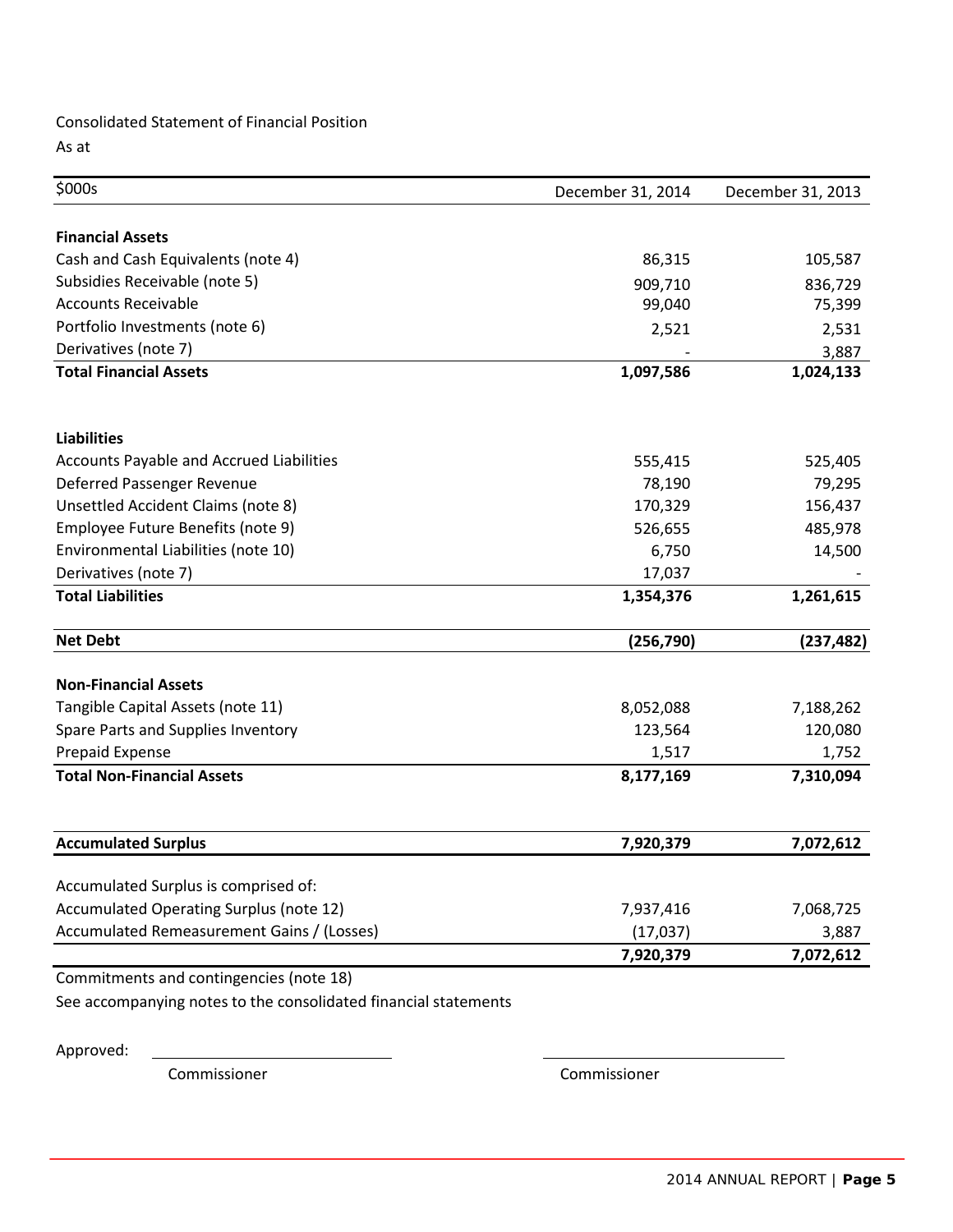# Consolidated Statement of Operations and Accumulated Surplus For the year ended December 31

| \$000s                                     | 2014 Budget | 2014      | 2013      |
|--------------------------------------------|-------------|-----------|-----------|
|                                            | (note 16)   |           |           |
| <b>Operating Revenue</b>                   |             |           |           |
| <b>Passenger Services</b>                  | 1,106,739   | 1,092,495 | 1,056,423 |
| Advertising                                | 26,053      | 26,083    | 25,992    |
| <b>Outside City Services</b>               | 17,364      | 17,091    | 16,851    |
| <b>Property Rental</b>                     | 21,383      | 21,971    | 20,451    |
| Miscellaneous                              | 1,733       | 6,580     | 6,937     |
| <b>Total Operating Revenue</b>             | 1,173,272   | 1,164,220 | 1,126,654 |
| <b>Subsidy Revenue</b>                     |             |           |           |
| Operating Subsidies (note 13)              | 568,451     | 537,599   | 467,732   |
| Capital Subsidies (note 14)                | 1,625,982   | 1,181,745 | 1,054,467 |
| <b>Total Subsidy Revenue</b>               | 2,194,433   | 1,719,344 | 1,522,199 |
| <b>Total Revenue</b>                       | 3,367,705   | 2,883,564 | 2,648,853 |
| <b>EXPENSES</b>                            |             |           |           |
| <b>Conventional Transit Service</b>        | 1,918,970   | 1,890,458 | 1,799,791 |
| Wheel-Trans                                | 126,280     | 123,718   | 114,550   |
| <b>Other Functions</b>                     | 562         | 697       | 700       |
| <b>Total Expenses (note 15)</b>            | 2,045,812   | 2,014,873 | 1,915,041 |
| Surplus for the year                       | 1,321,893   | 868,691   | 733,812   |
| Accumulated surplus, beginning of the year |             | 7,068,725 | 6,334,913 |
| Accumulated surplus, end of the year       |             | 7,937,416 | 7,068,725 |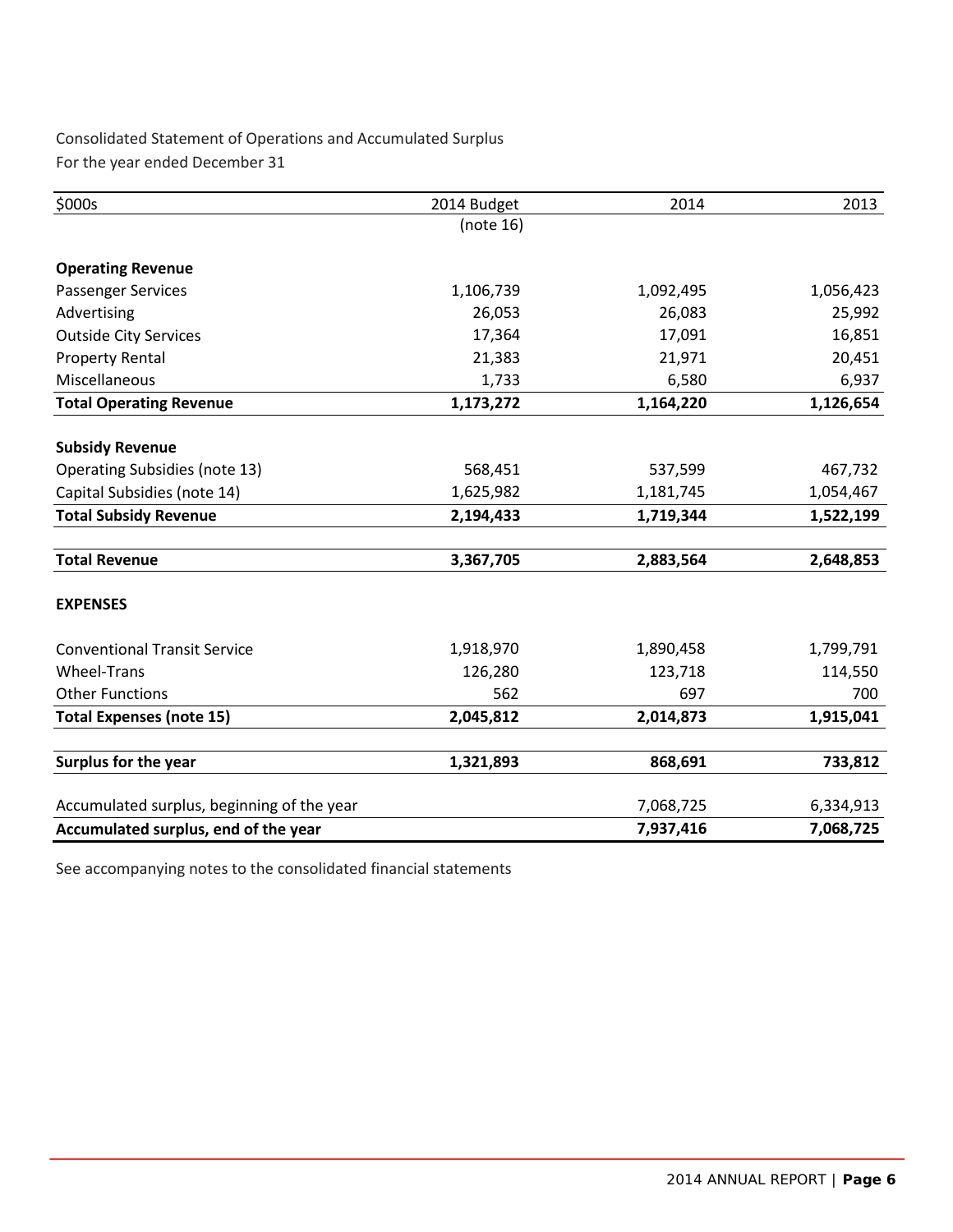Consolidated Statement of Remeasurement Gains and Losses For the year ended December 31

| \$000s                                                   | 2014      | 2013    |
|----------------------------------------------------------|-----------|---------|
|                                                          |           |         |
| Accumulated Remeasurement Gains / (Losses),              | 3,887     |         |
| beginning of year                                        |           |         |
| <b>Transition Remeasurements</b>                         |           | 869     |
| Accumulated Remeasurement Gains (Jan 1)                  | 3,887     | 869     |
| Unrealized gains / (losses) in the current year (note 7) | (18,652)  | 4,900   |
| Amounts reclassified to Statement of Operations          | (2, 272)  | (1,882) |
| Accumulated Remeasurement Gains / (Losses), end of       |           |         |
| year                                                     | (17, 037) | 3,887   |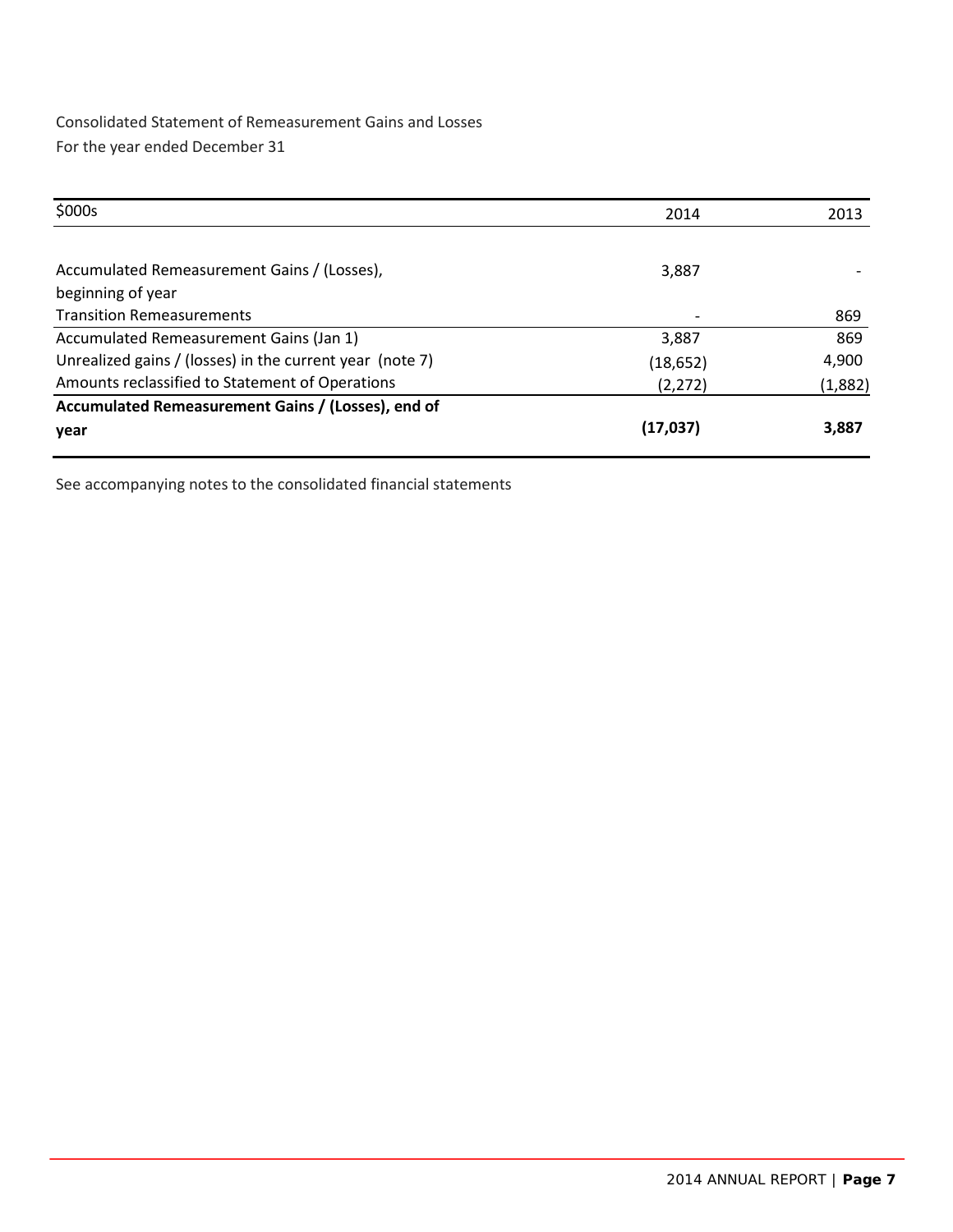# Consolidated Statement of Net Debt For the year ended December 31

| \$000s                                                   | 2014 Budget | 2014 Actual | 2013 Actual |
|----------------------------------------------------------|-------------|-------------|-------------|
|                                                          | (note 16)   |             |             |
| Surplus for the year                                     | 1,321,893   | 868,691     | 733,812     |
| Change in capital assets                                 |             |             |             |
| Acquisitions                                             | (1,651,401) | (1,206,524) | (1,075,309) |
| Amortization                                             | 336,877     | 334,248     | 318,793     |
| <b>Disposals</b>                                         |             | 8,248       | 8,633       |
| Write-downs                                              |             | 202         | 19,838      |
| <b>Total Change in Capital Assets</b>                    | (1,314,524) | (863, 826)  | (728, 045)  |
| Change in Spare Parts and Supplies                       |             | (3, 484)    | (12, 277)   |
| Change in Prepaid Expenses                               |             | 235         | 1,069       |
| Change in remeasurement gains / (losses)<br>for the year |             | (20, 924)   | 3,887       |
| Change in Net Debt                                       | 7,369       | (19, 308)   | (1, 554)    |
| Net Debt, beginning of year                              |             | (237, 482)  | (235, 928)  |
| Net Debt, end of year                                    |             | (256, 790)  | (237, 482)  |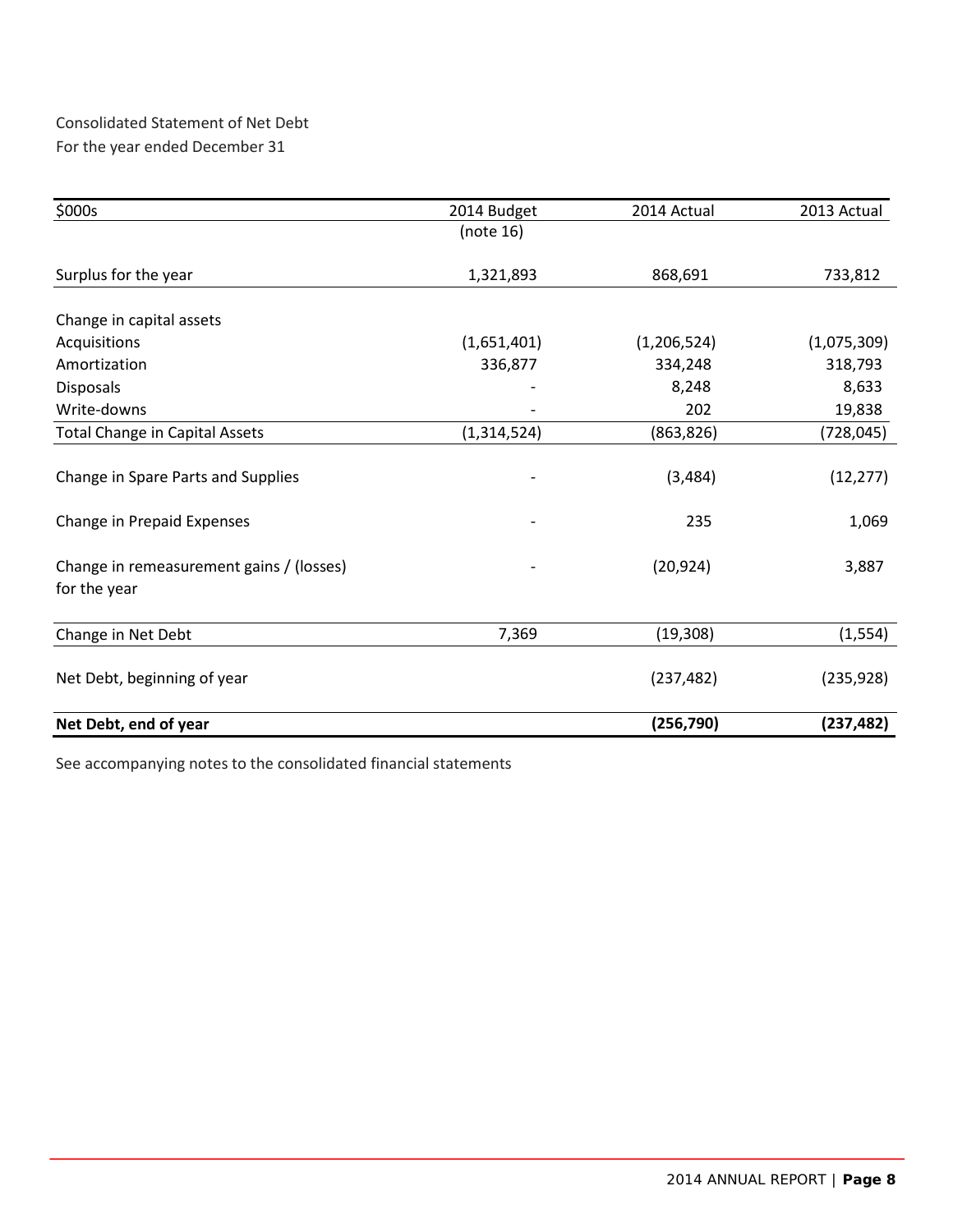Consolidated Statement of Cash Flows For the year ended December 31

| \$000s                                                             | 2014          | 2013          |
|--------------------------------------------------------------------|---------------|---------------|
| <b>CASH FLOWS FROM OPERATING ACTIVITIES</b>                        |               |               |
| Cash received from passenger services                              | 1,091,390     | 1,058,717     |
| Operating subsidies received                                       | 480,251       | 491,298       |
| Non-passenger revenue received                                     | 72,291        | 67,013        |
| Cash paid for wages, salaries and benefits                         | (1, 183, 071) | (1, 144, 022) |
| Cash paid to suppliers                                             | (445, 326)    | (385, 294)    |
| Cash paid for accident claims                                      | (22, 679)     | (35, 944)     |
| Cash (used in) provided by operating activities                    | (7, 144)      | 51,768        |
| <b>CASH FLOWS FROM CAPITAL ACTIVITIES</b>                          |               |               |
| Capital asset acquisitions                                         | (1,161,444)   | (1,038,184)   |
| Capital asset disposal proceeds                                    | 947           | 1,764         |
| Capital subsidies received                                         | 1,148,369     | 985,968       |
| Cash used in capital activities                                    | (12, 128)     | (50, 452)     |
| Increase / (decrease) in cash and cash equivalents during the year | (19, 272)     | 1,316         |
| Cash and cash equivalents, beginning of the year                   | 105,587       | 104,271       |
| Cash and cash equivalents, end of the year                         | 86,315        | 105,587       |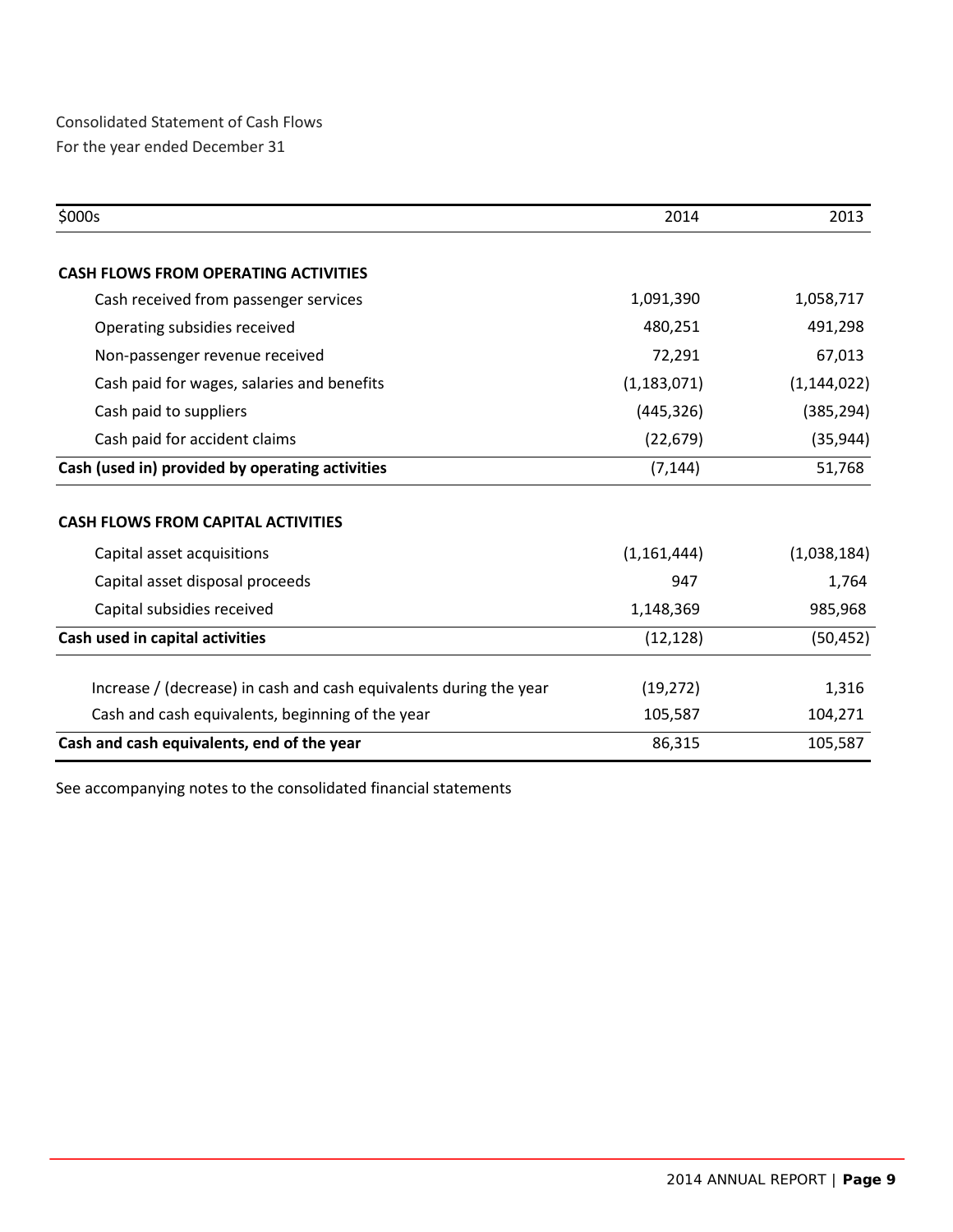**Notes to the Consolidated Financial Statements**

**for the Year Ended December 31, 2014**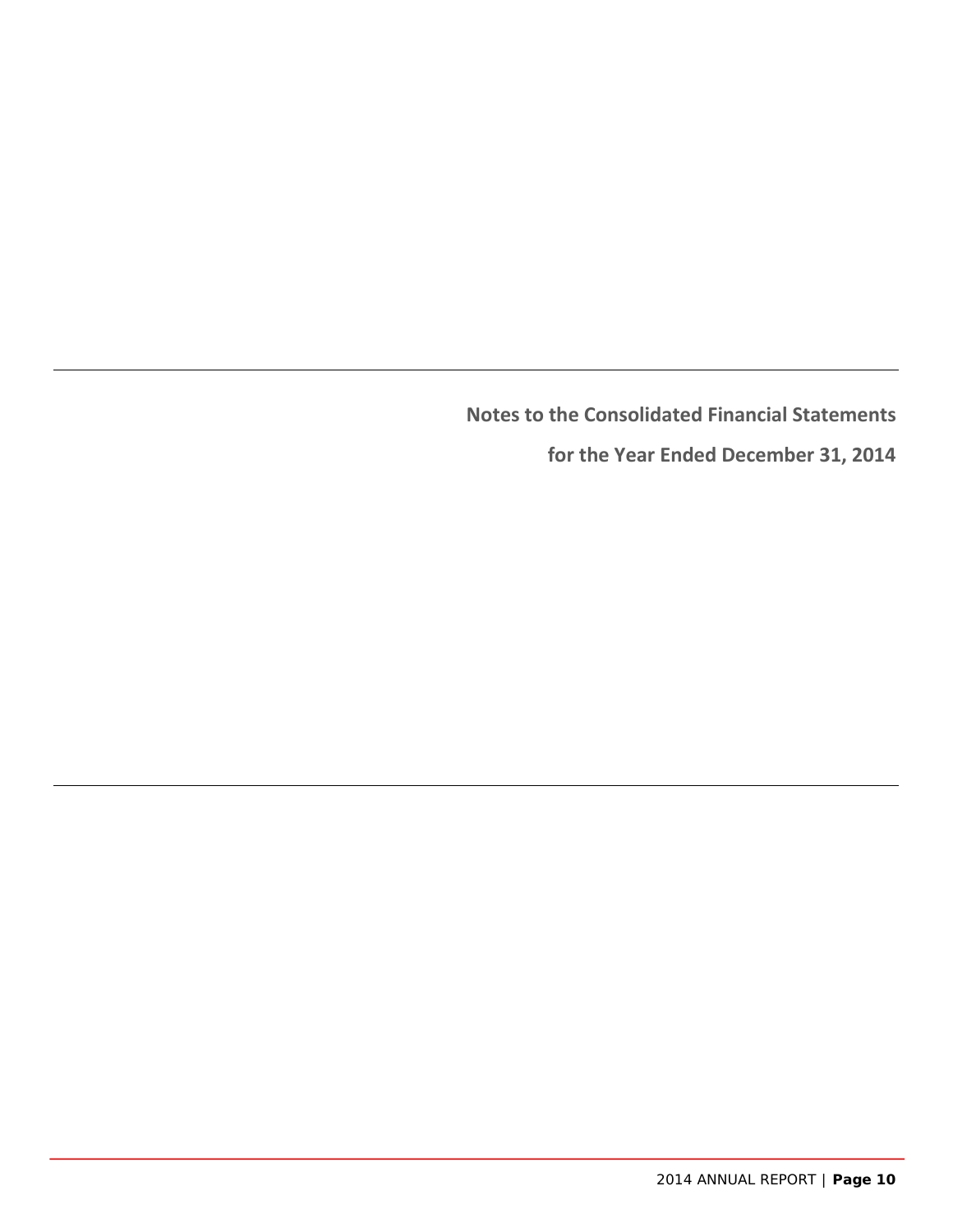### **1. NATURE OF OPERATIONS**

The Toronto Transit Commission (the "TTC") was established on January 1, 1954 to consolidate and co-ordinate all forms of local transportation within the City of Toronto (the "City"), except railways and taxis. As outlined in the City of Toronto Act (2006), the TTC shall plan for the future development of local passenger transportation so as to best serve its inhabitants and the City, and City Council is not entitled to exercise a power related to local transportation, except as it relates to the Toronto Islands. However, from a funding perspective, the TTC functions as one of the agencies and commissions of the City and is dependent upon the City for both operating and capital subsidies (notes 13 and 14). The TTC also operates Wheel-Trans, a paratransit service for people with disabilities, which is also subsidized by the City. The TTC's subsidiaries include the Toronto Transit Infrastructure Limited, Toronto Coach Terminal Inc. and its subsidiary, the TTC Insurance Company Limited. Since the TTC Sick Benefit Association is controlled by the TTC, its results are also consolidated. The TTC, which is not subject to income and capital taxes, receives an 11.24% rebate for the Harmonized Sales Tax, and receives exemption from certain property taxes.

## **2. SIGNIFICANT ACCOUNTING POLICIES**

### **a. Basis of presentation**

These consolidated financial statements are prepared by the TTC in accordance with the standards applicable for other government organizations found in the Chartered Professional Accountants (CPA) Public Sector Accounting Handbook.

### **b. Basis of consolidation**

The consolidated financial statements include the operations of Wheel-Trans and the financial results of the TTC's subsidiaries, Toronto Transit Infrastructure Limited ("TTIL") and Toronto Coach Terminal Inc. ("TCTI") and TCTI's subsidiary, TTC Insurance Company Limited (the "Insurance Co."). The results of the TTC Sick Benefit Association ("SBA"), which is controlled by the TTC, have also been consolidated.

#### **c. Measurement uncertainty**

The preparation of the consolidated financial statements in conformity with public sector accounting standards requires management to make estimates and assumptions that affect the reported amounts of assets and liabilities and disclosures of contingent assets and liabilities at the date of the consolidated financial statements and the reported amounts of revenue and expenses during the reporting period. Specifically, future employee benefits are subject to the assumptions described in note 9 and other contingencies are described in note 18a. Also, management makes their best estimate on the fair value of certain pension investments described in note 9 as the final audited fair values are not available at the time of preparation of the financial statements. Amortization expense is based on the asset lives described in note 2h and accident claims liabilities are subject to assumptions on discount rates and amounts reserved for incurred, but not reported claims as described in note 8. Deferred revenue is based on estimated value of fare media sold, but not yet used before year end. Actual results could differ from the amounts estimated.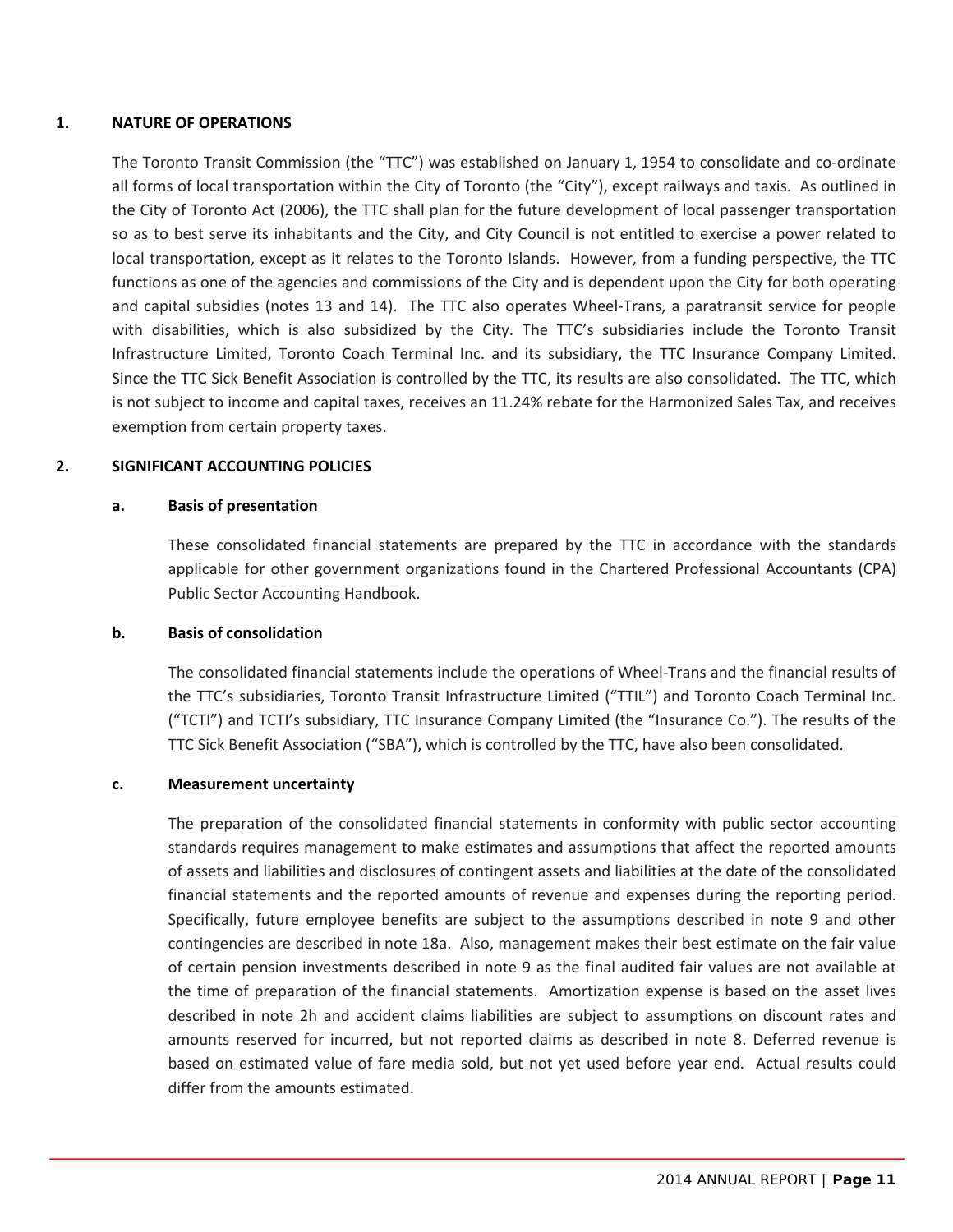#### **d. Subsidy Revenue**

Operating subsidies are authorized by the City after the TTC's operating budget has been approved. Operating subsidy revenue is recognized by the TTC in the period to the extent that net operating costs are incurred. Capital subsidies are recognized in revenue when the City authorizes the capital subsidy, through the regular billing process, and the eligibility criteria and related stipulations has been met except when and to the extent that the transfer gives rise to an obligation that meets the definition of a liability, which can be influenced by a number of factors, including stipulations of the transfer.

### **e. Operating Revenue and Deferred Passenger Revenue**

Operating revenue from passenger services is recognized when cash, tickets and tokens are used by the passenger to secure a ride. An estimate of tickets and tokens sold, which will be used after the year end, is included in deferred passenger revenue. Revenue from passes is recognized in the period in which the passes are valid. An estimated value of passes sold, but only valid after year end, is included in deferred passenger revenue. All other revenue is recognized when the services have been provided.

### **f. Cash and Cash Equivalents**

Cash and cash equivalents consist of cash on hand and money market instruments, such as bankers' acceptances, which have original maturities at acquisition of three months or less and are readily convertible to cash on short notice.

#### **g. Spare Parts and Supplies Inventory**

Spare parts are valued at weighted-average cost, net of allowance for obsolete and excess parts.

#### **h. Tangible Capital Assets and Amortization**

Tangible capital assets are recorded at cost less accumulated amortization. In addition to direct costs attributable to capital projects, the TTC capitalizes certain internal costs, which are directly related to the acquisition, construction, betterment, or development of those related capital assets. Amortization is calculated using the straight-line method, based on the estimated useful lives of major assets, as follows:

| Asset                                     | Years     |
|-------------------------------------------|-----------|
| Subways                                   | $20 - 65$ |
| <b>Buildings &amp; Structures</b>         | $20 - 40$ |
| <b>Rolling Stock</b>                      | $6 - 30$  |
| <b>Buses</b>                              | $6 - 18$  |
| <b>Trackwork</b>                          | 15-30     |
| Other Equipment                           | $4 - 26$  |
| <b>Traction Power Distribution System</b> | $24 - 25$ |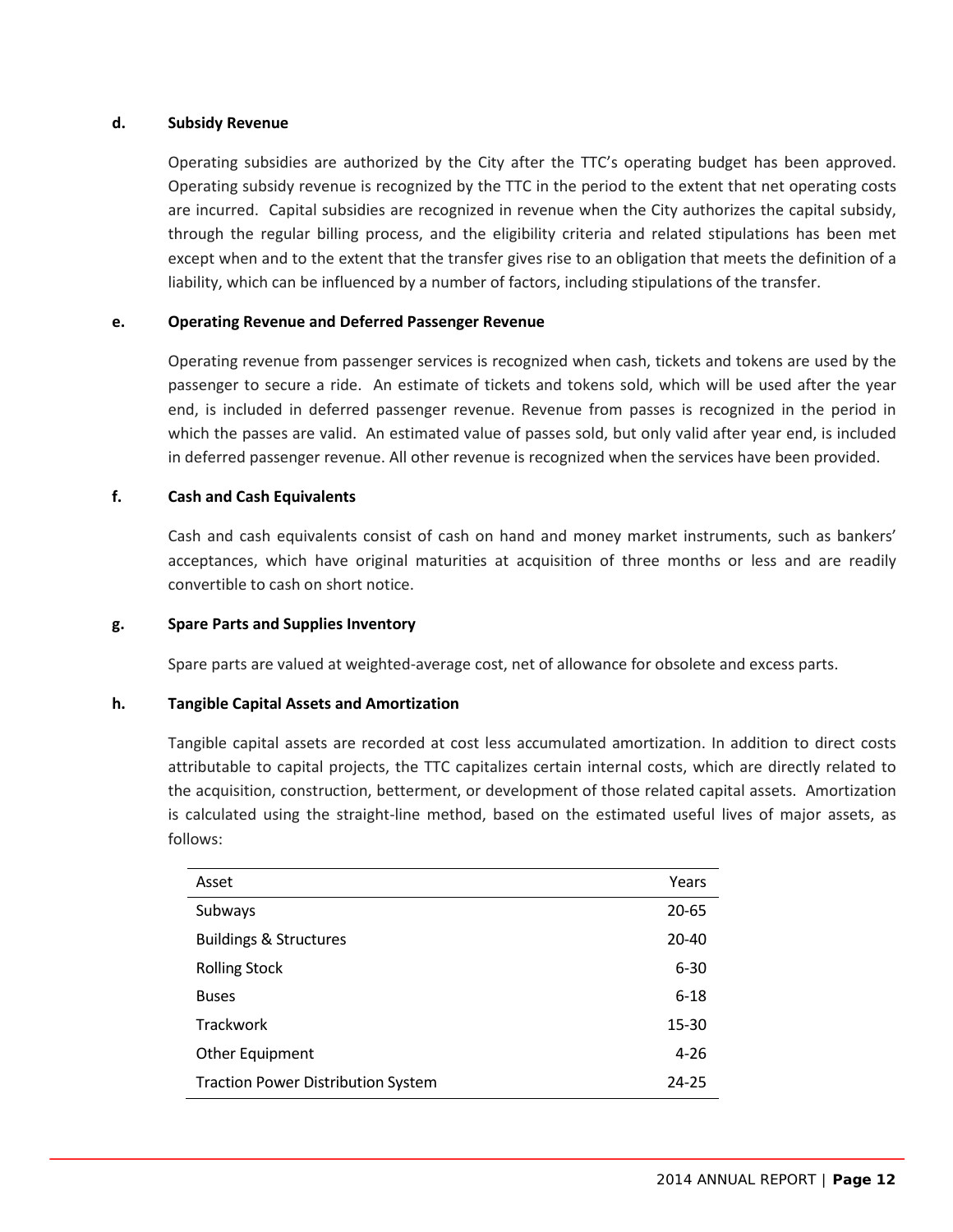Capital assets are amortized from the date that they enter service. One-half year of the amortization expense is recorded in the year of acquisition and assets under construction are not depreciated until the asset is substantially complete and available for productive use. Land purchased directly by the City, for the TTC's use, is accounted for in the City's records.

#### **i. Portfolio Investments**

Portfolio investments consist of bonds that are recorded at cost. Discounts or premiums on investments are amortized on an effective interest rate method until maturity of the investment to which this item is related. Investment income is reported as revenue in the period earned.

### **j. Unsettled Accident Claims**

The TTC has a self-insurance program for automobile and general liability claims. Estimated costs to settle automobile and general liability claims are actuarially determined, based on available loss information and projections of the present value of estimated future expenditures developed from the TTC's historical experience. The provision for estimated future expenditures includes expected internal and external adjustment expenses, an estimate of claims incurred, but not reported and a provision for adverse deviations.

#### **k. Employee Future Benefit Plans**

The TTC's employee benefits plans include post-employment plans (workplace safety and insurance benefit plan and long term disability benefit plan), post-retirement plans (medical and dental benefits) and pension plans.

The costs of the post-employment benefit plans are recognized when the event that obligates the TTC occurs. Costs include projected future income replacement payments, health care continuation costs, taxes and fees paid to independent administrators, calculated on a present value basis.

The costs and obligations of the post-retirement benefit plans and pension plans are calculated using the projected benefits prorated on service method and management's best estimates of retirement ages of employees, future salary levels, expected health care cost escalations, and plan investment performance.

The net asset or liability related to each employee future benefit plan reflects the year-end difference between the value of the accrued benefit obligation and the value of the plan assets (if funded), net of unamortized gains and losses and the valuation allowance. Plan assets are valued using year-end fair market values.

Accrued benefit obligations and costs are determined using discount rates that are consistent with the City's long-term borrowing rates for the post-employment and post-retirement plans. For the TTC's funded pension plans, the discount rate is the plan's expected rate of return on plan assets.

Actuarial gains and losses arise from changes in actuarial assumptions or when actual experience differs from what was assumed. For post-employment benefit plans, the net actuarial gain or loss is deferred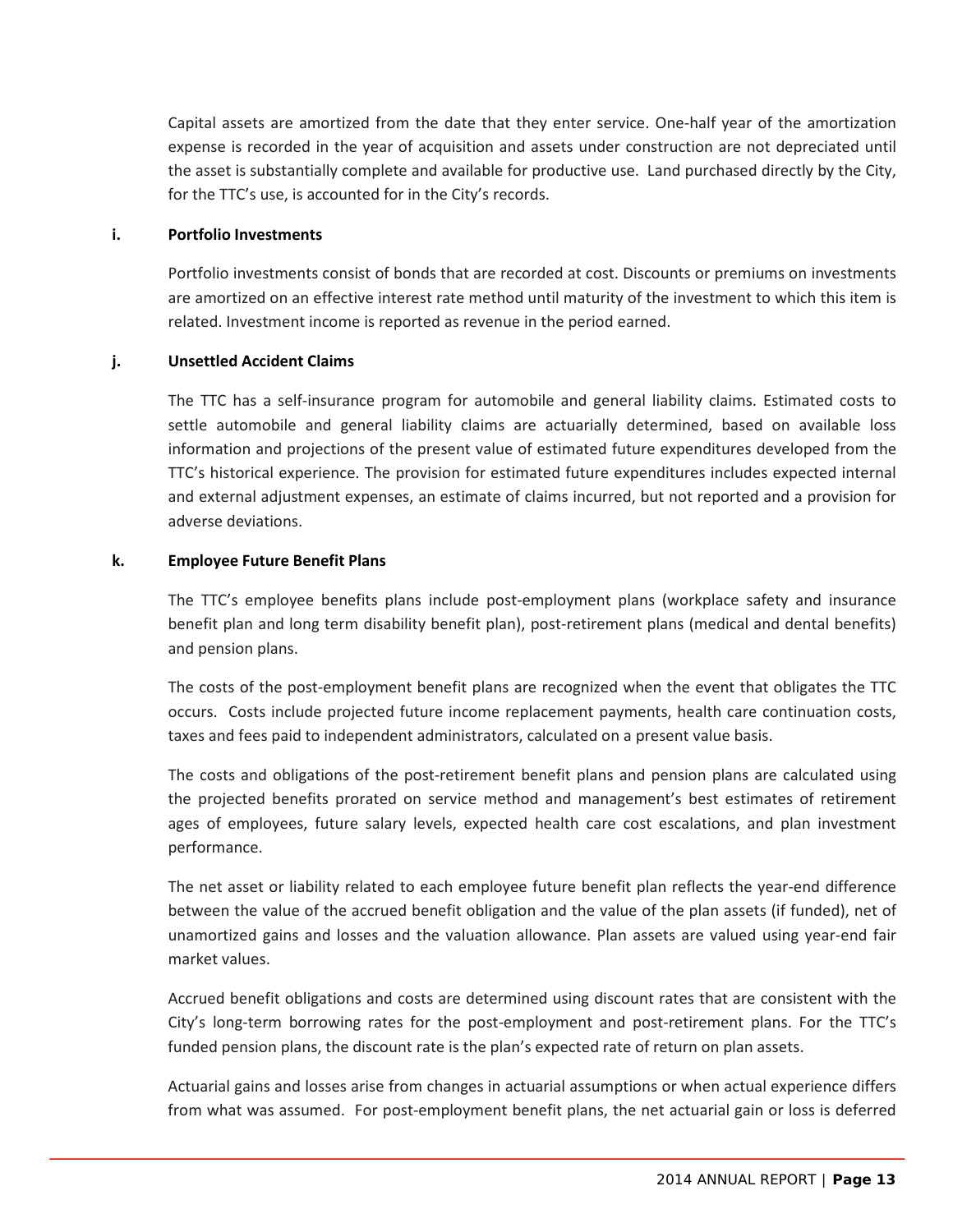and amortized on a straight-line basis over the average expected period during which benefits will be paid unless there is a related plan amendment or curtailment. For workplace safety insurance benefits, the amortization period is 10 years (December 31, 2013 – 10 years) and for long-term disability benefits, the amortization period is 12.4 years (December 31, 2013 – 12.8 years). The amortization of the gain/loss begins in the year after the actuarial gain/loss arises.

A post-retirement benefit plan actuarial gain or loss is deferred and amortized over the expected average remaining service life of the employees unless there is a plan amendment or curtailment. The amortization period for the pension plan, post-retirement medical and post-retirement dental plans, varies from 10.9 to 13.2 years (December 31, 2013 – 10.9 to 13.6 years) and for the supplemental funded pension plan, the amortization period is 6.3 years (December 31, 2013 – 6.0 years). The amortization of the actuarial gain or loss begins in the year after the gain or loss arises for all postretirement plans except the TTC pension plan. Amortization begins in the year of the actuarial gain or loss for the TTC pension plan. This policy is expected to reduce the long term expense volatility that results from the accounting requirement to defer and amortize actuarial losses.

Past service costs arising from a plan amendment or plan initiation are recognized in the period of a plan amendment. Prior service costs or gains are offset by net actuarial gains or losses, if any, as of the end of the calendar year in which the prior service costs or gains arise. Unamortized amounts that remain after offsetting with prior period service costs or gains continue to be amortized in their original amount. Also, unamortized actuarial gains or losses related to settled or curtailed plans are recognized in the period of the plan settlement or curtailment.

### **l. Environmental provision**

Those conditions that have been clearly identified as being in non-compliance with environmental legislation and with costs that can be reasonably determined have been accrued. The estimated amounts of future remediation costs are reviewed regularly, based on available information and governing legislation.

### **m. Financial instruments**

The TTC has designated its financial instruments as follows:

- i) Cash and Cash Equivalents (note 4)
- ii) Subsidies Receivable from the City of Toronto (note 5)
- iii) Accounts Receivable
- iv) Portfolio Investments, in bonds (note 6)
- v) Accounts Payable and certain Accrued Liabilities
- vi) Financial Derivatives (note 7)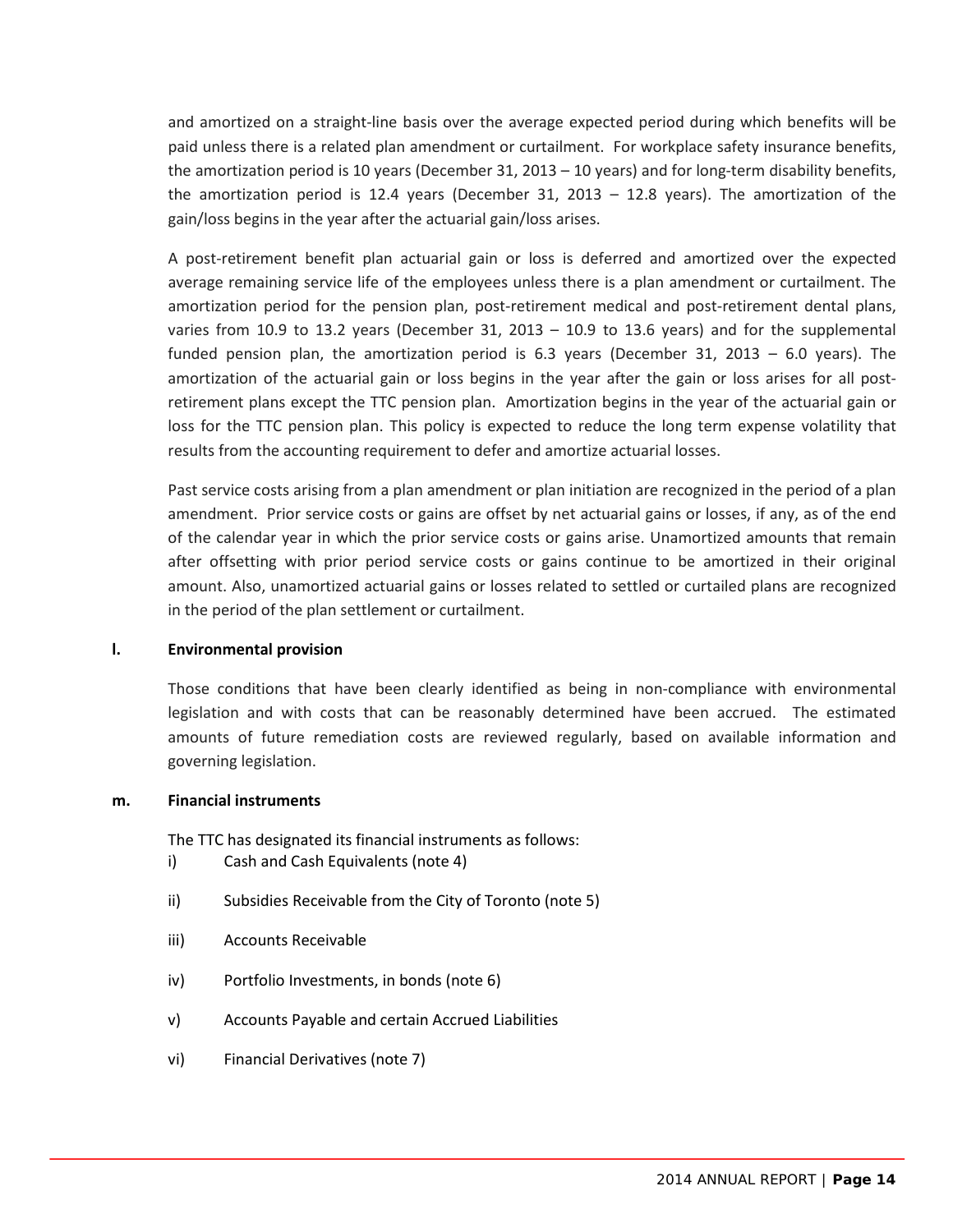Cash and Cash Equivalents are recorded at cost which approximates fair market value. Financial Derivatives are recorded at fair value. All other financial instruments are recorded at amortized cost. The fair values of the Accounts Receivable, operating and capital portions of the Subsidies Receivable and Accounts Payable and Accrued Liabilities approximate their carrying values due to the relatively short time period to maturity of these instruments. The fair value of the other recoverable amounts within Subsidies Receivable from the City of Toronto cannot be determined since there are no fixed terms of repayment. The fair value of Portfolio Investments is described in note 6.

PS3450, Financial Instruments, requires disclosure of a three-level hierarchy for fair value measurement based on the transparency of inputs to the valuation of a financial asset or financial liability as at the financial statement date. The three levels are defined as follows:

Level 1 – fair value is based on quoted market prices in markets for identical financial assets or financial liabilities. Level 1 financial assets generally include equity investments traded in an active market.

Level 2 – fair value is based on observable inputs, either directly or indirectly, other than quoted prices included within Level 1.

Level 3 – fair value is based on non-observable market data inputs.

TTC's financial derivatives are the only financial instruments recorded at fair value and they are classified as Level 2.

#### **3. FINANCIAL RISK MANAGEMENT**

#### **Credit risk**

Credit risk is the risk of loss due to a counterparty's inability to meet its obligations. As at December 31, 2014, TTC's credit risk exposure consists mainly of the carrying amounts of Cash and Cash Equivalents, Portfolio Investments, Accounts Receivable and Subsidies Receivable.

Cash and Cash Equivalents and Portfolio Investments are in place with major financial institutions and the federal and provincial governments and are therefore assessed as low risk.

14 percent of TTC's Accounts Receivable and 100% of Subsidies Receivable are due from the City of Toronto (December 31, 2013 – 2% and 100%, respectively). Of the other Accounts Receivable, which total \$85.4 million (December 31, 2013 - \$73.8 million), \$58.8 million is due from federal and provincial governments, other municipalities and transit agencies (December 31, 2013 - \$48.8 million). Impairment risk on receivables from these governments and government organizations is low. Of the remaining \$26.6 million (December 31, 2013 - \$25.0 million), receivables due from non-governments and non-government organizations, \$3.4 million is past due (December 31, 2013 - \$4.9 million).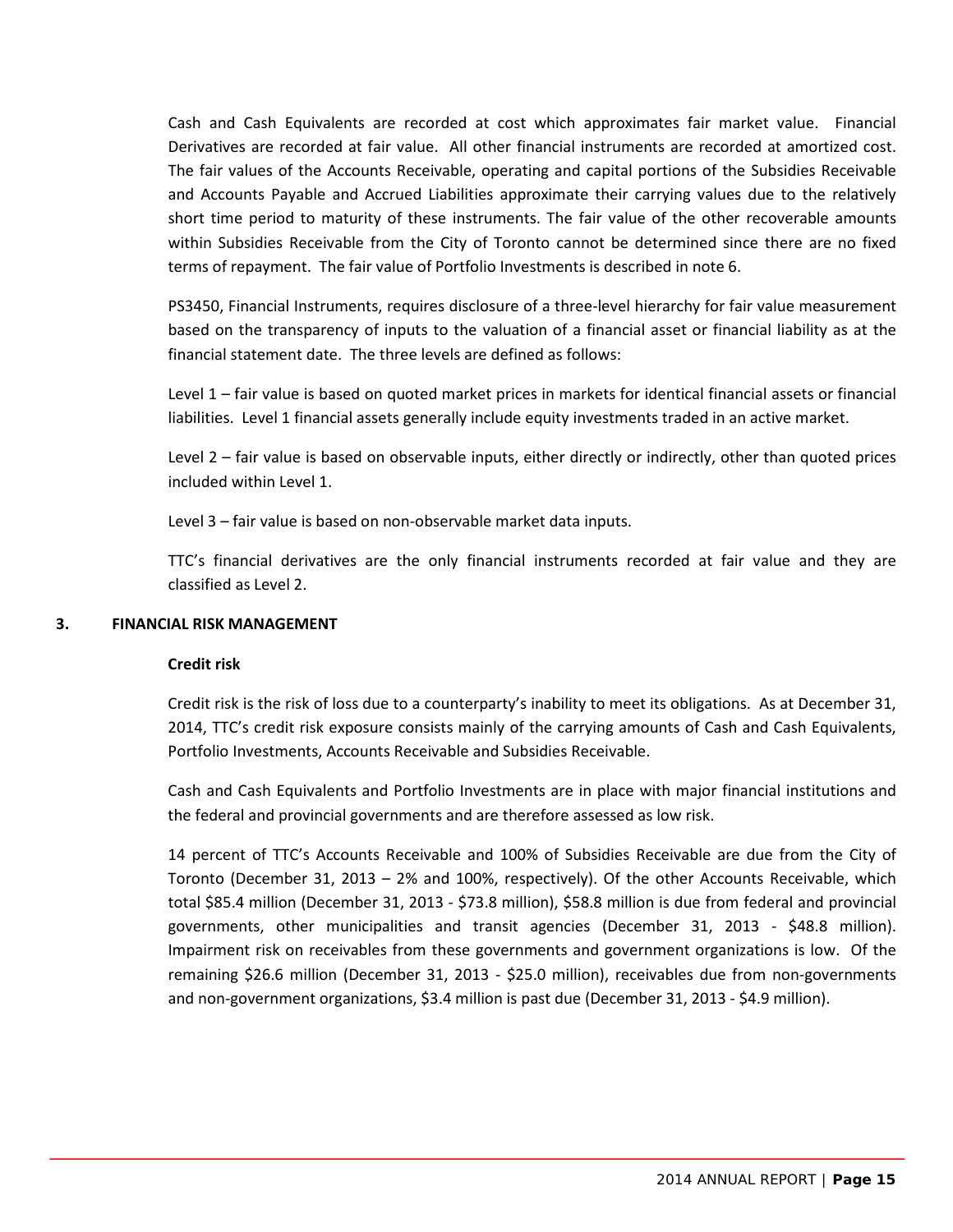Although past due, the \$3.4 million is deemed collectible and has the following aging:

1-30 days past due: \$2.1 million (December 31, 2013 - \$1.0 million)

31-60 days past due: \$nil (December 31, 2013 - \$1.6 million)

61-90 days past due: \$0.2 million (December 31, 2013 - \$1.3 million)

90+ days past due: \$1.1 million (December 31, 2013 - \$1.0 million)

Credit risk is further lowered as TTC's best practice is to obtain an advance deposit or letter of credit when entering a significant agreement with a non-government entity. Furthermore, past due receivables are routinely monitored and subject to collection action.

To assess and manage its exposure to credit risk, TTC reviews and reports impairment balances annually. TTC therefore believes that its credit risk is low and there are no notable concentrations of risk.

#### **Currency risk**

Currency risk is the risk that the fair value of future cash flows of a financial instrument will fluctuate because of changes in currency or foreign exchange rates. The TTC has limited foreign currency risk with respect to its financial instruments as substantially all of TTC's financial assets and financial liabilities are denominated in Canadian dollars. The TTC is exposed to some foreign currency risk as some contracts for the future purchase of supplies and capital assets are denominated in U.S. dollars. As of the balance sheet date, TTC has \$3.2 million in U.S. dollar financial liabilities (December 31, 2013 - \$2.4 million), which is more than offset by TTC's U.S. dollar cash balance of \$5.3 million (December 31, 2013 - \$2.8 million). Therefore TTC's currency risk is low and there are no notable concentrations of risk.

### **Liquidity risk**

Liquidity risk is the risk that the TTC will encounter difficulty in meeting obligations associated with its financial liabilities and other contractual obligations. TTC's non-derivative financial liabilities amount to \$555.4 million (December 31, 2013 - \$525.4 million) and, of this amount, \$222.3 million is due within one year or less (December 31, 2013 - \$235.1 million). The TTC has a combination of cash on hand and receivables from governments and government organizations, including the City of Toronto, as described above within the statement of credit risk, which will be sufficient to satisfy these liabilities. Construction holdbacks of \$150.1 million (December 31, 2013 - \$106 million) are excluded from the \$222.3 million in financial liabilities due within a year (December 31, 2013 - \$235.1 million); however, they are fully recoverable from the City of Toronto as referred to in note 5. Therefore TTC's liquidity risk is low and there are no notable concentrations of risk.

#### **Interest rate risk**

Interest rate risk is the risk that the fair value or future cash flows of a financial instrument will fluctuate because of changes in market interest rates. TTC's interest rate risk is low as the TTC does not hold debt and all portfolio investments have fixed interest rates (note 6) and will be held to maturity.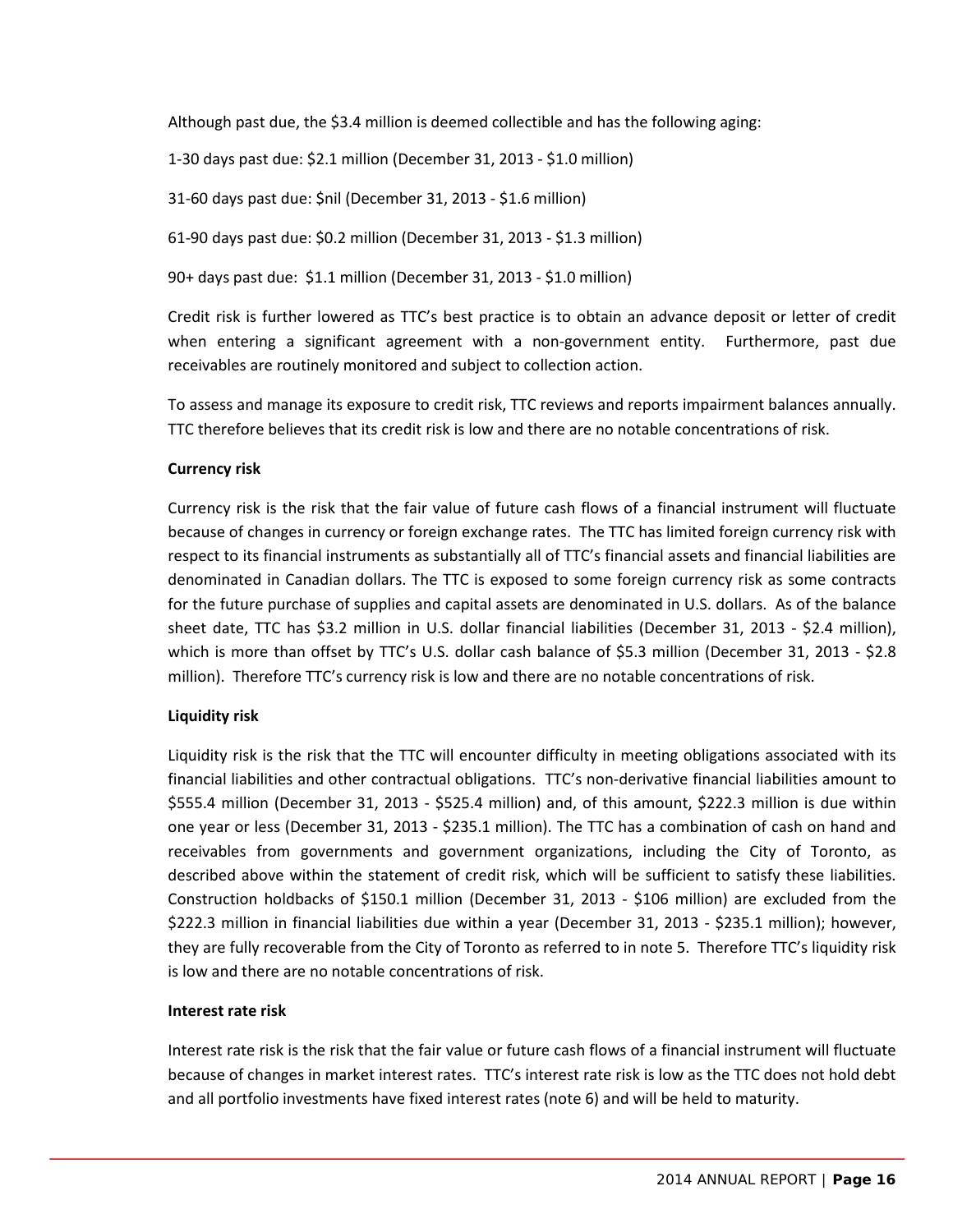#### **Other price risk**

The TTC is exposed to fuel price risk arising from fluctuations in fuel costs. To manage its exposure to fuel prices, TTC enters into fuel swap contracts with financial institutions (note 7). As of December 31, 2014, approximately 86% of 2015's diesel fuel requirement has been hedged using the fuel swap agreements (December 31, 2013 – 45%).

#### **4. CASH AND CASH EQUIVALENTS**

In connection with the City guarantee referred to in note 8, the TTC Insurance Company Limited, is required to maintain cash or securities available for payment of accident claims liabilities equal to one month's claims and operating expenses (all self-insured retention payments are processed through the TTC). The cash and cash equivalents amount restricted for this purpose is approximately \$2.1 million as at December 31, 2014 (December 31, 2013 – \$3.0 million).

### **5. SUBSIDIES RECEIVABLE**

Subsidies from the City of Toronto consist of operating subsidies as described in note 13 and capital subsidies as described in note 14. Subsidies receivable as at December 31 comprise the following amounts, all of which are due from the City of Toronto:

| \$000s                                          | 2014    | 2013    |
|-------------------------------------------------|---------|---------|
|                                                 |         |         |
| Subsidies to be collected within one year       |         |         |
| Capital Subsidy Receivable                      | 362,328 | 383,088 |
| <b>Operating Subsidy Receivable</b>             | 93,772  | 81,569  |
| Total subsidies to be collected within one year | 456,100 | 464,657 |
|                                                 |         |         |
| Other recoverable amounts                       |         |         |
| Employee Benefits                               | 239,581 | 208,328 |
| <b>Accident Claims Expenses</b>                 | 58,494  | 44,602  |
| <b>Construction Holdbacks</b>                   | 150,085 | 106,042 |
| Future Environmental Costs (note 10)            | 5,450   | 13,100  |
| Total Other Recoverable amounts                 | 453,610 | 372,072 |
| <b>Total Subsidies Receivable</b>               | 909,710 | 836,729 |

The TTC expects to collect the capital and operating subsidy receivable within one year.

The amount related to non-cash employee benefits and accident claim expenses represents the delayed payment of operating subsidy for the non-cash portion of these expenses.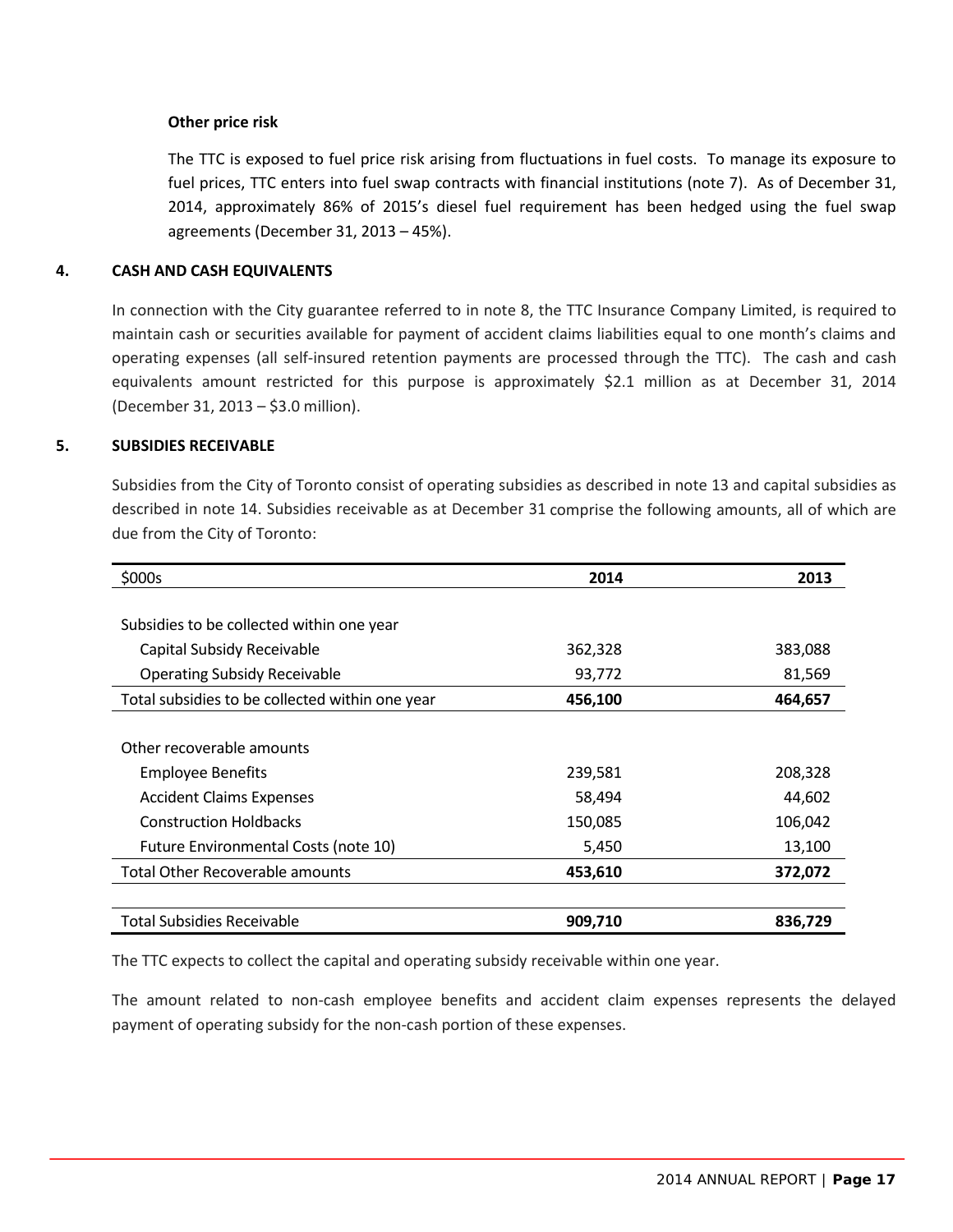Subsidy receivable related to construction holdbacks will be collected in the year that the holdback is released to the vendor. Subsidy receivable for future environmental costs will be collected in the year in which the related work is performed.

#### **6. PORTFOLIO INVESTMENTS**

Portfolio investments as at December 31 consist of two bonds, as follows:

| \$000s                                                  | 2014  | 2013  |
|---------------------------------------------------------|-------|-------|
|                                                         |       |       |
| Bank of Nova Scotia Notes (2.25%; May 8, 2015 maturity) | 1,975 | 1,985 |
| City of Toronto bond (8.65%; June 8, 2015 maturity)     | 546   | 546   |
| <b>Total Portfolio Investments</b>                      | 2.521 | 2,531 |

At December 31, 2014, the fair value of the bonds is \$2.5 million (December 31, 2013 – \$2.6 million).

### **7. FINANCIAL DERIVATIVES**

TTC's financial derivatives consist of heating fuel swaps with financial institutions which help manage TTC's exposure to fluctuating fuel prices by setting a fixed price for a future purchase of a fixed quantity of fuel. Heating fuel swaps are used because they are an openly traded commodity that most closely relates to the diesel fuel consumed by TTC. The TTC does not purchase or hold any derivative financial instrument for speculative purposes. Several derivative agreements were in place and used throughout the year and continue to exist as of December 31, 2014. Derivative instruments are required to be measured at fair value on initial recognition and changes in the fair value of the derivative instruments are recognized in the statement of remeasurement gains and losses. The derivative contracts are included in the statement of financial position on a present value basis. As heating oil is an openly traded commodity, the fair value of these derivatives is primarily derived using the quoted price of heating oil on the New York Mercantile Exchange (NYMEX) as of December 31, 2014.

### **8. UNSETTLED ACCIDENT CLAIMS**

The TTC Insurance Company Limited ("Insurance Co.") was established in 1994 in order to provide insurance coverage for compulsory automobile personal injury and accident benefit claims for the TTC. At December 31, 2014, \$155.4 million (December 31, 2013 – \$141.5 million) of the unsettled accident claims liability is related to the Insurance Co.'s payable for all automobile claims incurred. This portion of the TTC's accident claim liability is guaranteed by the City. The TTC has purchased insurance from third-party insurers to cover tort claims in excess of \$5.0 million on any one accident. The remainder of the unsettled accident claims liability, \$14.9 million, (December 31, 2013 – \$14.9 million) relates to general liability claims, net of expected HST rebates.

The ultimate cost of these liabilities will vary from the best estimate made by management for a variety of reasons, including additional information with respect to the facts and circumstances of the claims incurred. The liability includes a reserve established for each file as well as an incurred but not reported ("IBNR") provision to account for the fact that full information on case files may not be available at the valuation date, or losses have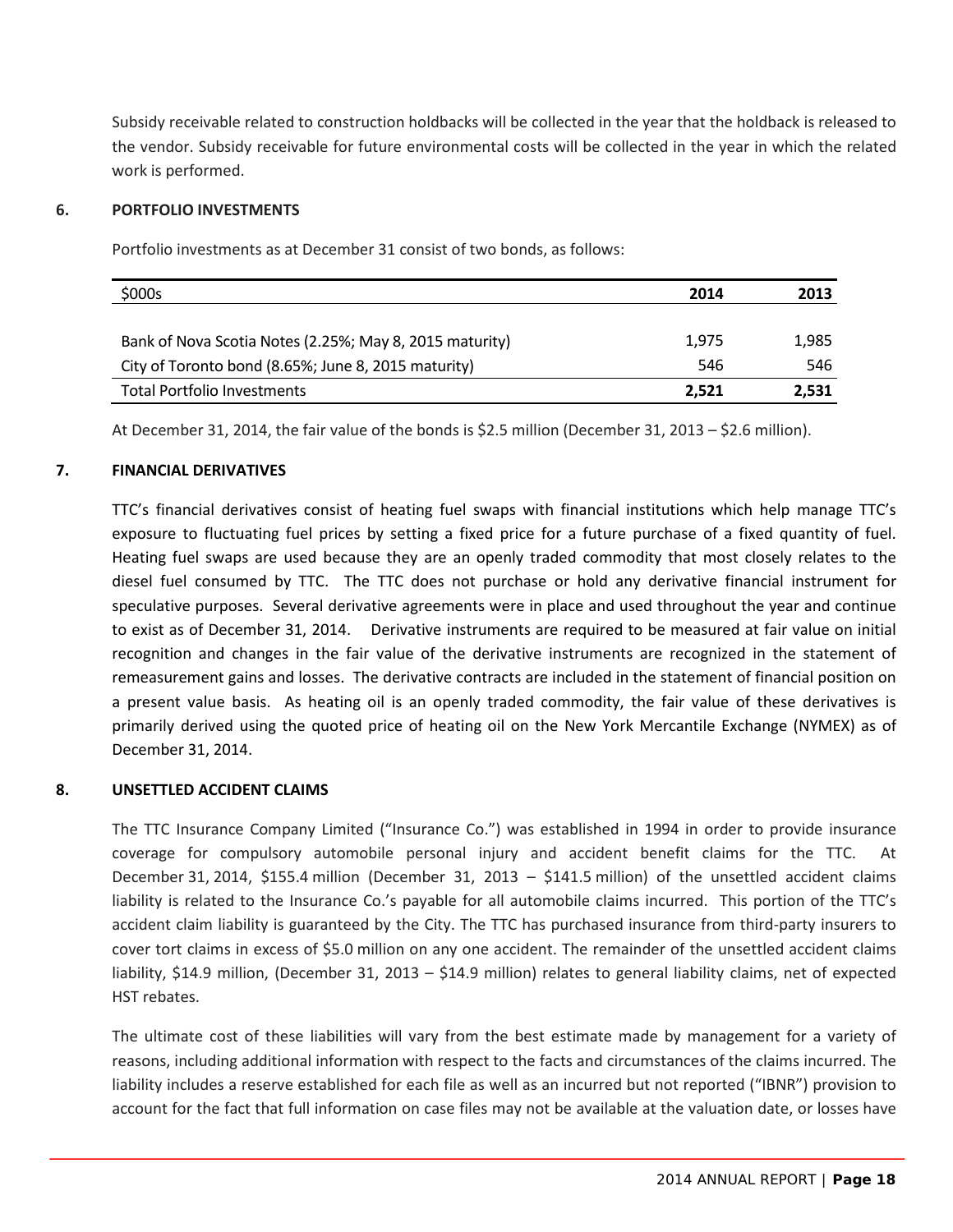been incurred but are not yet reported. Therefore, the TTC relies upon historical information and statistical models, to estimate the IBNR liability. The TTC also uses reported claims trends, claims severity, exposure growth and other factors in estimating its IBNR reserve. The time required to learn of and settle claims is an important consideration in establishing the TTC's reserves. The TTC revises these reserves as additional information becomes available.

This provision is discounted to take into account the time value of money and a provision for adverse deviation ("PFAD") is added, as recommended by standard actuarial practice. Assumptions regarding the anticipated timing of future payments and an appropriate discount rate are made by management. As uncertainty exists with respect to the determination of these discounted estimates, an explicit PFAD is made for potential claims development. A PFAD is selected based on guidance developed by the Canadian Institute of Actuaries.

The following table summarizes the effects of the time value of money and PFAD on the liability for unpaid claims and claims adjustment costs.

| <b>Unpaid claims and claims</b><br>adjustment costs: | <b>Undiscounted</b> | <b>Time Value</b><br>of Money | <b>PFAD</b> | <b>Discounted</b> |
|------------------------------------------------------|---------------------|-------------------------------|-------------|-------------------|
| \$000s                                               |                     |                               |             |                   |
| As at December 31, 2014                              | 161,710             | (7, 487)                      | 16.106      | 170,329           |
| As at December 31, 2013                              | 153,886             | (11,591)                      | 14.142      | 156,437           |

As at December 31, 2014, the interest rate used to determine the time value of money was 1.4% and reflected the market yield (December 31, 2013 – 2.33%).

### **9. EMPLOYEE FUTURE BENEFITS**

### **Description of benefit plans**

The TTC has a number of benefit plans which provide employees with post-employment, post-retirement and pension benefits.

### **Post-employment benefit plans**

Post-employment benefits are available to active employees in the form of long-term disability ("LTD") and workplace safety insurance ("WSI") plans. The long-term disability plan is self-insured by the TTC and is administered by an independent insurance carrier. As a Schedule 2 employer under the Ontario Workplace Safety and Insurance Act, the TTC fully finances its WSI costs.

For the post-employment benefit plans, the effective date of the most recent actuarial valuation was September 30, 2014 for the WSI plan and November 30, 2014 for the LTD plan. These valuations were used to project the accrued benefit obligations and costs for the current year end. The next actuarial valuation for the post-employment benefit plans is expected to be performed as at September 30, 2015 for the WSI plan and November 30, 2015 for the LTD plan.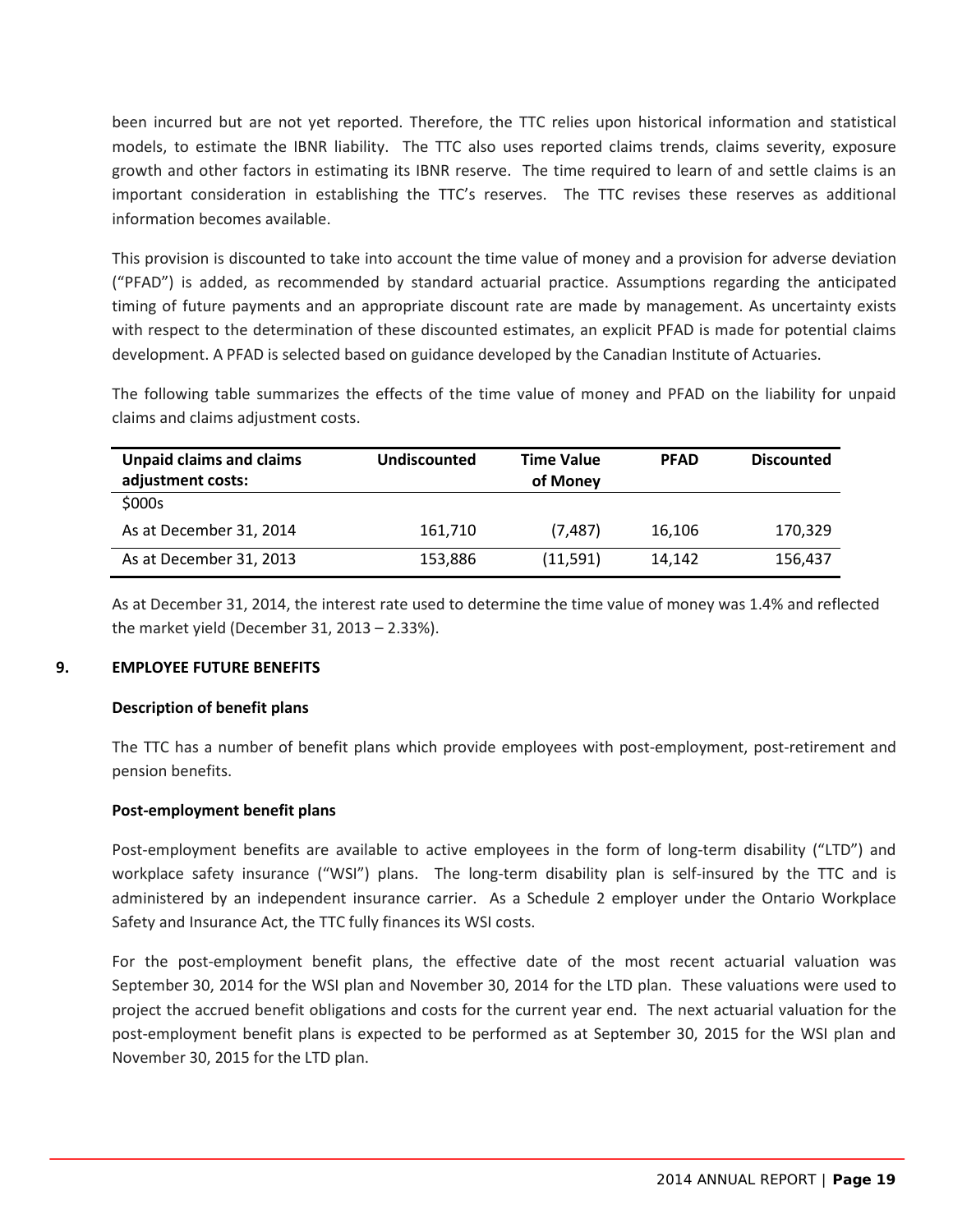#### **Post-retirement, non-pension benefit plans**

Post-retirement benefits, consisting of basic health care and dental coverage, are available to employees retiring from the TTC with at least ten years of service and with a pension from the TTC Pension plan. Dental benefits are limited to employees retiring on or after January 1, 2003.

For the post-retirement benefit plans, the effective date of the most recent actuarial valuation was January 1, 2012. This valuation was used to project the accrued benefit obligations and costs for the current year end. The next actuarial valuation for the post-retirement benefit plans is expected to be performed as at January 1, 2015.

#### **Supplemental pension plans**

The TTC and plan members participate in supplemental pension plans. These plans provide pension benefits which the TTC pension plan cannot provide because of the limits imposed by the Income Tax Act. These pension benefits automatically reflect changes that are made to the TTC Pension plan.

The funded supplemental pension plan has been accounted for as a defined benefit plan and the TTC has recognized 100% of the plan's pension expense, assets and obligation. The funded supplemental pension plan's assets consist of 55% (December 31, 2013 – 55%) cash and equity index pooled funds which are carried at market and 45% (December 31, 2013 – 45%) deposit in a Canada Revenue Agency non-interest bearing refundable tax account. The effective date of the most recent actuarial valuation for funding purposes was January 1, 2014. The next actuarial valuation for funding purposes is expected to be performed as at January 1, 2015. The effective date of the most recent valuation for accounting purposes was December 31, 2014.

### **TTC Pension Fund**

The TTC participates in a defined benefit pension plan ("TTC Pension Fund"). The TTC Pension Fund is administered by the Toronto Transit Commission Pension Fund Society (the "Society"), a separate legal entity. The Board of Directors of the Society consists of 10 voting members, five of whom are appointed from the Toronto Transit Commission and five are appointed from the Amalgamated Transit Union Local 113 (ATU). Pursuant to the Sponsors Agreement between ATU and the TTC, the TTC Pension Fund was registered as a Jointly Sponsored Pension Plan (JSPP) effective January 1, 2011.

The plan is accounted for as a joint defined benefit plan as the TTC and its employees jointly share the risks in the plan and share control of decisions related to the plan administration and to the level of benefits and contributions on an ongoing basis. The TTC is required to account for its portion of the plan (i.e. 50%) and has therefore, recognized 50% of the pension expense incurred during the year and 50% of the plan's assets and obligation.

The plan covers substantially all employees of the TTC who have completed six months of continuous service. Under the Plan, contributions are made by the Plan members and matched by the TTC. The contribution rates are set by the Board, subject to the funding requirements determined in the actuarial report and subject to the limitations in the Sponsors Agreements between the TTC and the ATU.

The plan provides pensions to members, based on a formula that factors in the length of credited service and best four years of pensionable earnings up to a base year. A formula exists that sets a target for pensioner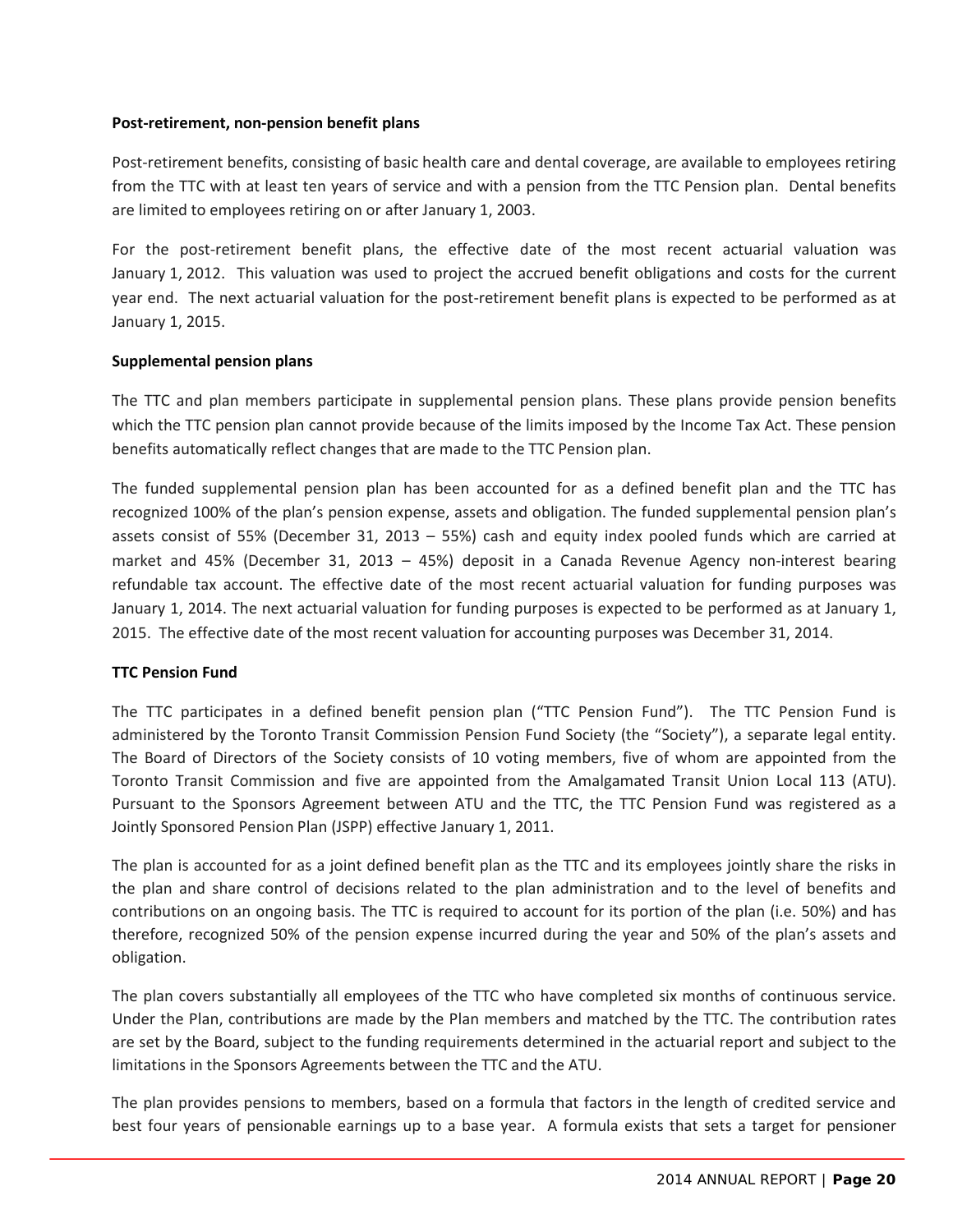increases. The Board of Directors of the Society make decisions with respect to affordable pension formula updates, pension indexing and plan improvements based on the results of the most recent funding valuation and the priorities set out in the plan's by-laws and funding policy.

Effective January 1, 2014, the base year for the TTC pension plan and the funded supplemental pension plans was updated to December 31, 2013 from December 31, 2010. In addition, an adhoc increase of up to 2% (December 31, 2013 - 2%) was granted to all pensioners. The TTC's share of the prior service cost of these plan amendments have been reflected in the consolidated statement of operations.

The effective date of the most recent actuarial valuation for funding purposes for the TTC Pension Fund was January 1, 2014. The next required actuarial valuation for funding purposes will be performed as at January 1, 2017. The effective date of the most recent valuation for accounting purposes was December 31, 2014.

| (5000s)                           | Post-<br>Employment | Post-<br>Retirement  | Supplemental<br><b>Pension Plans</b> | <b>Total</b><br><b>Employee</b><br><b>Benefit</b> | <b>TTC Pension</b> |
|-----------------------------------|---------------------|----------------------|--------------------------------------|---------------------------------------------------|--------------------|
|                                   | Plans               | Non-Pension<br>Plans |                                      | <b>Liabilities</b>                                | <b>Fund</b>        |
| Accrued benefit liability (asset) | 213,219             | 272,665              | 94                                   | 485,978                                           |                    |
| balance, beginning of the year    |                     |                      |                                      |                                                   |                    |
| Current service cost              | 25,997              | 17,085               | (1)                                  | 43,081                                            | 64,625             |
| Interest cost                     | 6,092               | 15,796               | 564                                  | 22,452                                            | (22, 920)          |
| Amortization of actuarial         |                     |                      |                                      |                                                   |                    |
| (gains)/losses:                   | $(2,906)^2$         | 8,878                | 203                                  | 6,175                                             | $(94, 411)^1$      |
| Plan amendments                   | (38)                | 1,358                | 1,117                                | 2,437                                             | 74,375             |
| Change in valuation               |                     |                      |                                      |                                                   | 82,636             |
| allowance                         |                     |                      |                                      |                                                   |                    |
| <b>Total Expenses</b>             | 29,145              | 43,117               | 1,883                                | 74,145                                            | 104,305            |
| Benefits paid                     | (23, 659)           | (7,603)              | (206)                                | (31, 468)                                         |                    |
| <b>Employer contributions</b>     |                     |                      | (2,000)                              | (2,000)                                           | (104, 305)         |
| Accrued benefit liability (asset) | 218,705             | 308,179              | (229)                                | 526,655                                           |                    |
| balance, end of the year          |                     |                      |                                      |                                                   |                    |

The continuity of the change in the employee benefit liabilities/(asset) including expenses recognized in 2014 is as follows:

<sup>1</sup> Includes recognition of an unamortized gain of \$74,375 applied against the cost of the plan amendments.<br><sup>2</sup> Includes recognition of an unamortized loss of \$38 applied against the plan amendment savings.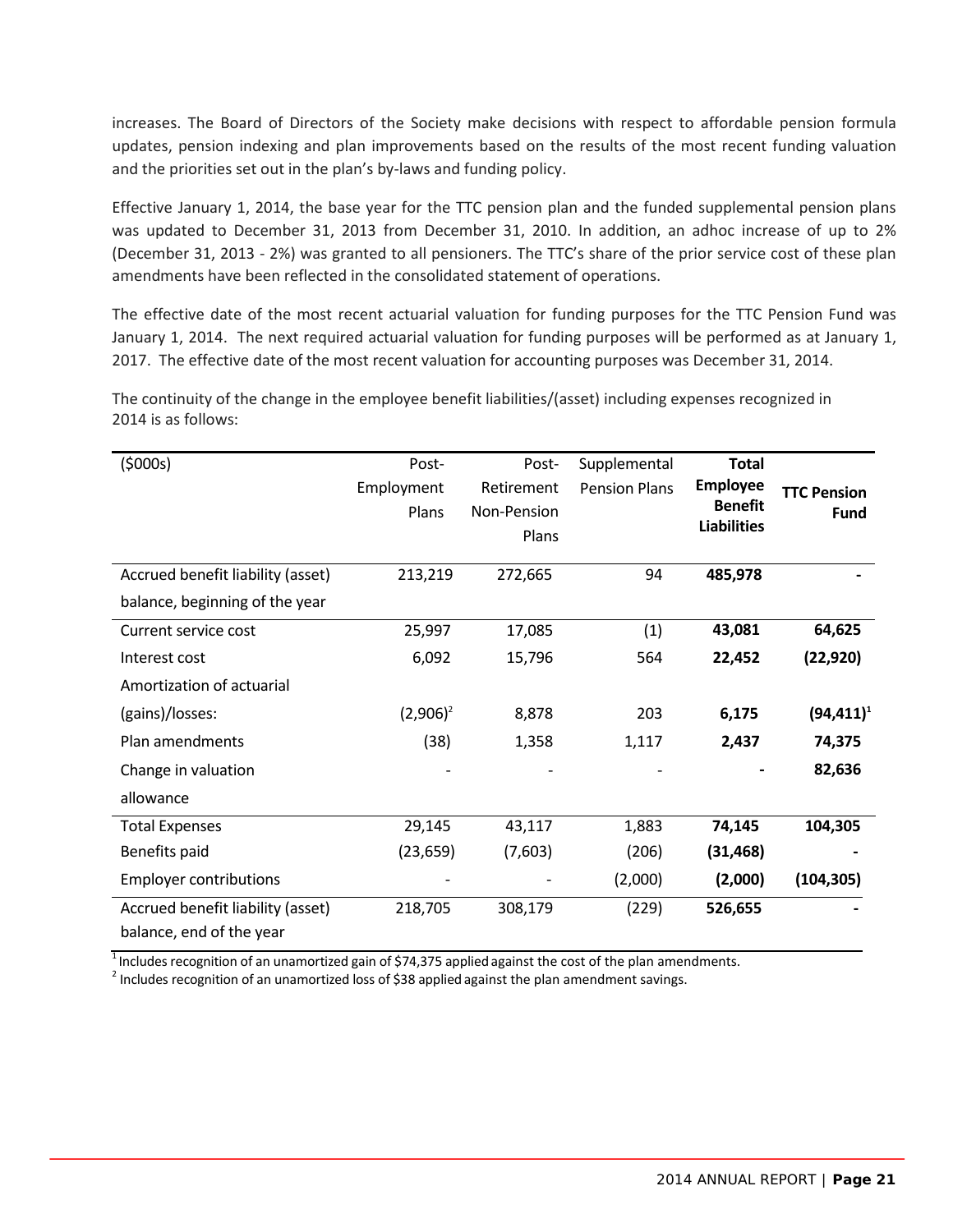The continuity of the change in the employee benefit liabilities/(asset) including expenses recognized in 2013 is as follows:

| (5000s)                           | Post-      | Post-       | Supplemental         | <b>Total</b>       |                    |
|-----------------------------------|------------|-------------|----------------------|--------------------|--------------------|
|                                   | Employment | Retirement  | <b>Pension Plans</b> | <b>Employee</b>    | <b>TTC Pension</b> |
|                                   | Plans      | Non-Pension |                      | <b>Benefit</b>     | <b>Fund</b>        |
|                                   |            | Plans       |                      | <b>Liabilities</b> |                    |
| Accrued benefit liability (asset) | 202,308    | 245,012     | 746                  | 448,066            |                    |
| balance, beginning of the year    |            |             |                      |                    |                    |
| Current service cost              | 30,922     | 15,238      | (25)                 | 46,135             | 64,326             |
| Interest cost                     | 5,211      | 12,158      | 277                  | 17,646             | (8, 339)           |
| Amortization of actuarial         |            |             |                      |                    |                    |
| (gains)/losses:                   | (1,822)    | 7,133       | (93)                 | 5,218              | $(80, 167)^1$      |
| Plan amendments                   |            |             | 520                  | 520                | 60,852             |
| Change in valuation               |            |             |                      |                    | 65,405             |
| allowance                         |            |             |                      |                    |                    |
| <b>Total Expenses</b>             | 34,311     | 34,529      | 679                  | 69,519             | 102,077            |
| Benefits paid                     | (23, 400)  | (6, 876)    | (201)                | (30, 477)          |                    |
| <b>Employer contributions</b>     |            |             | (1, 130)             | (1, 130)           | (102, 077)         |
| Accrued benefit liability (asset) | 213,219    | 272,665     | 94                   | 485,978            |                    |
| balance, end of the year          |            |             |                      |                    |                    |

<sup>1</sup> Includes recognition of an unamortized gain of \$60,852 applied against the cost of the plan amendments.

The following table summarizes the employee future benefit costs included in the consolidated Statement of Operations:

| (5000s)                                                                                                                                | 2014      | 2013      |
|----------------------------------------------------------------------------------------------------------------------------------------|-----------|-----------|
| Cost of TTC Pension Fund contributions                                                                                                 | 104,305   | 102,077   |
| TTC Pension accounting expense in excess of contributions                                                                              |           |           |
| Net cost of TTC Pension                                                                                                                | 104,305   | 102,077   |
| Cost of other benefit plans                                                                                                            | 74,145    | 69,519    |
| Total cost of plans                                                                                                                    | 178,450   | 171,596   |
| Less: costs allocated to capital assets                                                                                                | (21, 382) | (20, 561) |
| Total employee future benefit costs included Wage, Salaries and<br>Benefits in Note 15 and in the consolidated Statement of Operations | 157,068   | 151,035   |

The TTC's portion of the assets in the TTC Pension Fund is carried at market value. As the TTC cannot withdraw the surplus to reduce its contributions, the expected benefit of a surplus is nil and therefore, a valuation allowance of \$307.8 million (December 31, 2013 - \$225.2 million) is required to reduce the accrued benefit asset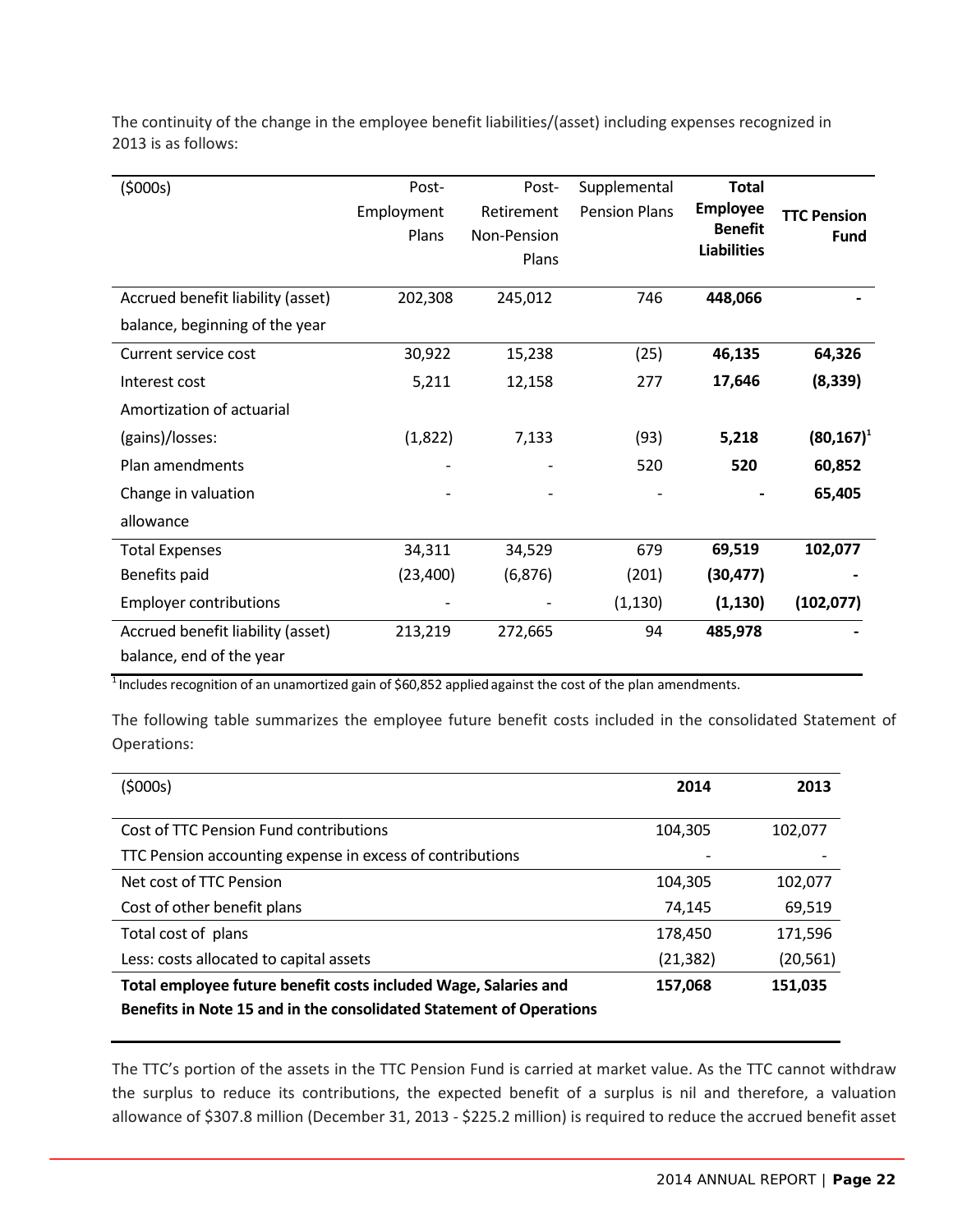to either the value of the net unamortized actuarial losses (if any) or to the value of the fund surplus less net unamortized gains.

Reconciliation of funded status to the employee benefit liabilities and asset as at December 31, 2014 is as follows:

| (5000s)                            | Post-      | Post-       | Supplemental         | Total              | <b>TTC Pension</b> |
|------------------------------------|------------|-------------|----------------------|--------------------|--------------------|
|                                    | Employment | Retirement  | <b>Pension Plans</b> | <b>Employee</b>    | <b>Fund</b>        |
|                                    | Plans      | Non-Pension |                      | <b>Benefit</b>     |                    |
|                                    |            | Plans       |                      | <b>Liabilities</b> |                    |
| Fair value of plan assets          |            |             | 10,209               | 10,209             | 2,749,268          |
| Accrued benefit obligations        | 192,422    | 463,216     | 11,260               | 666,898            | 2,297,967          |
| Funded status-(deficit)/ surplus   | (192, 422) | (463, 216)  | (1,051)              | (656,689)          | 451,301            |
| Unamortized (gains)/losses         | (26,283)   | 155,037     | 1,280                | 130,034            | (143,502)          |
| Accrued benefit (liability)/ asset | (218, 705) | (308,179)   | 229                  | (526, 655)         | 307,799            |
| <b>Valuation Allowance</b>         |            |             |                      |                    | (307,799)          |
| Employee benefit (liability)       | (218, 705) | (308,179)   | 229                  | (526, 655)         |                    |

Reconciliation of funded status to the employee benefit liabilities and asset as at December 31, 2013 is as follows:

| (\$000s)                           | Post-      | Post-       | Supplemental         | Total              | <b>TTC Pension</b> |
|------------------------------------|------------|-------------|----------------------|--------------------|--------------------|
|                                    | Employment | Retirement  | <b>Pension Plans</b> | <b>Employee</b>    | <b>Fund</b>        |
|                                    | Plans      | Non-Pension |                      | <b>Benefit</b>     |                    |
|                                    |            | Plans       |                      | <b>Liabilities</b> |                    |
| Fair value of plan assets          |            |             | 7,947                | 7,947              | 2,452,060          |
| Accrued benefit obligations        | 181,061    | 362,824     | 9,260                | 553,145            | 1,998,497          |
| Funded status-(deficit)/ surplus   | (181,061)  | (362, 824)  | (1, 313)             | (545, 198)         | 453,563            |
| Unamortized (gains)/losses         | (32, 158)  | 90,159      | 1,219                | 59,220             | (228, 400)         |
| Accrued benefit (liability)/ asset | (213, 219) | (272, 665)  | (94)                 | (485, 978)         | 225,163            |
| <b>Valuation Allowance</b>         |            |             |                      |                    | (225, 163)         |
| Employee benefit (liability)       | (213, 219) | (272, 665)  | (94)                 | (485, 978)         |                    |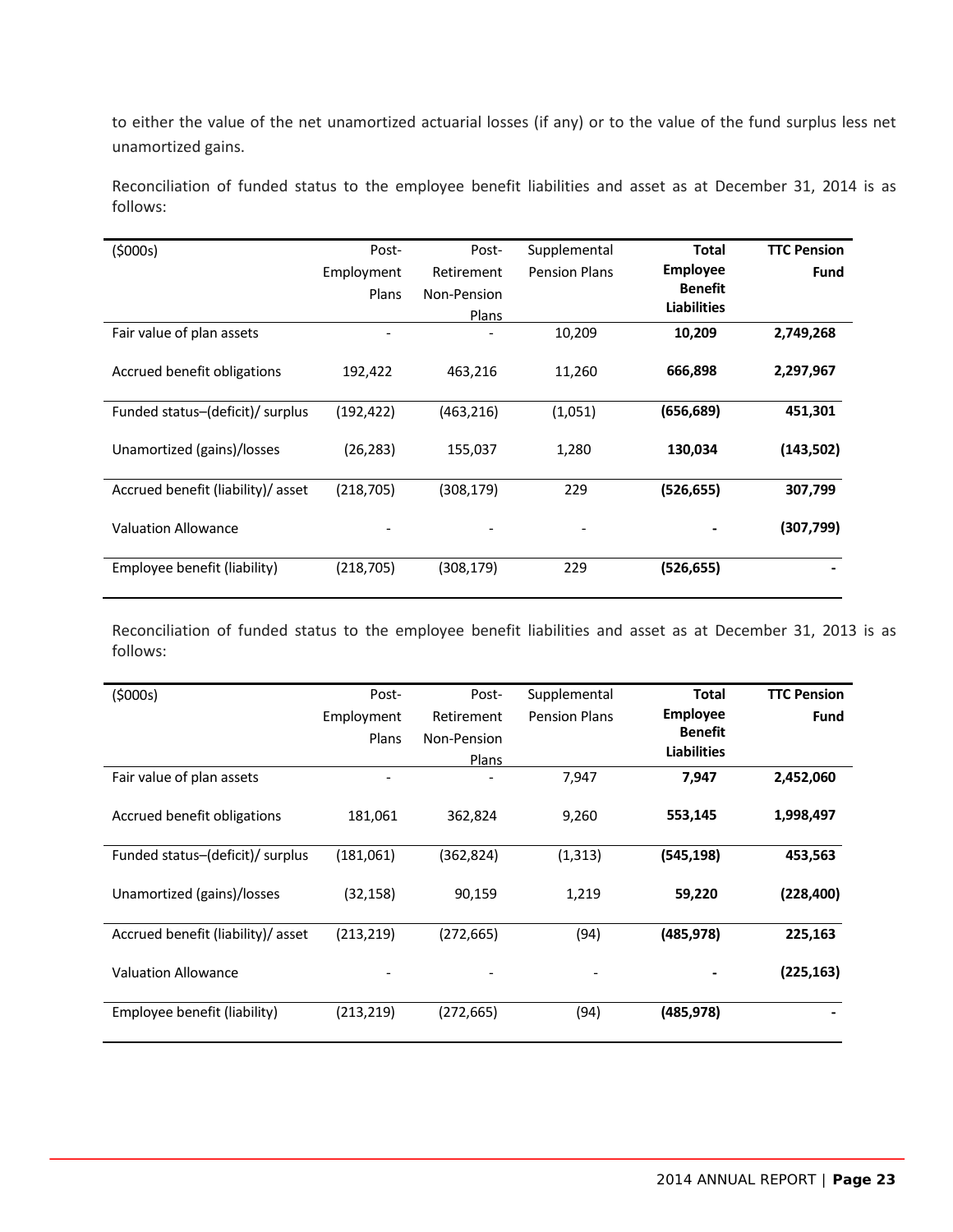| (\$000s)                       | Post-      | Post-       | Supplement | Total              | <b>TTC Pension</b> |
|--------------------------------|------------|-------------|------------|--------------------|--------------------|
|                                | Employment | Retirement  | al Pension | <b>Employee</b>    | <b>Fund</b>        |
|                                | Plans      | Non-Pension | Plans      | <b>Benefit</b>     |                    |
|                                |            | Plans       |            | <b>Liabilities</b> |                    |
| Balance, beginning of the year | 181,061    | 362,824     | 9,260      | 553,145            | 1,998,497          |
| Current service cost           | 25,997     | 17,085      | (1)        | 43,081             | 64,625             |
| Interest cost                  | 6,092      | 15,796      | 895        | 22,783             | 130,216            |
| Loss/(gain) on the obligation  | 2,969      | 73,756      | 416        | 77,141             | 138,340            |
| <b>Employee contributions</b>  |            |             | 128        | 128                |                    |
| Benefits paid                  | (23, 659)  | (7,603)     | (555)      | (31, 817)          | (108, 086)         |
| Plan amendments                | (38)       | 1,358       | 1,117      | 2,437              | 74,375             |
| Balance, end of the year       | 192,422    | 463,216     | 11,260     | 666,898            | 2,297,967          |

The continuity of the change in the accrued benefit obligation including costs recognized in 2014 is as follows:

The continuity of the change in the accrued benefit obligation including costs recognized in 2013 is as follows:

| (5000s)                        | Post-      | Post-       | Supplement | Total              | <b>TTC Pension</b> |
|--------------------------------|------------|-------------|------------|--------------------|--------------------|
|                                | Employment | Retirement  | al Pension | <b>Employee</b>    | <b>Fund</b>        |
|                                | Plans      | Non-Pension | Plans      | <b>Benefit</b>     |                    |
|                                |            | Plans       |            | <b>Liabilities</b> |                    |
| Balance, beginning of the year | 179,807    | 323,377     | 6,939      | 510,123            | 1,916,632          |
| Current service cost           | 30,922     | 15,238      | (25)       | 46,135             | 64,326             |
| Interest cost                  | 5,211      | 12,158      | 563        | 17,932             | 114,533            |
| Loss/(gain) on the obligation  | (11, 479)  | 18,927      | 1,701      | 9,149              | (57, 973)          |
| Employee contributions         |            |             | 96         | 96                 |                    |
| Benefits paid                  | (23, 400)  | (6, 876)    | (534)      | (30, 810)          | (99, 873)          |
| Plan amendments                |            |             | 520        | 520                | 60,852             |
| Balance, end of the year       | 181,061    | 362,824     | 9,260      | 553,145            | 1,998,497          |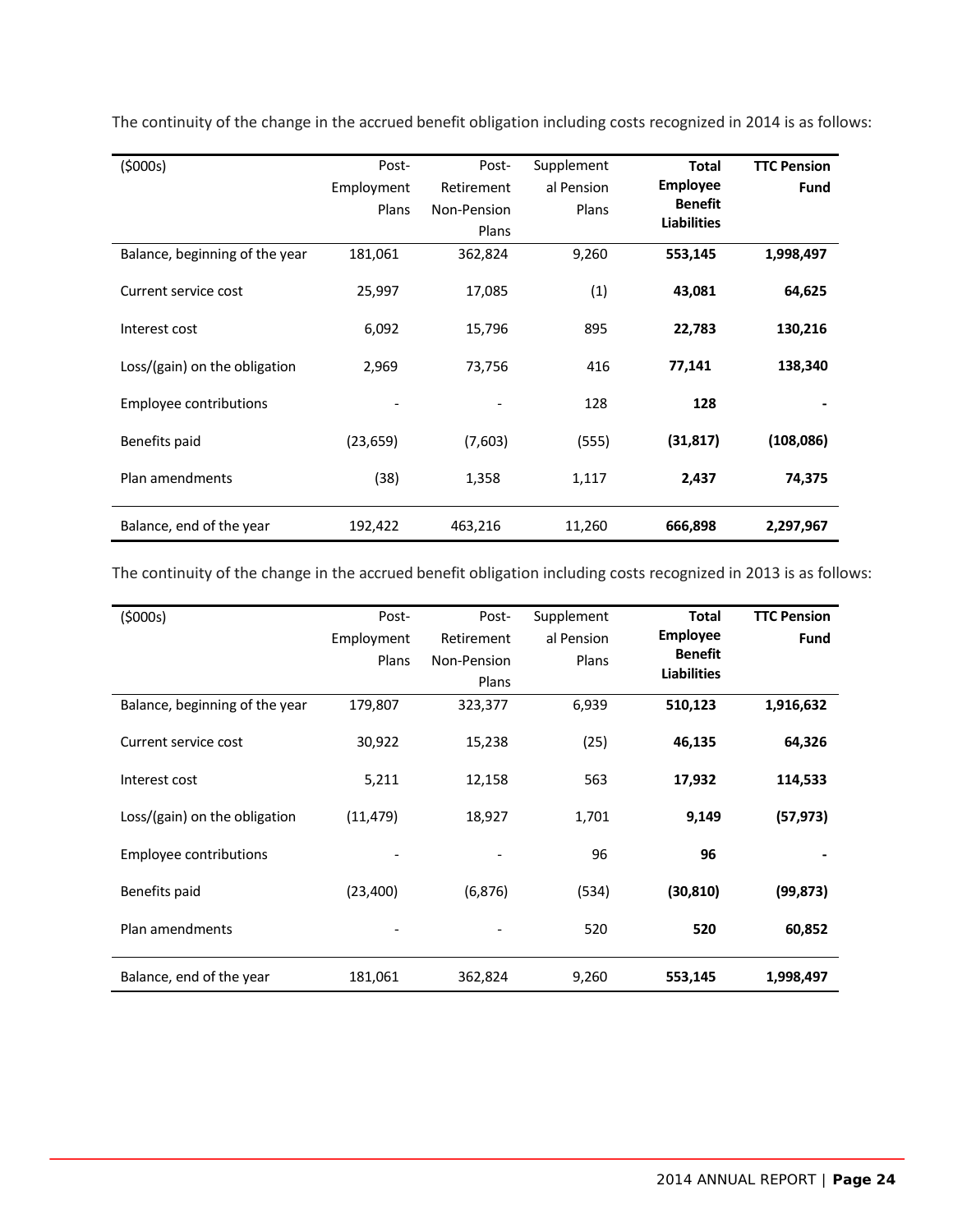The continuity of the plan assets for the funded pension plans in 2014 is as follows:

| (5000s)                                     | Supplemental | <b>TTC Pension Fund</b> |
|---------------------------------------------|--------------|-------------------------|
|                                             | Pension Plan |                         |
|                                             |              |                         |
| Balance, beginning of the year              | 7,947        | 2,452,060               |
|                                             |              |                         |
| Employee contributions                      | 128          |                         |
|                                             |              |                         |
|                                             |              |                         |
| <b>Employer contributions</b>               | 2,000        | 104,305                 |
|                                             |              |                         |
| Expected return on plan assets              | 330          | 153,136                 |
|                                             |              |                         |
| Excess (shortfall) on return on plan assets | 153          | 147,853                 |
|                                             |              |                         |
| Benefits paid                               | (349)        | (108,086)               |
|                                             |              |                         |
| Balance, end of the year                    | 10,209       | 2,749,268               |
|                                             |              |                         |
|                                             |              |                         |

The continuity of the plan assets for the funded pension plans in 2013 is as follows:

| (5000s)                                     | Supplemental | <b>TTC Pension Fund</b> |
|---------------------------------------------|--------------|-------------------------|
|                                             | Pension Plan |                         |
| Balance, beginning of the year              | 6,286        | 2,135,795               |
| Employee contributions                      | 96           |                         |
| <b>Employer contributions</b>               | 1,130        | 102,077                 |
| Expected return on plan assets              | 286          | 122,872                 |
| Excess (shortfall) on return on plan assets | 482          | 191,189                 |
| Benefits paid                               | (333)        | (99, 873)               |
| Balance, end of the year                    | 7,947        | 2,452,060               |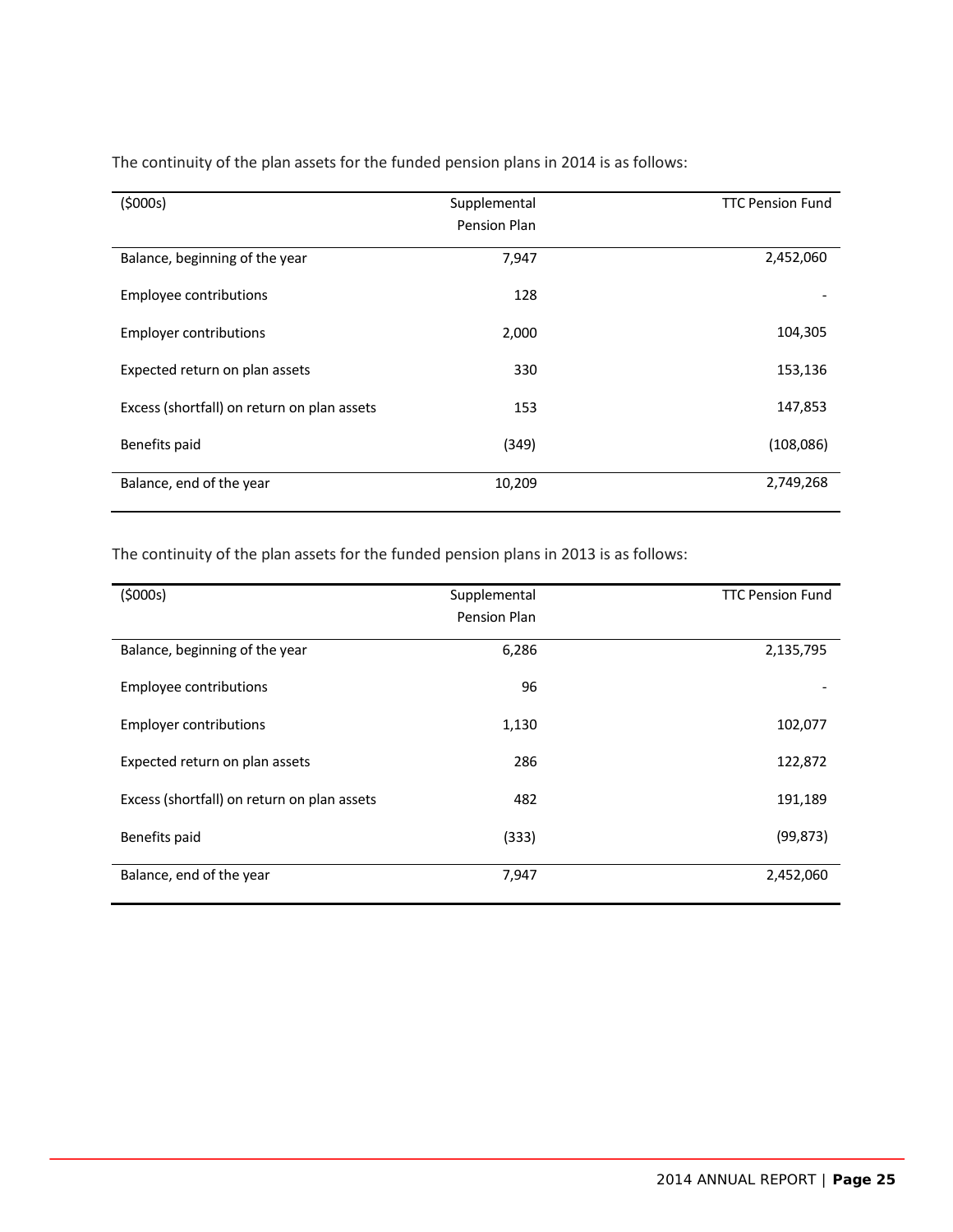|                                                              | 2014           | 2013          |
|--------------------------------------------------------------|----------------|---------------|
| Accrued benefit obligations as at December 31:               |                |               |
| Discount rate for post-employment plans                      | 2.8%           | 3.6%          |
| Discount rate for post-retirement, non-pension plans         | 3.4%           | 4.4%          |
| Discount rate for supplemental pension plans                 | 3.4% to 4%     | 4.25% to 4.4% |
| Discount rate for TTC Pension Fund                           | 5.75%          | 6.25%         |
| Rate of increase in earnings                                 | 1.18% to 3.25% | 2% to 3.25%   |
| Benefit costs for the years ended December 31:               |                |               |
| Discount rate for post-employment plans                      | 3.6%           | 3.1%          |
| Discount rate for post-retirement, non-pension plans         | 4.4%           | 3.8%          |
| Discount rate for supplemental pension plans                 | 4.25% to 4.4%  | 3.8% to 4.25% |
| Discount rate for TTC Pension Fund                           | 6.25%          | 5.75%         |
| Rate of increase in earnings                                 | 2.0% to 3.25%  | 2.0% to 3.25% |
| Expected rate of return on assets, supplemental pension plan | 4.25%          | 4.25%         |
| Actual rate of return on assets, supplemental pension plan   | 5.5%           | 11.4%         |
| Expected rate of return on assets, TTC Pension Fund          | 6.25%          | 5.75%         |
| Actual rate of return on assets, TTC Pension Fund            | 12.3%          | 14.8%         |

Significant assumptions used in accounting for employee benefits are as follows:

The TTC's annual rate of growth for post-retirement drug costs was estimated at 14% for males and 12% for females. These rates consist of a drug trend rate of 7% per annum (decreasing to 4.5% per annum over 15 years) and an aging factor of 6.9% for males and 4.7% for females (up to age 65). The annual rate of growth for post retirement dental costs was estimated at 4.0% per annum.

Total financial status of the TTC Pension Fund as at December 31 is as follows:

| (5000s)                     | 2014      | 2013      |
|-----------------------------|-----------|-----------|
| Fair value of plan assets   | 5,498,535 | 4,904,119 |
| Accrued benefit obligations | 4,595,935 | 3,996,993 |
| Funded status - surplus     | 902,600   | 907,126   |

### **10. ENVIRONMENTAL LIABILITIES**

As an operator of diesel buses that are refuelled on property and an enterprise that repairs and rebuilds buses and other rolling stock, the TTC and its subsidiaries are subject to various federal, provincial and municipal laws and regulations related to the environment. Environmental advisors and specialists are retained to support the TTC's investigative and remedial efforts.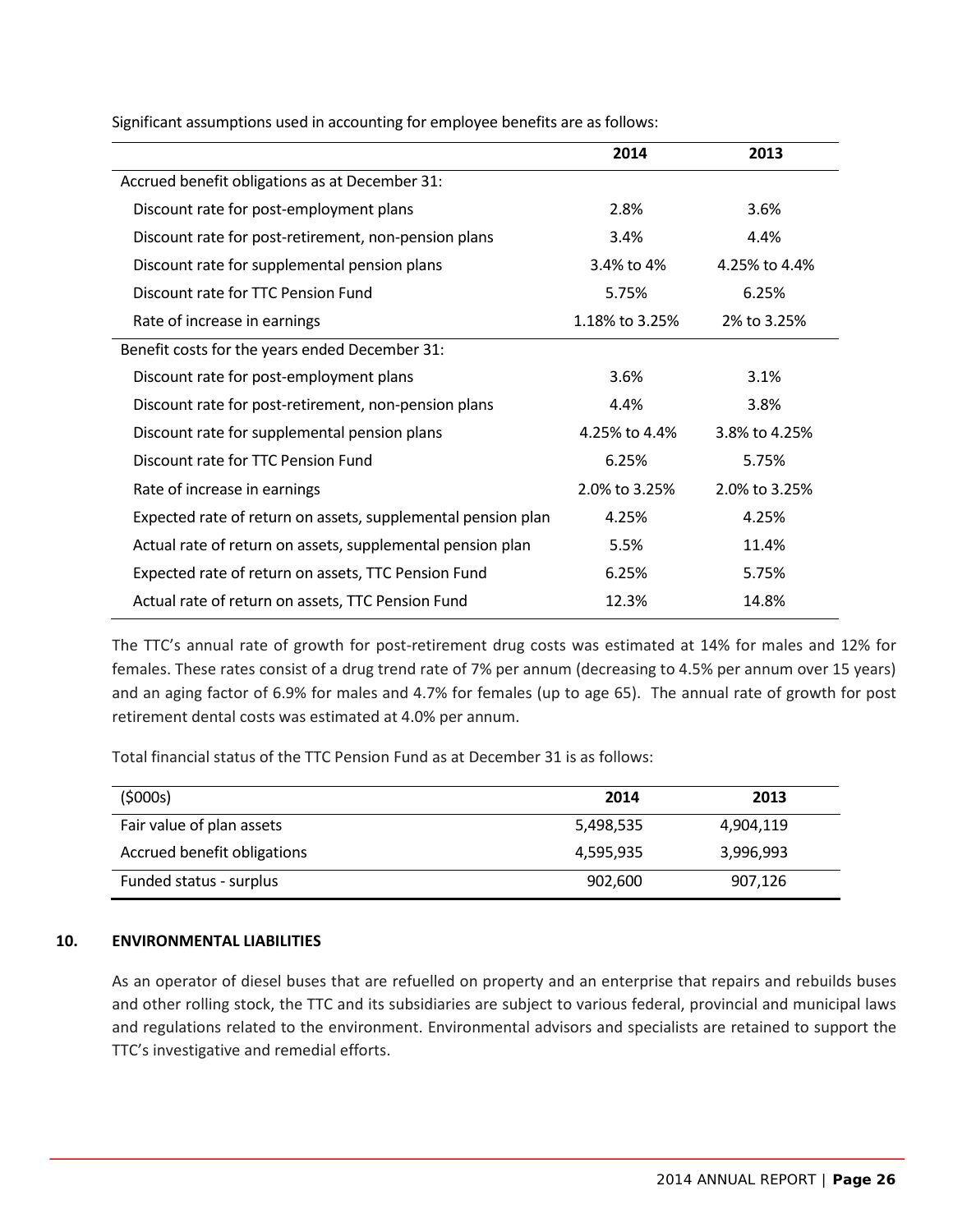The amount accrued represents the estimated costs of remediating, monitoring and containing sites with known contamination for which the TTC is responsible. The estimate of environmental liabilities is based on a number of assumptions, such as the anticipated results of monitoring, actual costs may vary. The estimated amounts of future remediation costs are reviewed regularly, based on available information and governing legislation.

### **11. TANGIBLE CAPITAL ASSETS**

The cost of tangible capital assets is as follows:

| \$000s                            |                  | Cost December 31, 2014 |                          |             |               |
|-----------------------------------|------------------|------------------------|--------------------------|-------------|---------------|
|                                   | <b>Beginning</b> | <b>Additions</b>       | <b>Disposals</b>         | Write-downs | <b>Ending</b> |
| Subways                           | 2,420,009        | 63,674                 | $\overline{\phantom{0}}$ |             | 2,483,683     |
| <b>Buildings &amp; Structures</b> | 1,231,325        | 124,017                |                          |             | 1,355,342     |
| <b>Rolling Stock</b>              | 1,953,778        | 219,052                | (115, 570)               |             | 2,057,260     |
| <b>Buses</b>                      | 1,478,969        | 159,968                | (35, 119)                |             | 1,603,818     |
| <b>Trackwork</b>                  | 1,589,727        | 48,154                 |                          |             | 1,637,881     |
| Other Equipment                   | 752,683          | 53,292                 | (1, 183)                 |             | 804,792       |
| <b>Traction Power</b>             | 399,007          | 36,684                 |                          |             | 435,691       |
| Land                              | 12,854           |                        |                          |             | 12,854        |
| <b>Construction in Progress</b>   | 2,953,738        | 501,683                |                          | (202)       | 3,455,219     |
| <b>Total</b>                      | 12,792,090       | 1,206,524              | (151, 872)               | (202)       | 13,846,540    |

| \$000s                            |                  | Cost December 31, 2013 |                  |                    |               |
|-----------------------------------|------------------|------------------------|------------------|--------------------|---------------|
|                                   | <b>Beginning</b> | <b>Additions</b>       | <b>Disposals</b> | <b>Write-downs</b> | <b>Ending</b> |
| Subways                           | 2,366,079        | 53,930                 |                  |                    | 2,420,009     |
| <b>Buildings &amp; Structures</b> | 1,146,151        | 85,174                 |                  |                    | 1,231,325     |
| <b>Rolling Stock</b>              | 1,696,210        | 338,676                | (81, 108)        |                    | 1,953,778     |
| <b>Buses</b>                      | 1,447,953        | 36,397                 | (5, 381)         |                    | 1,478,969     |
| <b>Trackwork</b>                  | 1,546,987        | 42,740                 |                  |                    | 1,589,727     |
| Other Equipment                   | 700,004          | 54,048                 | (1, 369)         |                    | 752,683       |
| <b>Traction Power</b>             | 360,347          | 38,660                 |                  |                    | 399,007       |
| Land                              | 12,854           |                        |                  |                    | 12,854        |
| <b>Construction in Progress</b>   | 2,541,161        | 425,684                |                  | (13, 107)          | 2,953,738     |
| <b>Total</b>                      | 11,817,746       | 1,075,309              | (87, 858)        | (13, 107)          | 12,792,090    |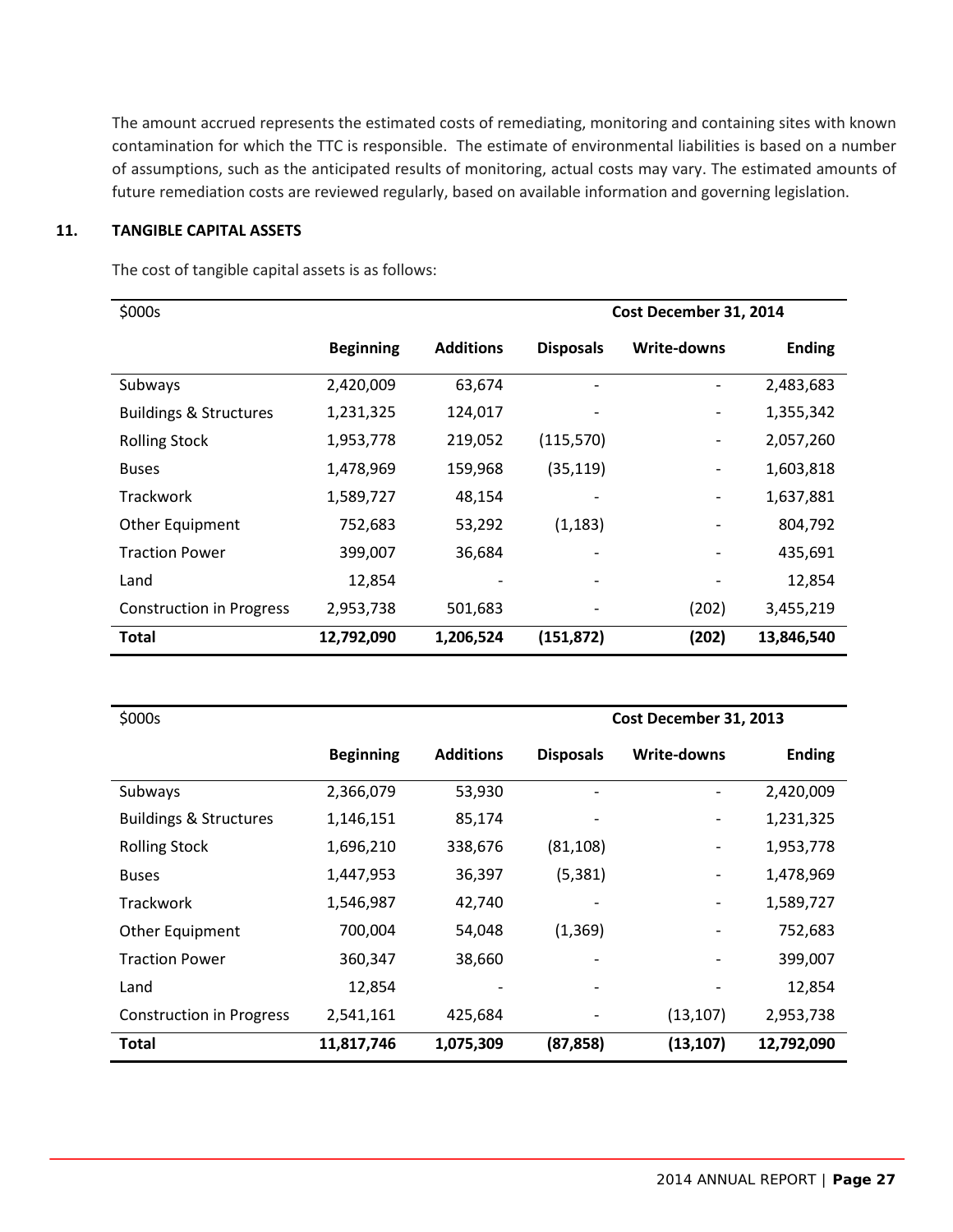| \$000s                            | <b>Accumulated Amortization December 31, 2014</b> |              |                  |                          |               |
|-----------------------------------|---------------------------------------------------|--------------|------------------|--------------------------|---------------|
|                                   | <b>Beginning</b>                                  | Amortization | <b>Disposals</b> | <b>Write-downs</b>       | <b>Ending</b> |
|                                   |                                                   |              |                  |                          |               |
| Subways                           | 1,173,087                                         | 46,342       |                  | $\overline{\phantom{0}}$ | 1,219,429     |
| <b>Buildings &amp; Structures</b> | 477,420                                           | 38,763       |                  | -                        | 516,183       |
| <b>Rolling Stock</b>              | 970,243                                           | 72,977       | (107, 322)       | -                        | 935,898       |
| <b>Buses</b>                      | 949,577                                           | 74,974       | (35, 119)        | -                        | 989,432       |
| <b>Trackwork</b>                  | 1,188,426                                         | 42,245       |                  | -                        | 1,230,671     |
| <b>Other Equipment</b>            | 580,600                                           | 51,262       | (1, 183)         | -                        | 630,679       |
| <b>Traction Power</b>             | 264,475                                           | 7,685        |                  | -                        | 272,160       |
| <b>Total</b>                      | 5,603,828                                         | 334,248      | (143, 624)       | -                        | 5,794,452     |

The accumulated amortization for tangible capital assets is:

| \$000s                            |                  | <b>Accumulated Amortization December 31, 2013</b> |                  |                          |               |
|-----------------------------------|------------------|---------------------------------------------------|------------------|--------------------------|---------------|
|                                   | <b>Beginning</b> | Amortization                                      | <b>Disposals</b> | <b>Write-downs</b>       | <b>Ending</b> |
| Subways                           | 1,128,162        | 44,925                                            |                  | $\overline{\phantom{a}}$ | 1,173,087     |
| <b>Buildings &amp; Structures</b> | 442,669          | 34,751                                            |                  | $\overline{\phantom{a}}$ | 477,420       |
| <b>Rolling Stock</b>              | 970,580          | 65,407                                            | (72, 475)        | 6.731                    | 970,243       |
| <b>Buses</b>                      | 890,394          | 64,564                                            | (5, 381)         | $\overline{\phantom{a}}$ | 949,577       |
| <b>Trackwork</b>                  | 1,146,437        | 41,989                                            |                  | $\overline{\phantom{a}}$ | 1,188,426     |
| <b>Other Equipment</b>            | 521,065          | 60,904                                            | (1, 369)         | $\overline{\phantom{a}}$ | 580,600       |
| <b>Traction Power</b>             | 258,222          | 6,253                                             |                  | $\overline{\phantom{a}}$ | 264,475       |
| <b>Total</b>                      | 5,357,529        | 318,793                                           | (79,225)         | 6.731                    | 5,603,828     |

Based on above, net book value as at December 31 is:

| \$000s                             | Net Book Value 2014 | <b>Net Book Value 2013</b> |
|------------------------------------|---------------------|----------------------------|
| Subways                            | 1,264,254           | 1,246,922                  |
| <b>Buildings &amp; Structures</b>  | 839,159             | 753,905                    |
| <b>Rolling Stock</b>               | 1,121,362           | 983,535                    |
| <b>Buses</b>                       | 614,386             | 529,392                    |
| <b>Trackwork</b>                   | 407,210             | 401,301                    |
| Other Equipment                    | 174,113             | 172,083                    |
| <b>Traction Power Distribution</b> | 163,531             | 134,532                    |
| Land                               | 12,854              | 12,854                     |
| <b>Construction in Progress</b>    | 3,455,219           | 2,953,738                  |
| <b>Total</b>                       | 8,052,088           | 7,188,262                  |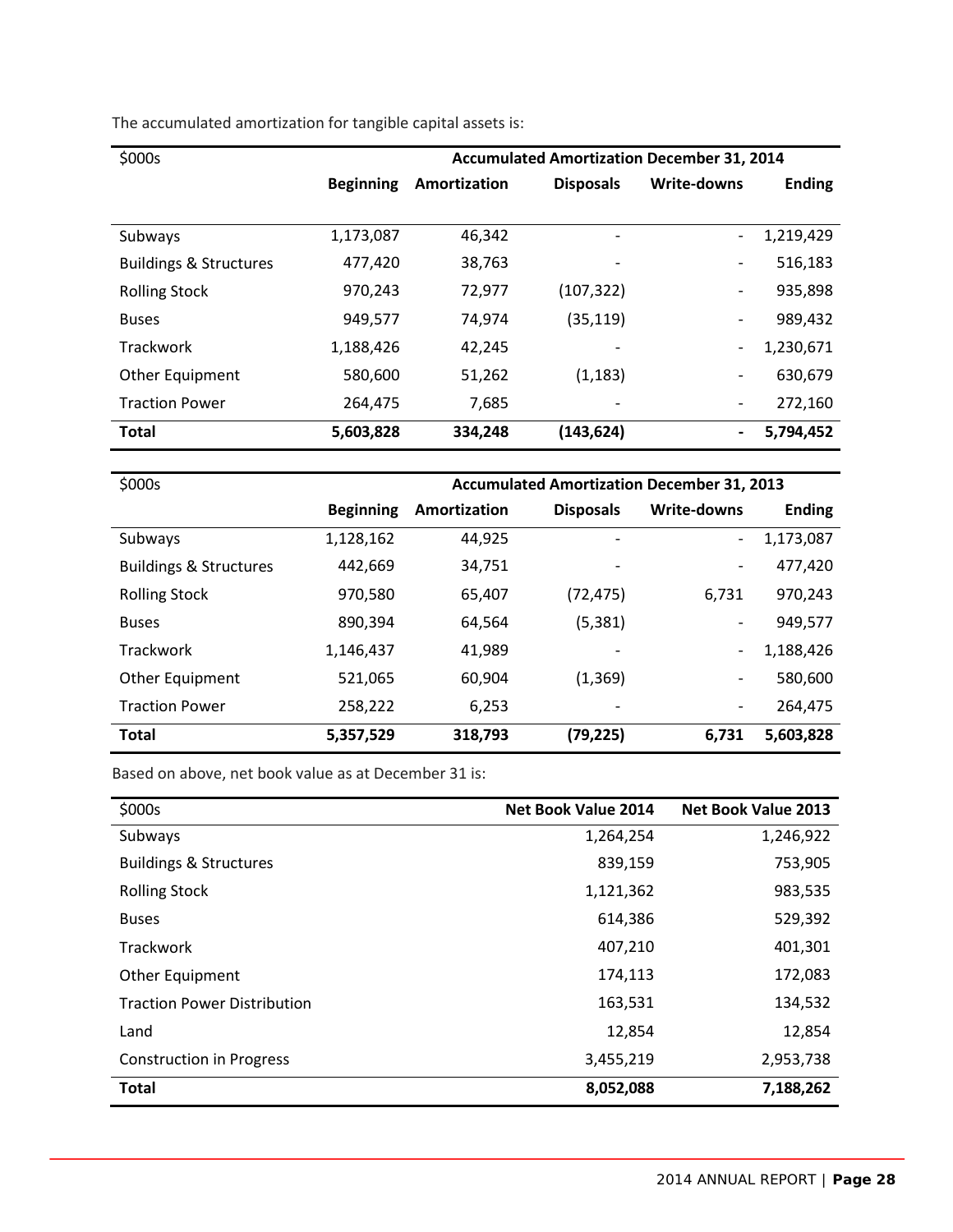These costs include the capitalization of certain internal costs as described in note 2h.

### **12. ACCUMULATED OPERATING SURPLUS**

Accumulated Operating Surplus as at December 31 consists of:

| \$000s                                                 | 2014      | 2013      |
|--------------------------------------------------------|-----------|-----------|
| Invested in Tangible Capital Assets                    | 7,926,685 | 7,058,330 |
| Accumulated surplus (deficit) from TTC subsidiaries    | (3, 410)  | (3,746)   |
| Accumulated surplus generated through operating budget | 14.141    | 14.141    |
| Total                                                  | 7,937,416 | 7,068,725 |

The amount reported in the table regarding tangible capital assets represents the net book value of capital assets, that have been funded through past capital subsidy. The variance between this amount and the amount reported in note 11, (\$125.4 million (2013 – \$129.9 million)) represents the net book value of capital assets that have been funded by the TTC. Of this, \$121.6 million (2013 – \$125.5 million) will be recovered through future operating subsidies. The remaining \$3.8 million (2013 – \$4.4 million) represents the net book value of capital assets used for the operation of the Toronto Coach Terminal.

### **13. OPERATING SUBSIDIES**

The sources of operating subsidies for the year ended December 31 are as follows:

| \$000s                    |              | 2014        |         | 2013    |
|---------------------------|--------------|-------------|---------|---------|
|                           | Conventional | Wheel-Trans | Total   | Total   |
| - Province of Ontario     | 91,600       |             | 91,600  | 91,600  |
| Gas tax (note 14(b))      |              |             |         |         |
| - City of Toronto         | 340,383      | 105,616     | 445.999 | 376,132 |
| Total operating subsidies | 431,983      | 105,616     | 537,599 | 467,732 |

The total City operating subsidy amount is established as part of the City's annual budget process. The City allocated to the TTC's budget \$91.6 million (2013 – \$91.6 million) from the provincial gas tax (see note 14(b)).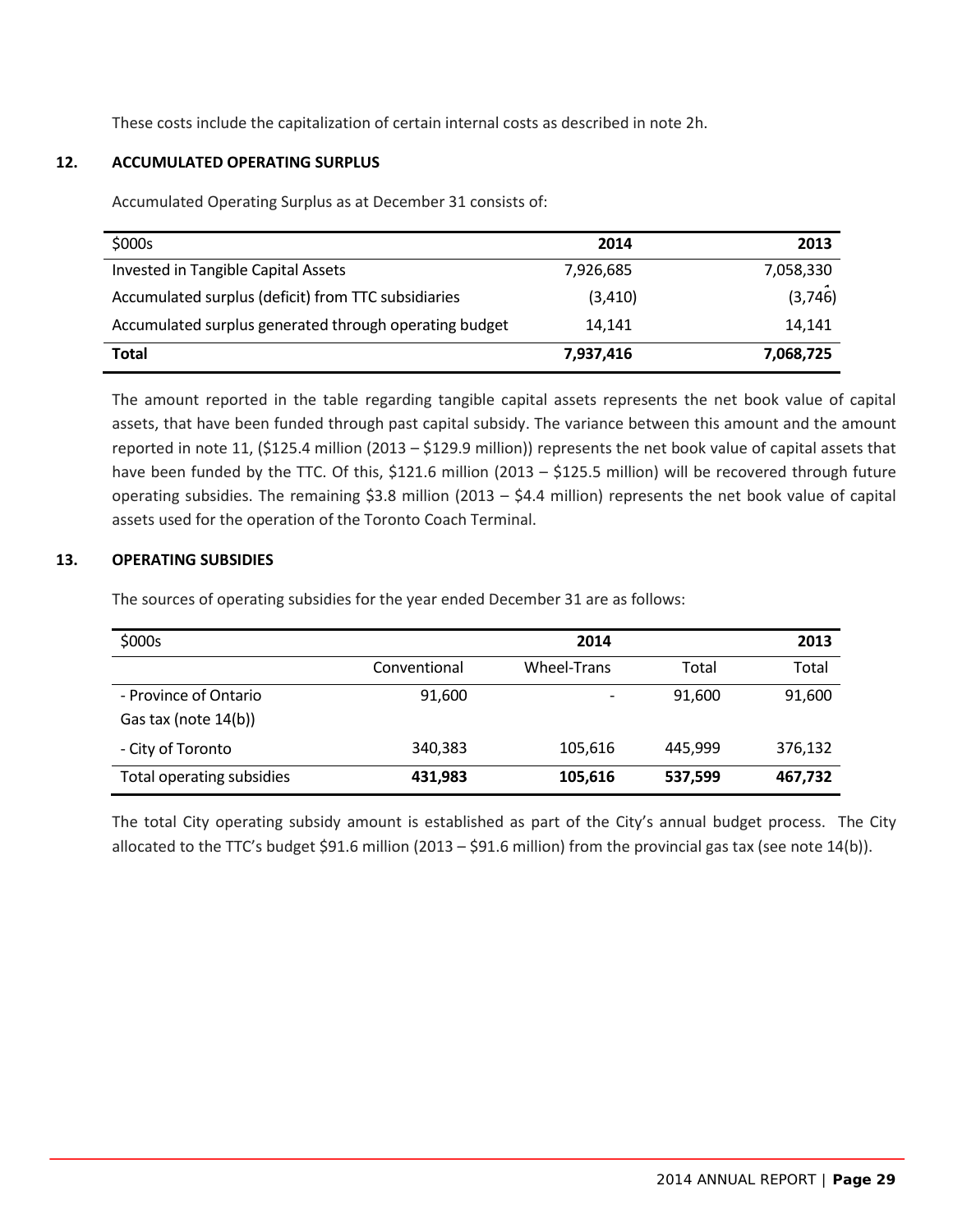#### City of Toronto subsidy

| \$000s                                                    |              | 2014        |           | 2013     |
|-----------------------------------------------------------|--------------|-------------|-----------|----------|
|                                                           | Conventional | Wheel-Trans | Total     | Total    |
| Operating subsidy from the City<br>of Toronto (see above) | 340,383      | 105,616     | 445,999   | 376,132  |
| City special costs                                        | 3,596        |             | 3,596     | 3,549    |
| <b>Future Recoverable amounts</b>                         |              |             |           |          |
| <b>Accident Claims</b>                                    | (12,761)     | (1, 131)    | (13,892)  | 13,140   |
| <b>Employee Benefits</b>                                  | (29, 832)    | (1, 421)    | (31, 253) | (24,335) |
| Total City operating subsidies                            | 301,386      | 103,064     | 404,450   | 368,486  |
| (in accounts of the City of Toronto)                      |              |             |           |          |

City special costs represent subsidies reflected in the City's budget that are not included in the TTC's operating subsidy but relate to the TTC. They include rents and taxes on commuter parking lots and costs associated with certain subsidized passengers.

The future recoverable amounts reflect the delayed payment of operating subsidy for the non-cash portion of certain employee future benefits and accident claims (note 5).

### **14. CAPITAL SUBSIDIES**

Capital subsidies for the year ended December 31 are as follows:

| \$000s                         | 2014      | 2013      |
|--------------------------------|-----------|-----------|
| Source of capital subsidies:   |           |           |
| - City of Toronto              | 893,367   | 710,846   |
| - Province of Ontario          | 110,440   | 155,377   |
| - Federal Government of Canada | 154,263   | 157,839   |
| - Other                        | 23,675    | 30,405    |
| <b>Total capital subsidies</b> | 1,181,745 | 1,054,467 |

#### **a. City of Toronto**

The City is responsible for ensuring full funding of the TTC's capital program. In accordance with the Municipal Act, any funding for the TTC's capital program from other governments flows through the City. As such, the TTC has claimed from the City a total 2014 capital subsidy of \$1,158.1 million  $(2013 - $1,024.1$  million). Amounts claimed from the City do not include a \$0.3 million expenditure (2013 – \$2.5 million) for property purchased and owned by the City, but for the jurisdictional use of the TTC. Other funding of \$23.7 million (2013 – \$30.4 million) includes specific purpose third-party agreements with organizations such as Waterfront Toronto.

The following disclosures regarding subsidy claims from the Provincial and Federal governments are based on the City's and the TTC's understanding of the various agreements and commitments.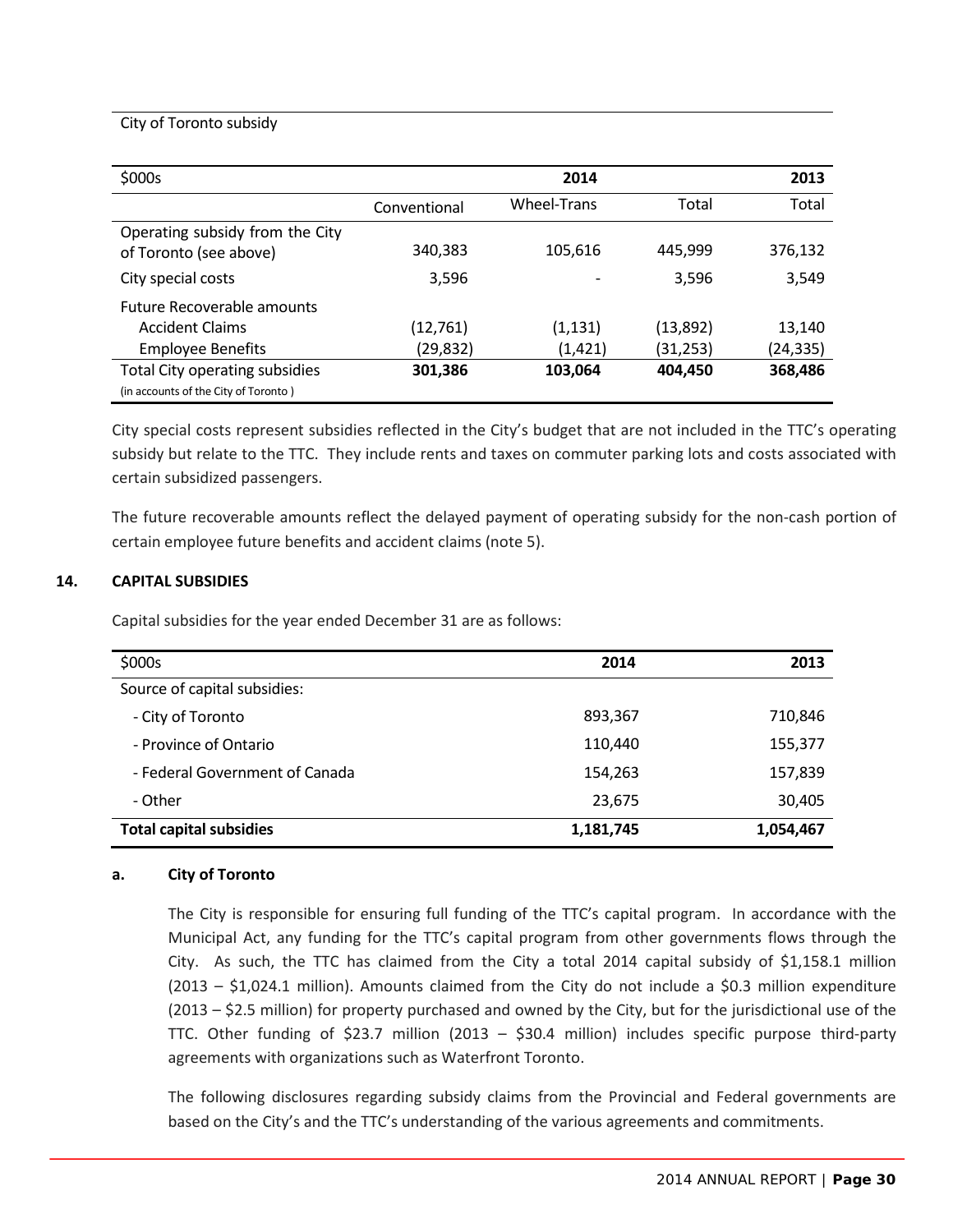### *Toronto York Spadina Extension Project*

The City acts as the bank for the Toronto-York Spadina Subway Extension ("TYSSE") project, which is being constructed into York Region under a joint funding relationship with the Province through the Move Ontario Trust ("MOT"), the Federal Government under the Building Canada Funding program and the municipalities of the City of Toronto and the Region of York. In 2014, \$280.4 million (2013 – \$366.6) million) was recognized as subsidy with respect to this project and the amount is presented in the above table as a City of Toronto subsidy. The City will recover these funds from the project's funding partners.

The Province approved funding of \$870 million (March 2006 and January 2008) for the TYSSE into York Region with a project cost of \$2.6 billion and this funding was deposited in the MOT. On March 6, 2007, the Federal Government announced that it would contribute funding for the TYSSE into York Region with the amount capped at \$697 million for the project.

The TTC incurs project expenditures and then submits a capital billing for the full project cost to the City. Each month the Executive Task Force, which is the joint Toronto/York governing body, submits a funding request to each of the MOT and the municipalities (City of Toronto and Region of York) to claim for each party's appropriate share of project funding. The MOT is also billed for a working capital draw to ensure that sufficient funds are available to cover ongoing project cash flows. Funding claims are prepared each month to the Federal Government and payments flow to the City, upon submission and approval of appropriate contracts and claims prepared by the TTC.

#### **b. Province of Ontario**

Capital subsidies claimed under the various provincial programs for the year ended December 31 are as follows:

| \$000s                                    | 2014    | 2013    |
|-------------------------------------------|---------|---------|
| Source of capital subsidies:              |         |         |
| - Metrolinx Quick Wins                    | 32,380  | 58,648  |
| - Gas Tax                                 | 72,089  | 71,617  |
| - LRT Car Project                         | 5,971   | 21,548  |
| - Canada Strategic Infrastructure Fund    |         | 3,564   |
| <b>Total provincial capital subsidies</b> | 110,440 | 155,377 |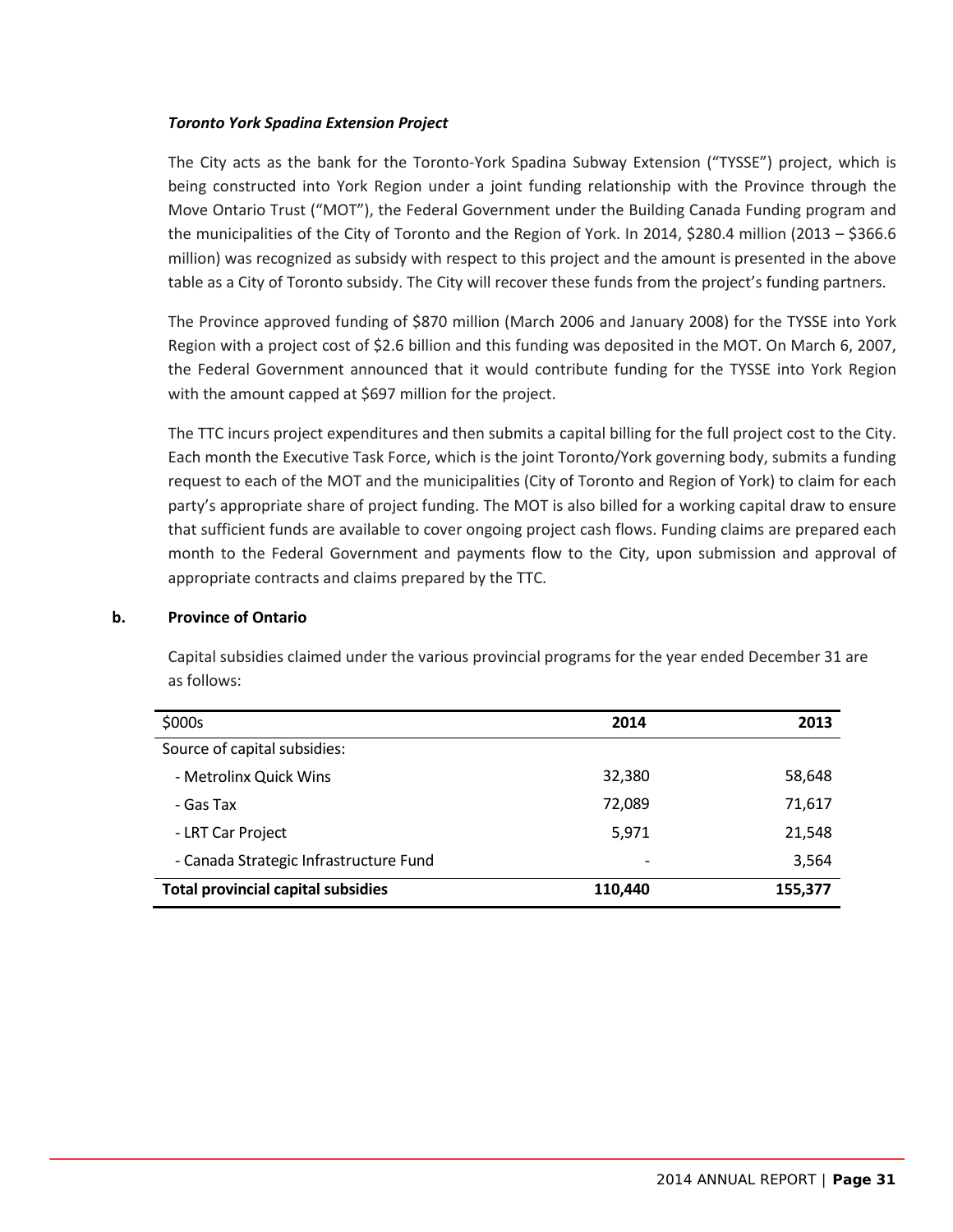### *Metrolinx (Quick Wins)*

In its March 2008 budget, the Province confirmed the Quick Wins funding package of projects as previously approved by Metrolinx in November 2007. Provincial payments totalling \$452.5 million were received by the City in March 2008 and placed in a City reserve to be applied against the approved Quick Wins projects. Funding of \$370.1 million has been recognized by the TTC for the eligible expenditures to date, including \$32.4 million applied to capital projects in 2014 (2013 – \$58.6 million), with the remaining funds attributable to the subway capacity projects.

## *Metrolinx (Transit Expansion)*

On April 1, 2009, the Province of Ontario announced funding for the following Transit Expansion lines: SRT (\$1.4 billion), Finch West LRT (\$1.2 billion), and Eglinton Crosstown LRT (\$4.6 billion). Subsequently, on May 15, 2009, the Province of Ontario and the Government of Canada announced \$950 million in funding for the Sheppard East LRT. It was intended that the City would not be required to contribute toward the cost of these lines. Discussions with Metrolinx had resulted in consensus at the staff level in mid-2010 with respect to the development of a series of agreements required to confirm the timing, scope, magnitude, and governance issues associated with each of these lines and to set out the TTC's responsibilities for program and project management. Full recovery of costs from Metrolinx will continue to occur through the City of Toronto. Project funding of \$10.2 million has been drawn through the City for 2014 expenditures (2013 – \$0.6 million) for costs incurred by the TTC in 2014 and the eligible expenditures to date are \$265.1 million on the approved lines. Since Metrolinx will retain ownership of the assets, these amounts along with any associated capital assets, have not been recognized on the consolidated financial statements.

# *Provincial Gas Tax*

In October 2004, the Province introduced gas tax funding to municipalities for public transit. Commencing at 1¢/litre, the funding is based on a province-wide 70% ridership and 30% population allocation base, updated annually. The funding rate increased to 1½¢/litre, effective October 2005, and then to 2 $\zeta$ /litre, effective October 2006. Of the anticipated \$163.7 million (2013 – \$163.6 million) in Provincial Gas Tax funding available, the City has directed \$91.6 million for 2014 (2013 – \$91.6 million) toward the TTC's operating needs (note 13) with the remainder of \$72.1 million (2013 – \$71.6 million) (including \$0.4 million in reserve from 2013) applied to capital needs.

### *LRT Car Project*

On June 19, 2009 the Province of Ontario confirmed that it would provide one-third funding for the 204 LRT Car Project (up to \$417 million) and this funding is expected to flow on the basis of contract milestone payments. In 2012 the Province drafted the Transfer Payment Agreement and was approved and signed in January 2013. Funding of \$151.8 million has been recognized against the project to date including \$6.0 million for 2014 (2013 – \$21.5 million).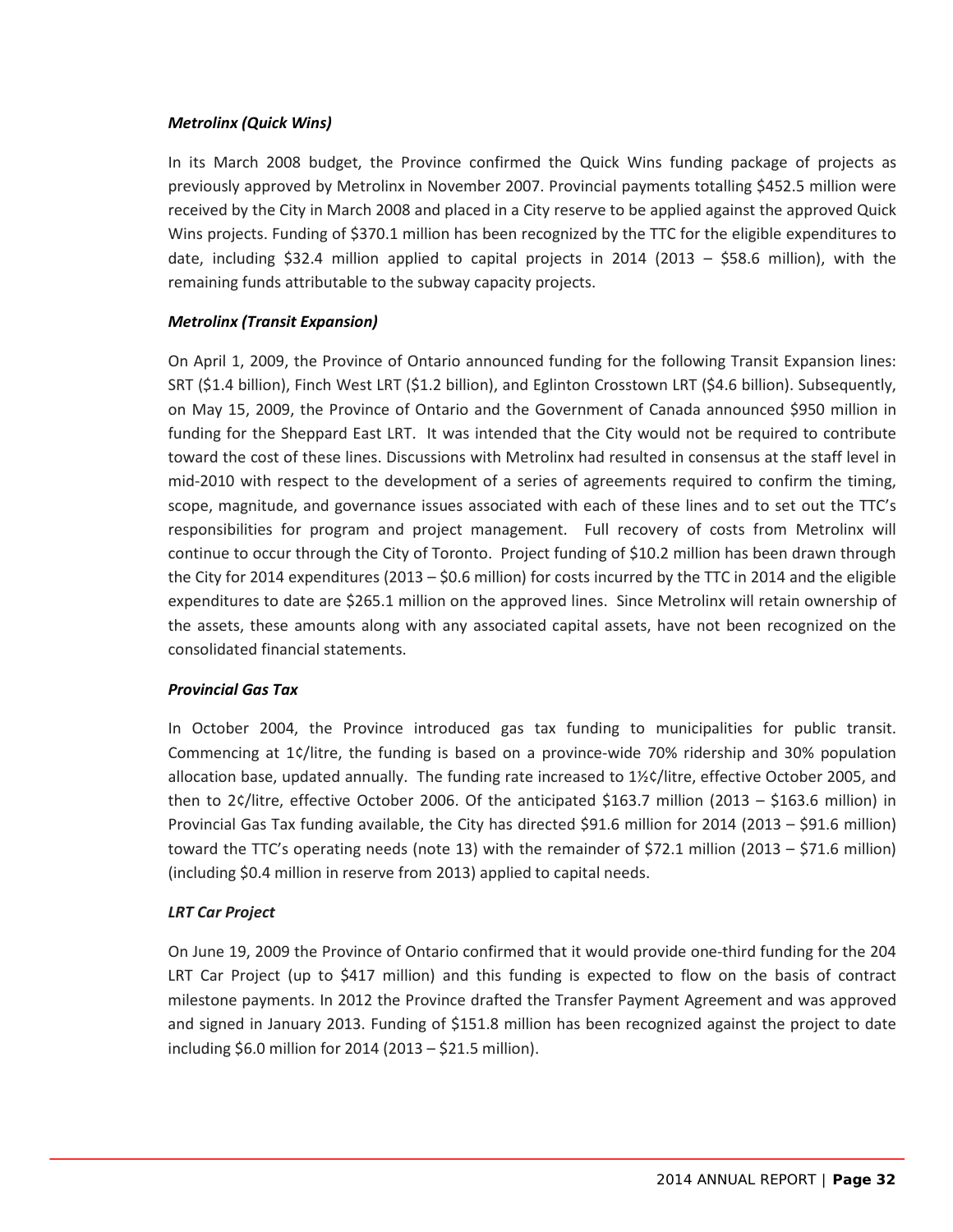### *Canada Strategic Infrastructure Fund*

On March 30, 2004, the Federal and Provincial governments and the City of Toronto jointly announced funding of \$1.050 billion (\$350 million each) under the Canada Strategic Infrastructure Fund (CSIF). Provincial funding under CSIF was originally \$350 million in total for the years 2004 to 2014 and included \$46.7 million for the GTA Farecard project. In 2012, Metrolinx assumed ownership of the GTA Farecard Project through Presto and the GTA Farecard portion was allocated to them. The Provincial share of \$303.3 million CSIF commitment (net of the GTA Farecard Project share of \$46.7 million) was paid in full to the City. Funds were placed in the City's CSIF Reserve Fund to be applied to eligible CSIF expenditures over the term of the agreement. Funding of \$304.4 million has been recognized by the TTC for the eligible expenditures to date, of which \$nil was drawn in 2014 (2013 - \$3.6 million) (see note 17).

#### **c. Federal Government of Canada**

Capital subsidies claimed under the various federal programs for the year ended December 31 are as follows:

| \$000s                                 | 2014    | 2013    |
|----------------------------------------|---------|---------|
| Source of capital subsidies:           |         |         |
| - Gas tax funding                      | 152,201 | 154,367 |
| - Canada Strategic Infrastructure Fund | 2,062   | 3.472   |
| <b>Total federal capital subsidies</b> | 154,263 | 157,839 |

### *Federal Gas Tax*

In June 2005, a joint announcement by the Federal, Provincial, and City of Toronto governments and the Association of Municipalities of Ontario was made in connection with the signing of two federal gas tax funding agreements under the "New Deal for Cities and Communities". The gas tax funding is allocated on a per capita basis for environmentally sustainable municipal infrastructure, growing from 2½¢/litre in 2008 to 5¢/litre in 2009. In 2008 the Federal Government announced that gas tax funding had been made a permanent measure and in 2009 an extended framework agreement for the 4-year period 2010-2013 was based on updated 2006 Census population. In 2014, a new, permanent agreement for the 10-year period 2014-2023 was signed and 2014-2018 allocations are based on the updated 2011 Census population. Allocations from 2019-2023 will be updated to reflect the 2016 Census data. Ontario's allocation of this to municipalities is based on population and the City was allocated \$152.2 million in 2014 (2013 – \$154.4 million) under this program. This amount was allocated to the TTC.

### *Canada Strategic Infrastructure Fund*

On March 30, 2004, the Federal and Provincial governments and the City of Toronto jointly announced funding of \$1.050 billion (\$350 million each including \$46.7 million for the GTA Farecard Project) under CSIF, to fund strategic capital project requirements during the period March 2004 to 2012. This has since been extended to March 31, 2016. In 2012, Metrolinx assumed ownership of the GTA Farecard project and therefore \$46.5 million of the original \$350 million was allocated to Metrolinx. To date, federal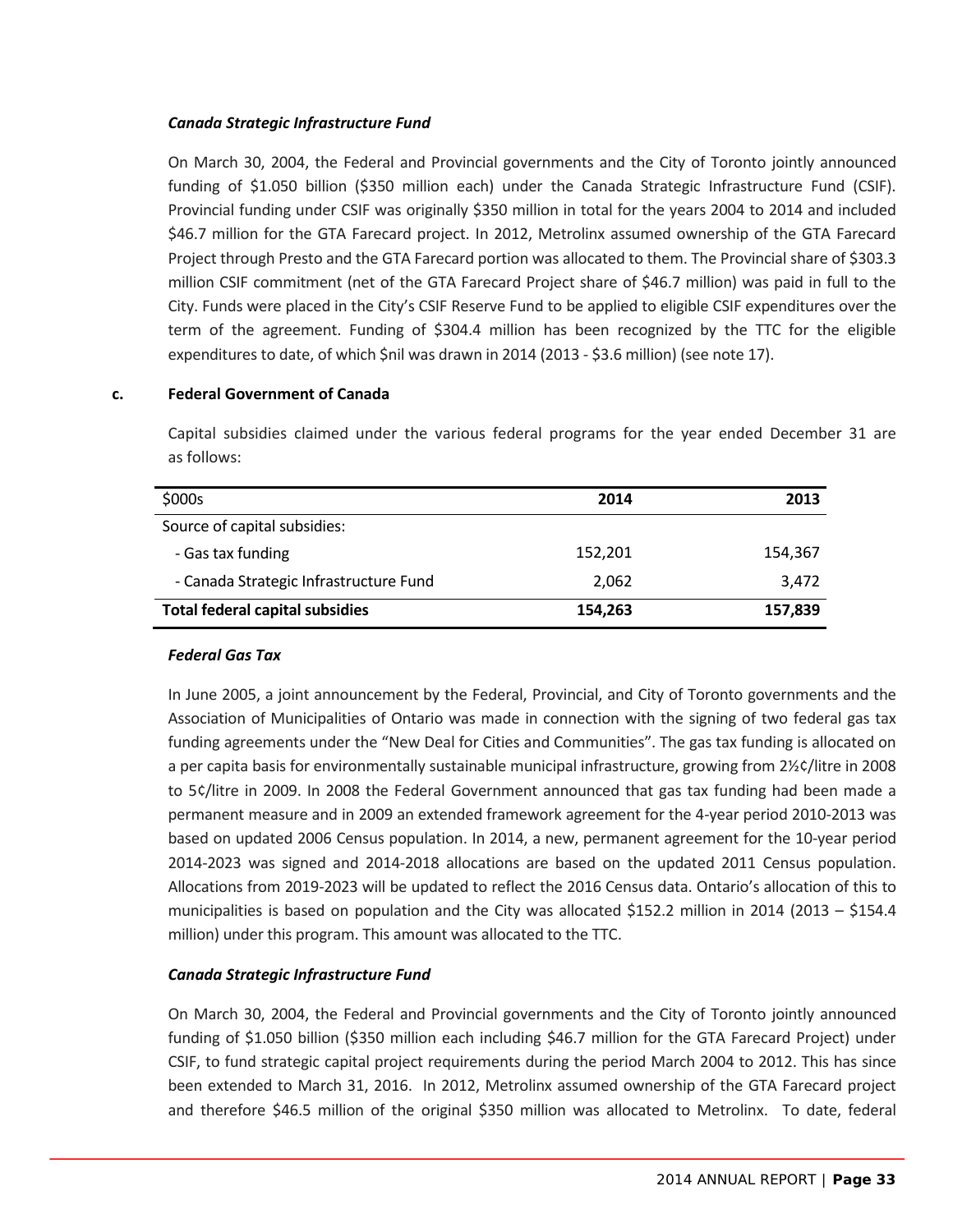funding for the eligible expenditures incurred amounts to \$298.9 million, of which \$2.1 million has been accrued in 2014 (2013 - \$3.5 million).

### **15. EXPENDITURES BY OBJECT**

Expenditures by object for the year ended December 31 comprise the following:

| \$000s                                               | 2014      | 2013      |
|------------------------------------------------------|-----------|-----------|
| Wages, salaries and benefits                         | 1,223,395 | 1,171,560 |
| Materials, services and supplies                     | 220,439   | 213,880   |
| Vehicle fuel                                         | 98,182    | 95,457    |
| Accident claims                                      | 36,571    | 22,560    |
| Electric traction power                              | 42,993    | 40,220    |
| Wheel-Trans contract services                        | 38,106    | 34,337    |
| <b>Utilities</b>                                     | 20,939    | 18,234    |
| Amortization (Operating Budget)                      | 29,835    | 28,846    |
| Amortization (Assets funded through capital subsidy) | 304,413   | 289,947   |
| <b>Total Expenditures</b>                            | 2,014,873 | 1,915,041 |

### **16. BUDGET DATA**

Budget data presented in these consolidated financial statements is based upon the 2014 operating and capital budgets approved by the TTC Board and the Board of the Toronto Coach Terminal Inc. Adjustments are required to provide comparative budget values for the year-end actual results based on an accrual basis of accounting. The chart below reconciles the approved budget with the budget figures as presented in these consolidated financial statements.

|                                              | Conventional | Wheel-Trans | Other                    | Total     |
|----------------------------------------------|--------------|-------------|--------------------------|-----------|
| Total expenses, per approved current year    | 1,603,161    | 112,562     | 562                      | 1,716,285 |
| budget                                       |              |             |                          |           |
| <b>Other Recoverable Expenses</b>            | 23,720       | 1,394       | $\overline{\phantom{a}}$ | 25,114    |
| Amortization of previously subsidized assets | 292,089      | 12,324      |                          | 304,413   |
| Total budgeted expenses per consolidated     | 1,918,970    | 126,280     | 562                      | 2,045,812 |
| financial statements                         |              |             |                          |           |

Other Recoverable Expenses are certain non-cash employee benefits and accident claim expenses that will be funded in the future (see note 5).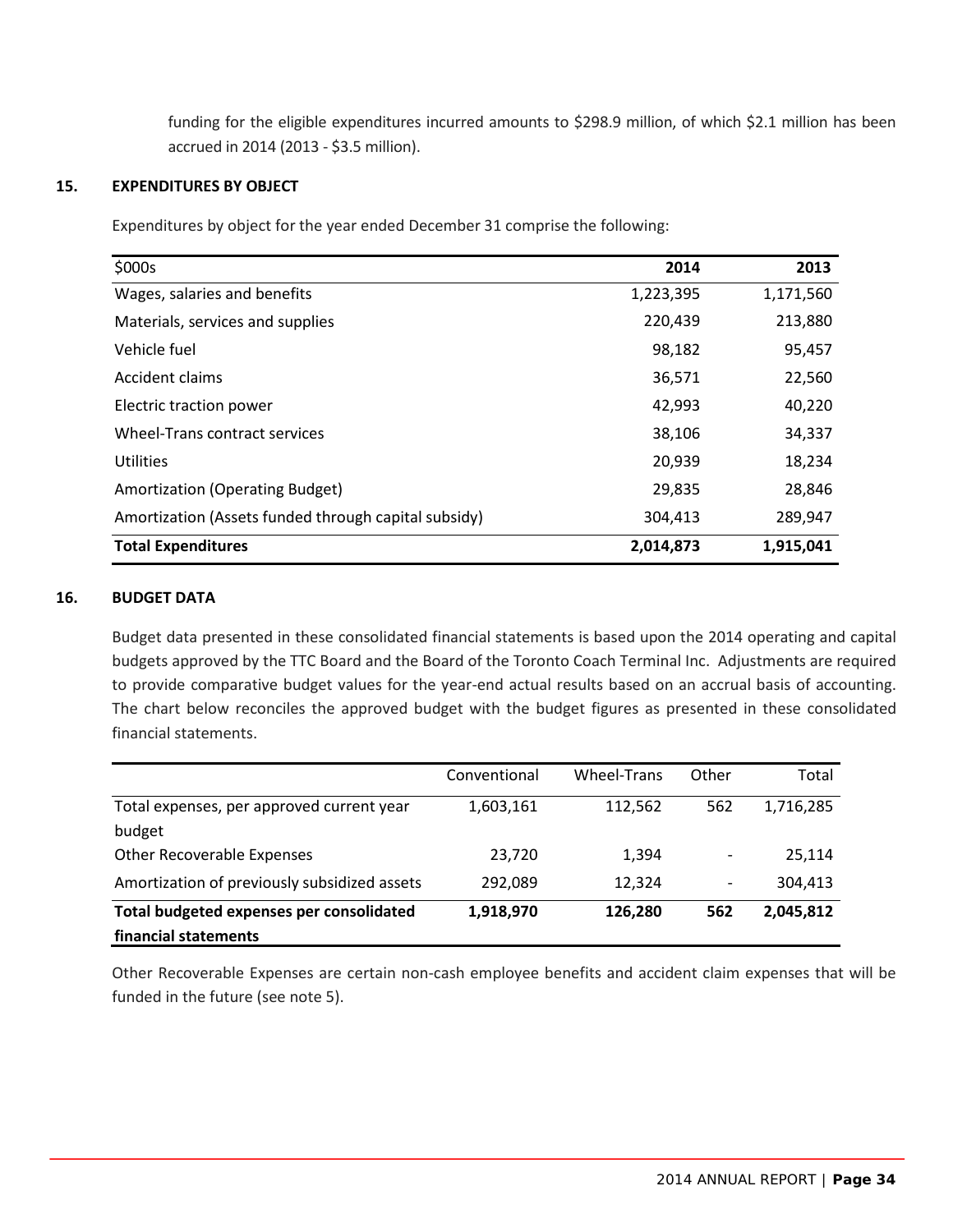## **17. CITY OF TORONTO RESERVES AND RESERVE FUNDS**

In its accounts, the City maintains interest bearing Reserve Funds, and non-interest bearing Reserves comprised of funds set aside by City Council for specific purposes. Contributions to and draws from these Reserves and Reserve Funds are made by the TTC, or the City, upon approval by City Council. As a result, contributions to and draws from the Reserves and Reserve Funds do not necessarily correspond to the year in which the related expenditure was incurred by the TTC. In 2014, the average interest rate applicable to Reserve Funds was 0.9%  $(2013 - 0.9\%).$ 

In order to facilitate the reconciliation to the City's balances, only those contributions and withdrawals that had been approved by City Council as of the date of the consolidated financial statements are reported in the table.

The balances and transactions related to the Reserves and Reserve Funds are presented in the following two tables.

| \$000s                         | Stabilization<br>Reserve | Land<br>Acquisition      | Long Term<br>Liability   | 2014<br><b>Total</b> | 2013<br><b>Total</b> |
|--------------------------------|--------------------------|--------------------------|--------------------------|----------------------|----------------------|
| Balance, beginning of the year | 24,666                   | 662                      |                          | 25,328               | 25,322               |
| Contributions                  | $\overline{\phantom{a}}$ | $\overline{\phantom{0}}$ | 10,812                   | 10,812               |                      |
| <b>Draws</b>                   | $\overline{\phantom{0}}$ | -                        | $\overline{\phantom{0}}$ |                      |                      |
| Interest earned                | $\overline{\phantom{0}}$ | 5                        | 12                       | 17                   | 6                    |
| Balance, end of the year       | 24,666                   | 667                      | 10,824                   | 36,157               | 25,328               |

#### **Reserve and Reserve Fund originating from TTC operating surpluses or operating subsidies**

### *Stabilization Reserve*

The Stabilization Reserve was created to stabilize the funding of TTC's operating expenditures over time. Any operating deficits, to the limit of the reserve balance and after approval from City Council, may be covered by a draw from this reserve.

### *Land Acquisition Reserve Fund*

The Land Acquisition Reserve Fund was created to fund future land acquisitions by the City for TTC's use.

### *Long Term Liability Reserve Fund*

The Long Term Liability Reserve Fund was created in 2014 to ensure funding for the TTC's long-term liability for unsettled accident claims.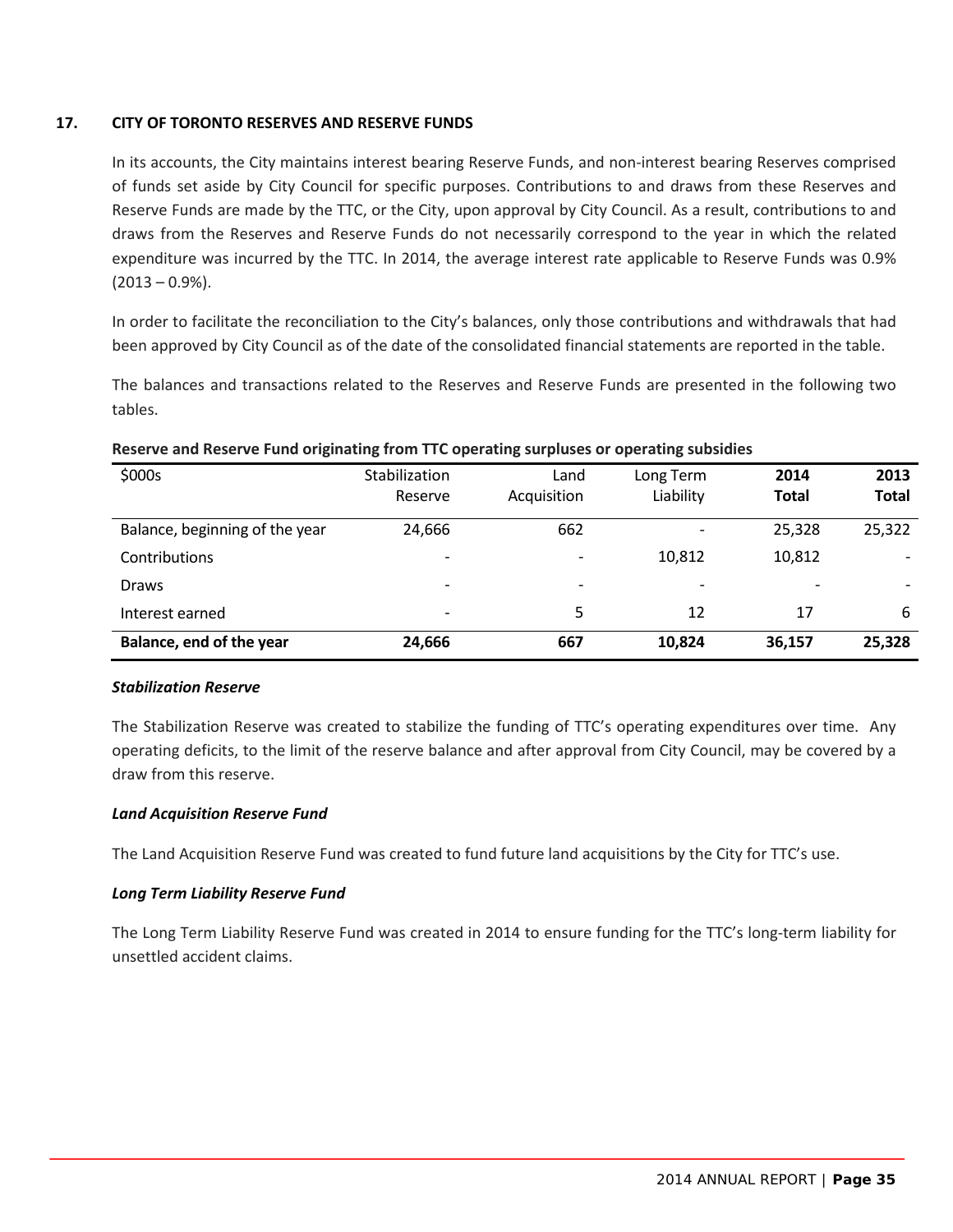| \$000s                     |                          |                          |                          | 2014         | 2013         |
|----------------------------|--------------------------|--------------------------|--------------------------|--------------|--------------|
|                            | <b>PGT</b>               | <b>CSIF</b>              | MO2020                   | <b>Total</b> | <b>Total</b> |
| Balance, beginning of year | 408                      | 15,330                   | 133,939                  | 149,677      | 209,469      |
| Provincial contributions   | 163,281                  | $\overline{\phantom{0}}$ | $\overline{\phantom{a}}$ | 163,281      | 163,625      |
| Draws                      | (163, 689)               | $\overline{\phantom{a}}$ | (32, 379)                | (196,068)    | (225, 429)   |
| Interest earned            | $\overline{\phantom{a}}$ | 140                      | 1,255                    | 1,395        | 2,012        |
| Balance, end of year       | $\blacksquare$           | 15,470                   | 102,815                  | 118,285      | 149,677      |

## **Reserve funds for transit capital funding originating through the Province of Ontario**

#### *Provincial Gas Tax*

Of \$163.7 million (2013 – \$163.6 million) in Provincial Gas Tax available, the City has directed \$91.6 million for 2014 (2013 – \$91.6 million) toward the TTC's operating needs (note 13) with the remainder of \$72.1 million (2013 – \$72.0 million) (including \$0.4 million in reserve from 2013) applied to capital needs (note 14).

## *Canada Strategic Infrastructure (CSIF) Reserve Fund*

A provincial commitment of \$303.3 million was received for the CSIF program to fund TTC strategic capital projects. Of the total payment received in 2007, \$210.1 million was allocated to the CSIF reserve fund. Over the life of the program, of the total payment received plus accumulated interest of \$15.8 million, \$304.4 million has been applied to accumulated funding recognized by the TTC to date, of which \$nil was drawn from the reserve fund in 2014 (2013 – \$3.6 million). The amount of \$15.5 million remaining in the reserve fund is planned to be applied in 2016.

### *MoveOntario 2020 (MO2020) Reserve Fund*

Provincial payments totalling \$452.5 million were received in March 2008 in support of the Metrolinx approved Quick Wins projects. Of the total payment received, plus accumulated interest of \$20.5 million, \$370.2 million has been applied to accumulated funding recognized by the TTC to date for capital expenditures, including \$32.4 million drawn from the reserve fund in 2014 (2013 - \$58.6 million). The amount of \$102.8 million remaining in the reserve fund includes \$57.0 million in Capital Reserve funding which was received for 2009 capital expenditures but, based on direction from the City, is planned to be applied against the cost of capital debt in 2016 and therefore remains unapplied at the end of 2014.

### **18. COMMITMENTS AND CONTINGENCIES**

a. In the normal course of its operations, labour relations, and completion of capital projects, the TTC and its subsidiaries are subject to various arbitrations, litigations, and claims. Where the potential liability is determinable, management believes that the ultimate disposition of the matters will not materially exceed the amounts recorded in the accounts. In other cases, the ultimate outcome of the claims cannot be determined at this time. Any additional losses related to claims will be recorded in the period during which the liability is determinable.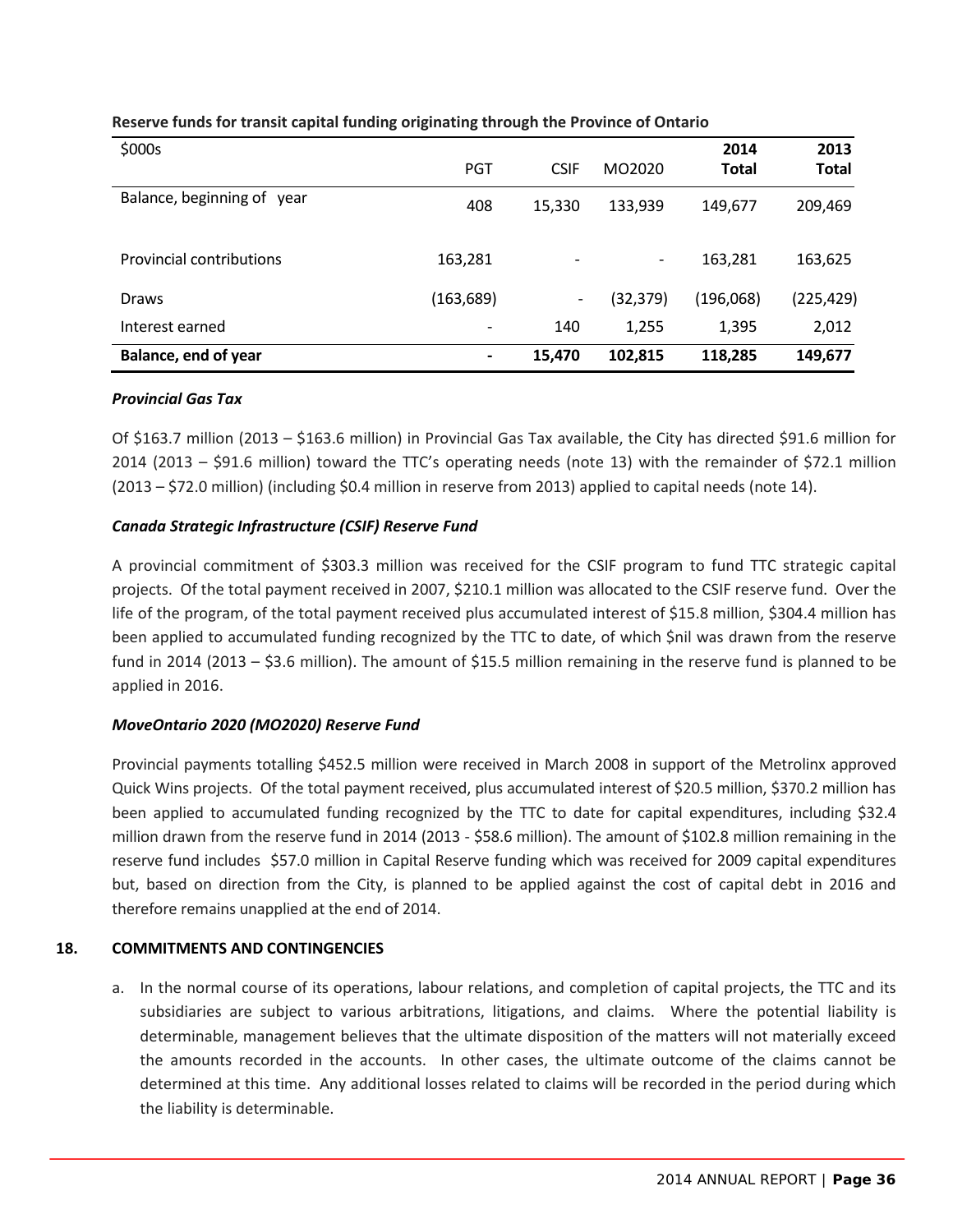- b. In February 2005, December 2007, December 2008 and October 2009 the Board approved the awarding of contracts for the purchase of low-floor buses from DaimlerChrysler Commercial Buses North America Ltd. The delivery requirement is, in total 694 diesel-electric hybrid buses and 395 diesel buses at a total value of \$718.2 million. At December 31, 2013, 694 hybrid and 395 diesel buses had been delivered at a cost of \$717.3 million which remained consistent as at December 31, 2014. The outstanding commitment continues to remain at \$0.9 million for 2014 and is expected to be extinguished in 2015.
- c. In August 2006, the Board approved purchasing 234 subway cars or 39 trainsets from Bombardier Transportation Canada Inc. In September 2006, City Council approved proceeding with this procurement and the contract was awarded on December 21, 2006. In May 2010, the Board approved purchasing an additional 10 subway trainsets for the Toronto-York Spadina Subway line extension and an additional 21 trainsets to replace H6 trainsets. In March 2014, the Board approved a further purchase of 10 trainsets for future ridership growth bringing the total delivery requirement to 80 trainsets. At December 31<sup>st</sup> 2014, the contract value is in total, \$1,402.7 million with 59 trainsets delivered to TTC at a cost of \$1,132.7 million and the outstanding commitment is \$270.0 million.
- d. On April 27, 2009, the Board approved the award for the design and supply of 204 Light Rail Vehicles (LRV). In June 2009 the contract was awarded to Bombardier Transportation Canada Inc. As of December 31, 2014 the total cost of the contract is \$1,009.3 million. As of December 31, 2014, five LRV's have been delivered to TTC, two prototypes for testing which will be retrofitted and returned to TTC for revenue services and three revenue service vehicles. The balance of deliveries will continue in 2015 with all 204 cars scheduled for delivery by 2019. At December 31, 2014, the TTC had incurred costs of \$488.2 million, and the outstanding commitment is \$521.1 million.
- e. On January 17, 2012 the City approved funding for the purchase of 27-60 foot articulated low floor clean diesel buses. In July, 2012 the Board approved proceeding with this procurement and the contract was awarded to Nova, a Division of Volvo Group Canada. In March, 2013 the Board approved an amendment to the contract authorizing the purchase of an additional 126 60-foot articulated low floor clean diesel buses and on April 30, 2014 a subsequent contract was awarded to Nova for 55 40-foot low floor clean diesel buses anticipated for delivery in 2015, bringing the total delivery requirement to 208 buses. At December 31, 2014 the contract values total \$171.7 million with 152 buses delivered at a cost of \$132.9 million. The outstanding commitment is \$38.8 million.
- f. The TTC has contracts for the construction and implementation of various capital projects. At December 31, 2014, these contractual commitments are approximately \$1,788.8 million (2013 - \$1,122.8 million). Of this amount, \$196.4 million was established as multi-component shared projects for Toronto Waterfront, Toronto-York Spadina Subway Extension project (TYSSE) and TTC; \$428.4 million (2013 - \$676.4 million) relate to the TYSSE project and \$1,164.0 million (2013- \$402.6 million) relate to various TTC construction projects.
- g. The TTC could be exposed to significant or material contractual cancellation penalties if any of its commenced capital projects do not continue as planned.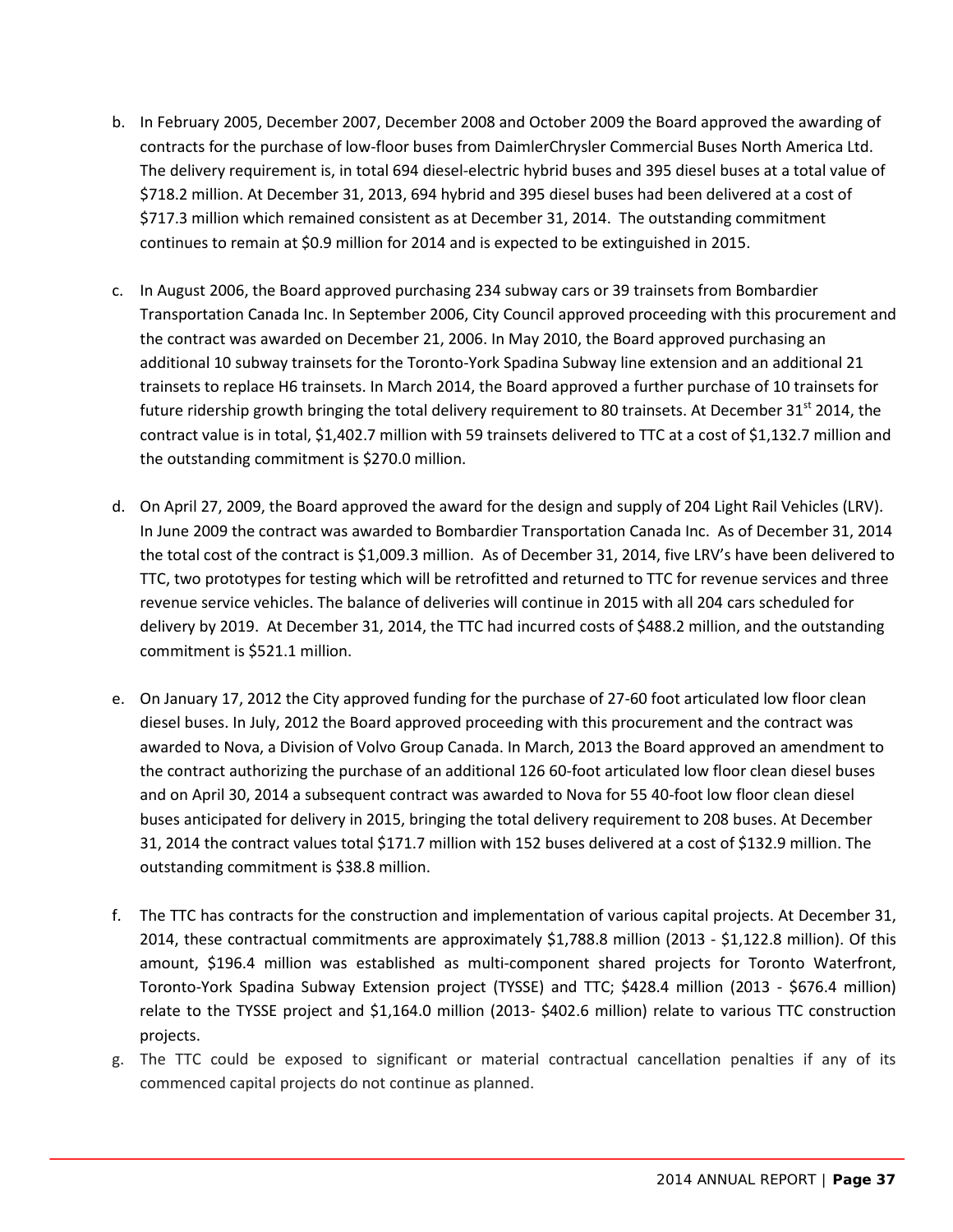h. The TTC leases certain premises under operating lease agreements. The approximate future minimum annual lease payments are as follows:

|            | \$000s |
|------------|--------|
| 2015       | 13,921 |
| 2016       | 11,863 |
| 2017       | 8,540  |
| 2018       | 5,033  |
| 2019       | 1,585  |
| Thereafter | 17     |
| Total      | 40,959 |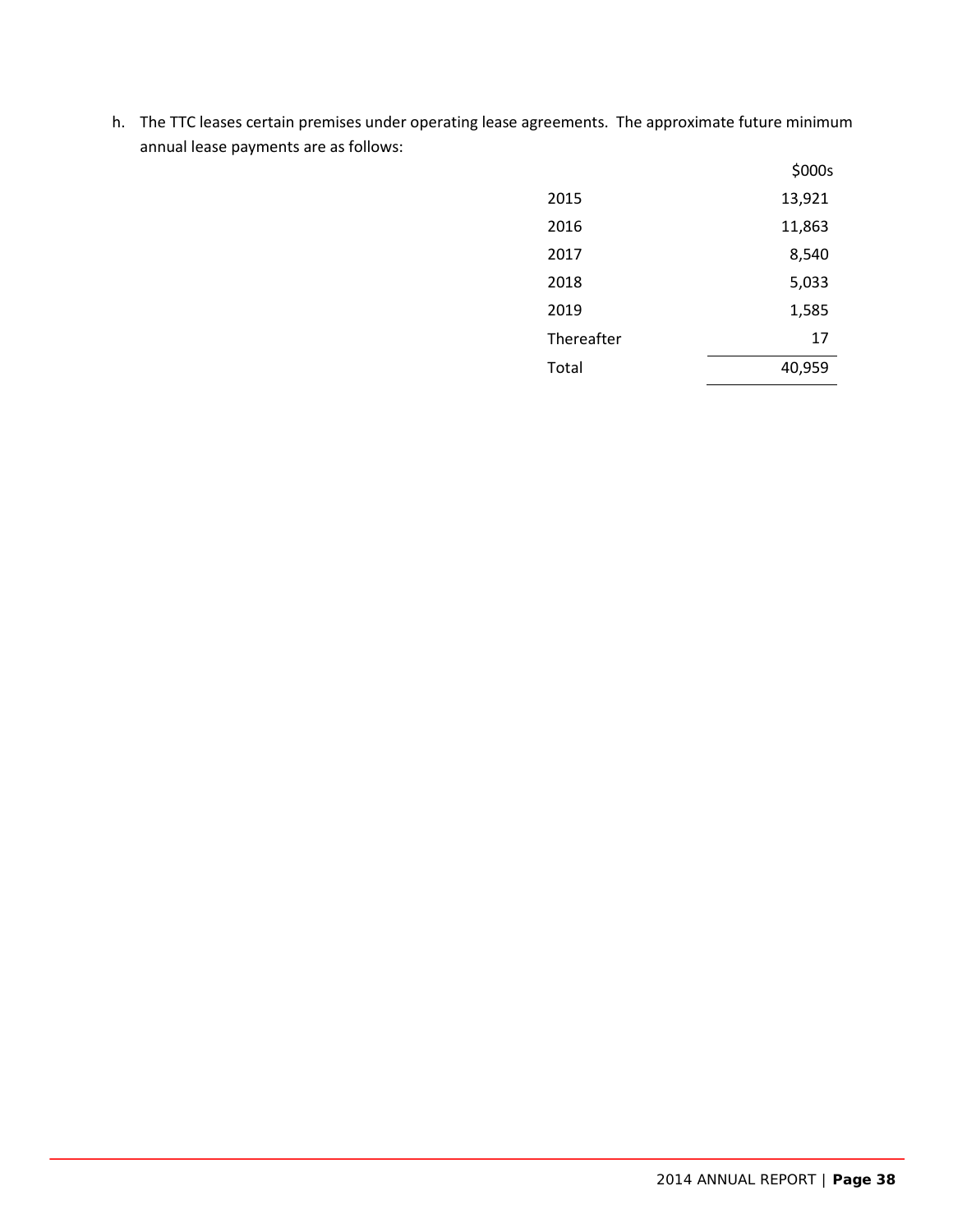*This page left intentionally blank.*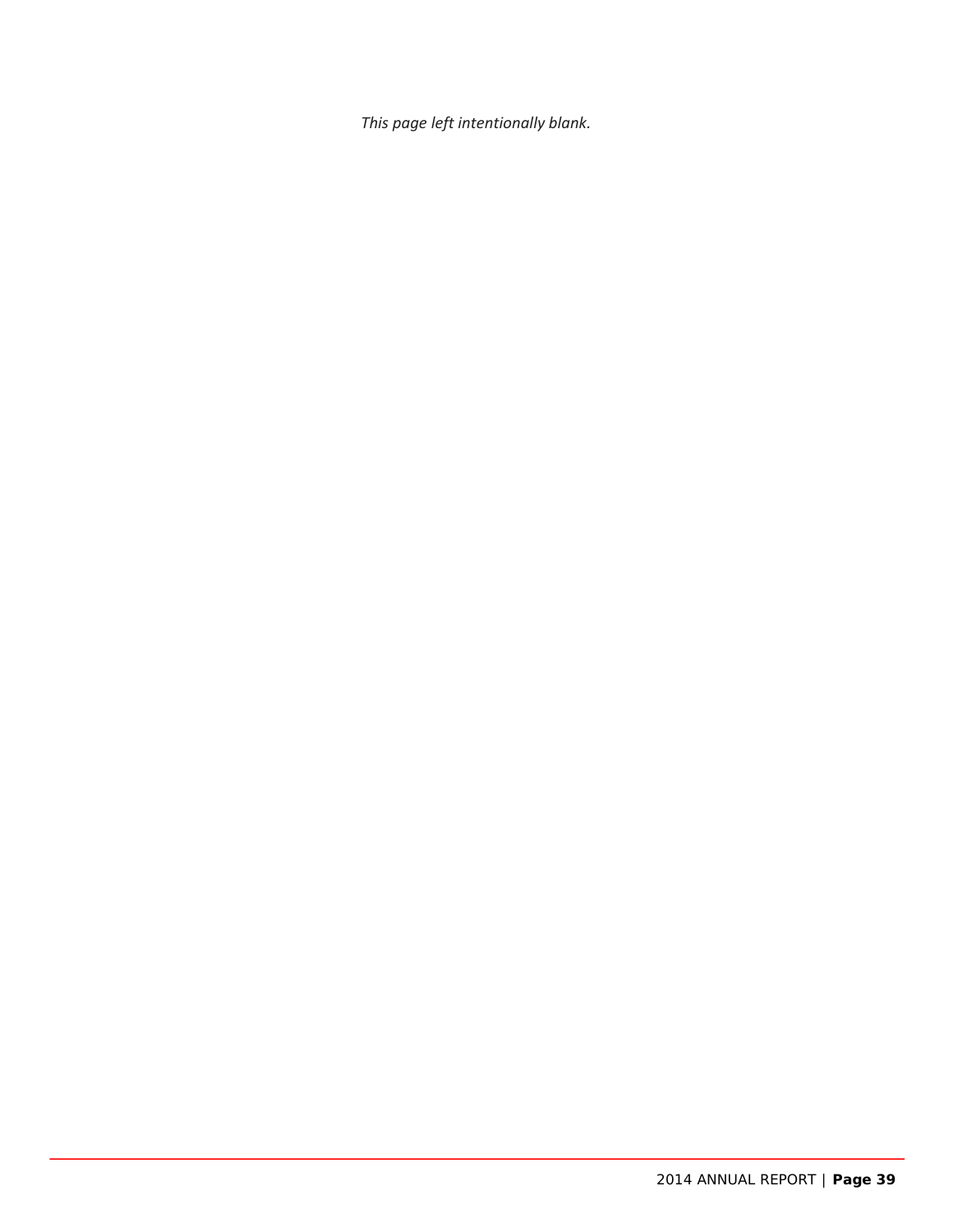**Supplementary Schedules**

**Year ended December 31, 2014**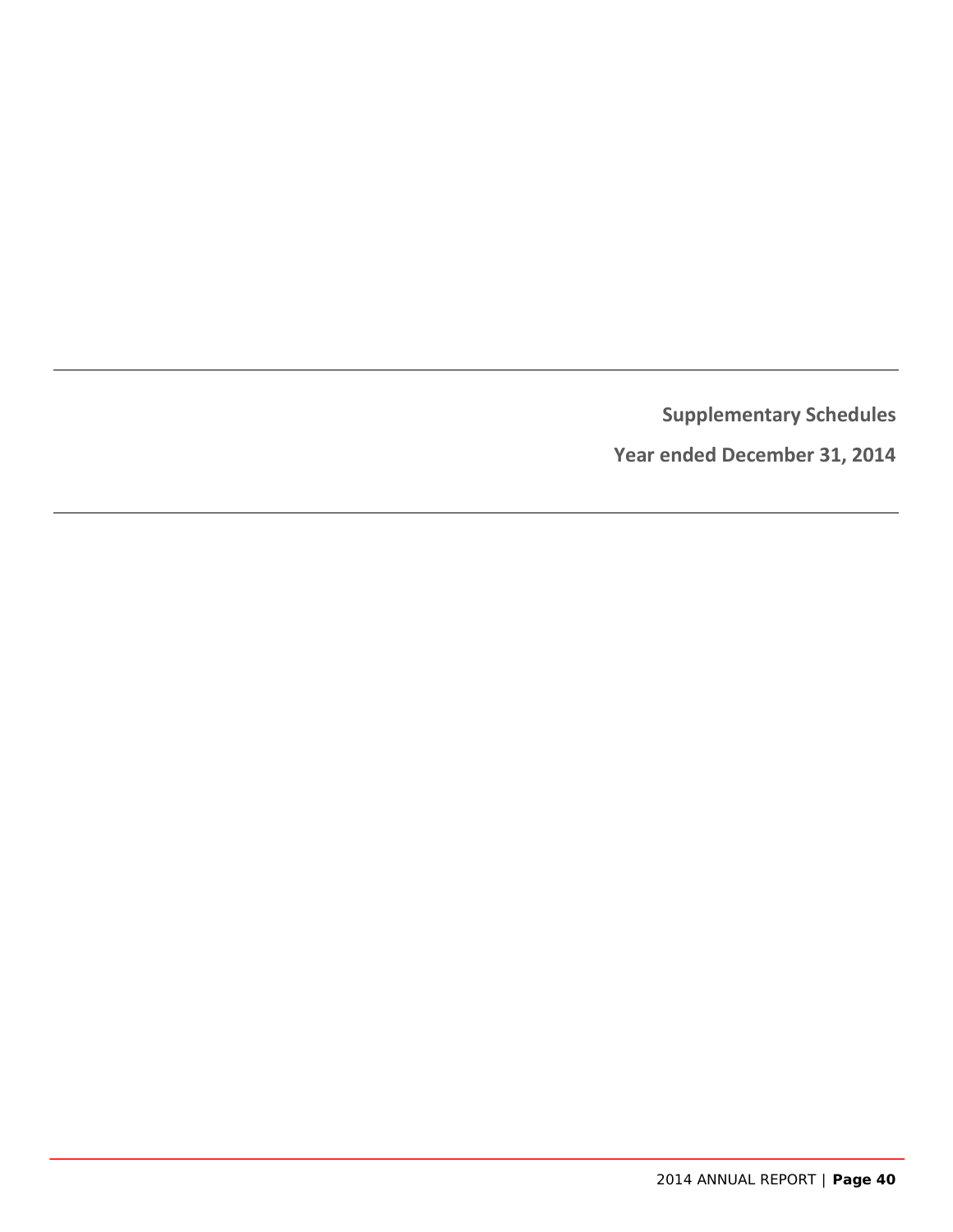| CONSOLIDATED FINANCIAL STATEMENTS - As at and for the Year ended December 31, 2014 |  |
|------------------------------------------------------------------------------------|--|
|                                                                                    |  |

|                                                               | <b>TORONTO</b>    | are rear ended becember 31, 2014 | <b>TORONTO</b>                |
|---------------------------------------------------------------|-------------------|----------------------------------|-------------------------------|
| \$000s                                                        | <b>TRANSIT</b>    |                                  | <b>TRANSIT</b>                |
|                                                               | <b>COMMISSION</b> | <b>WHEEL-TRANS</b>               | <b>INFRASTRUCTURE LIMITED</b> |
|                                                               | (TTC)             | (WT)                             | (TTIL)                        |
| <b>STATEMENT OF OPERATIONS</b>                                |                   |                                  |                               |
|                                                               |                   |                                  |                               |
| <b>REVENUE</b>                                                |                   |                                  |                               |
| Passenger services                                            | 1,086,717         | 5,778                            |                               |
| Advertising                                                   | 26,083            |                                  |                               |
| Outside City Services<br>Property rental                      | 17,091<br>20,771  |                                  |                               |
| Miscellaneous                                                 | 6,838             |                                  |                               |
| <b>Total Operating Revenue</b>                                | 1,157,500         | 5,778                            | ٠                             |
|                                                               |                   |                                  |                               |
| <b>SUBSIDIES</b>                                              |                   |                                  |                               |
| Operating Subsidy                                             | 431,983           | 105,616                          |                               |
| Capital Subsidy                                               | 1,181,745         |                                  |                               |
| <b>Total Subsidy Revenue</b>                                  | 1,613,728         | 105,616                          |                               |
|                                                               |                   |                                  |                               |
| <b>EXPENSES</b>                                               |                   |                                  |                               |
| Wages, salaries and benefits                                  | 1,167,713         | 55,812                           |                               |
| Materials, services and supplies                              | 208,537           | 11,766                           |                               |
| Vehicle fuel                                                  | 94,431            | 3.751                            |                               |
| <b>Accident Claims</b>                                        | 34,985            | 1,543                            |                               |
| Electric traction power                                       | 42,993            |                                  |                               |
| Wheel-Trans contract services                                 |                   | 38,106                           |                               |
| <b>Utilities</b>                                              | 20,523            | 416                              |                               |
| Depreciation (Operating Budget)                               | 29,278            |                                  |                               |
| Depreciation subsidized assets                                | 304,413           |                                  |                               |
| PFS (Income)                                                  | 1,902,873         | 111,394                          | $\blacksquare$                |
| <b>Total Expenses</b>                                         |                   |                                  |                               |
| Surplus (deficit) for the year                                | 868,355           |                                  |                               |
| Accumulated surplus (deficit), beginning of the year          | 7,072,471         |                                  | 1                             |
| Accumulated Surplus (deficit), end of the Year                | 7,940,826         | $\ddot{\phantom{1}}$             | Ŧ                             |
|                                                               |                   |                                  |                               |
| Not on TTC Financial Statements                               |                   |                                  |                               |
| Operating subsidies from the City (as above)                  | 431,983           | 105,616                          |                               |
| Operating subsidy - long-term payable for accident claims     | (12,761)          | (1, 131)                         |                               |
| Operating subsidy - long-term payable for employee benefits   | (29, 832)         | (1, 421)                         |                               |
| City special costs                                            | 3,596             |                                  |                               |
| <b>Total City Operating Subsidy - Current</b>                 | 392,986           | 103,064                          |                               |
|                                                               |                   |                                  |                               |
| <b>Statement of Financial Position</b>                        |                   |                                  |                               |
| <b>Financial Assets</b><br>Cash and cash equivalents          |                   |                                  | 1                             |
| Subsidies Receivable                                          | 82,666<br>909,710 |                                  |                               |
| Accounts Receivable                                           | 98,946            |                                  |                               |
| Portfolio Investments                                         | 2,521             |                                  |                               |
| Advances to and investment in subsidiary                      | 10,744            |                                  |                               |
| Indemnity receivable from the TTC                             |                   |                                  |                               |
| <b>Total Financial Assets</b>                                 | 1,104,587         | ۰                                |                               |
|                                                               |                   |                                  |                               |
| <b>Liabilities</b>                                            |                   |                                  |                               |
| Accounts payable and accrued liabilities                      | 555,161           |                                  |                               |
| Deferred passenger revenue                                    | 78,190            |                                  |                               |
| Future Employee Beneft Liabilities                            | 526,655           |                                  |                               |
| Unsettled accident claims                                     | 170,329           |                                  |                               |
| <b>Environmental Liabilities</b>                              | 6,750             |                                  |                               |
| Due to parent                                                 |                   |                                  |                               |
| Derivative Investments                                        | 17,037            |                                  |                               |
| <b>Total Liabilities</b>                                      | 1,354,122         | ٠                                | ÷                             |
|                                                               |                   |                                  |                               |
| <b>Net Debt</b>                                               | (249, 535)        |                                  | 1                             |
| Non-Financial Assets                                          | 8,048,243         |                                  |                               |
| Tangible Capital Assets                                       | 123,564           |                                  |                               |
| Spare parts and supplies inventory<br><b>Prepaid Expenses</b> | 1,517             |                                  |                               |
| <b>Accrued Pension Benefit Asset</b>                          |                   |                                  |                               |
| <b>Total Non-Financial Assets</b>                             | 8,173,324         |                                  |                               |
|                                                               |                   |                                  |                               |
| Capital Stock                                                 |                   |                                  |                               |
| <b>Accumulated Surplus (deficit)</b>                          | 7,923,789         |                                  |                               |

48 2014 ANNUAL REPORT TORONTO TRANSIT COMMISSION